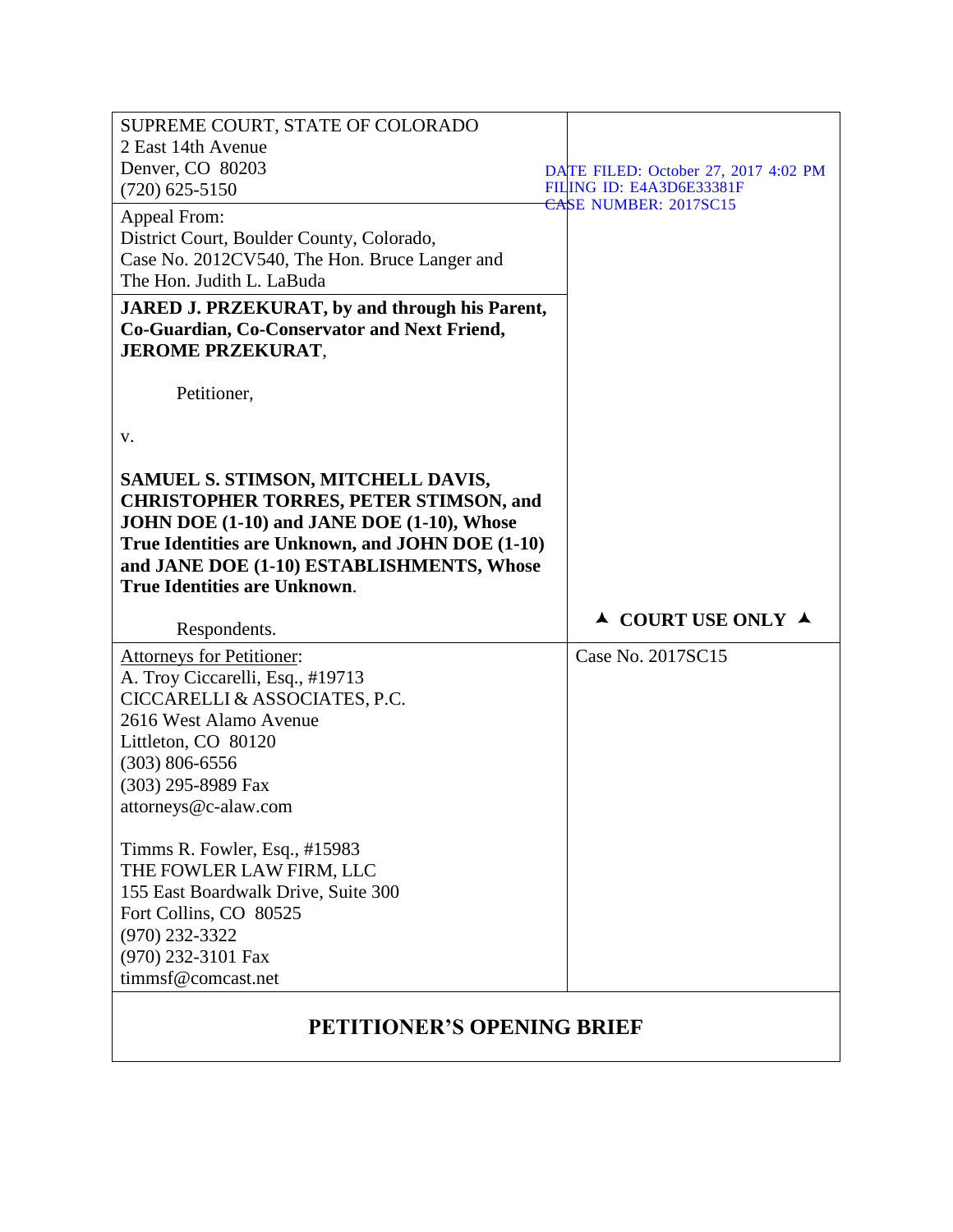Petitioner, Jared J. Przekurat, by and through his Parent, Co-Guardian, Co-

Conservator and Next Friend, Jerome Przekurat, by and through his attorneys, A.

Troy Ciccarelli, Ciccarelli & Associates, P.C. and Timms R. Fowler, The Fowler

Law Firm, LLC, hereby respectfully submit their Opening Brief.

# **CERTIFICATE OF COMPLIANCE**

I hereby certify that this brief complies with all requirements of C.A.R. 28 and C.A.R. 32, including all formatting requirements set forth in these rules. Specifically, the undersigned certifies that:

The brief complies with the applicable word limits set forth in C.A.R. 28(g).  $\Pi$ It contains 9449 words (principal brief does not exceed 9,500 words; reply brief does not exceed 5,700).

The brief complies with the standard of review requirements set forth in C.A.R. 28(a)(7)(A) and/or C.A.R. 28(b).

 $\boxtimes$  For each issue raised by the appellant, the brief contains under a separate heading before the discussion of the issue, a concise statement: (1) of the applicable standard of appellate review with citation to authority; and (2) whether the issue was preserved, and, if preserved, the precise location in the record where the issue was raised and where the court ruled, not an entire document.

 $\Box$  In response to each issue raised, the appellee must provide under a separate heading before the discussion of the issue, a statement indicating whether appellee agrees with the appellant's statements concerning the standard of review and preservation for appeal and, if not, why not.

I acknowledge that my brief may be stricken if it fails to comply with any of the requirements of C.A.R. 28 and C.A.R. 32.

> /s/ *Timms R. Fowler* Timms R. Fowler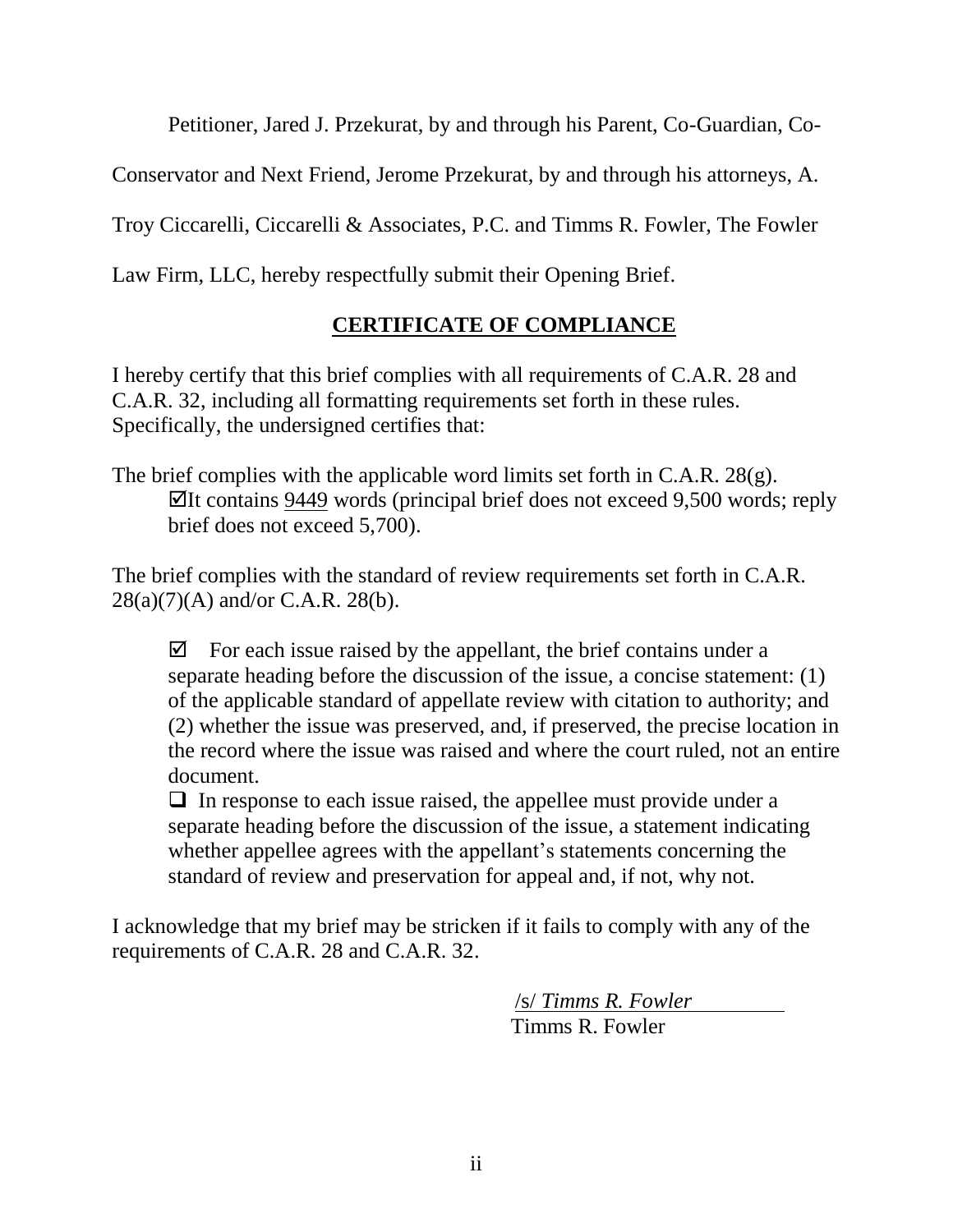# **TABLE OF CONTENTS**

| $\mathbf{I}$ . |                 |    |                                                                                                                   |  |
|----------------|-----------------|----|-------------------------------------------------------------------------------------------------------------------|--|
| П.             |                 |    |                                                                                                                   |  |
|                | A.              |    |                                                                                                                   |  |
|                | <b>B.</b>       |    |                                                                                                                   |  |
|                | $\mathcal{C}$ . |    | The district court's procedural history and statement of facts5                                                   |  |
|                |                 | 1. |                                                                                                                   |  |
|                |                 | 2. | Statement of the Facts, Przekurat's opposing evidentiary                                                          |  |
|                |                 |    | The open "kegger" party and photos of Solo cups in<br>a.<br>use, available bottles of hard liquor, and some party |  |
|                |                 |    | $\mathbf b$ .                                                                                                     |  |
|                |                 |    | Przekurat's arguments in the district court17<br>c.                                                               |  |
|                |                 | 3. | Summary judgment was granted to the Moorhead                                                                      |  |
|                |                 | 4. | Przekurat's motion to reconsider Defendants'                                                                      |  |
|                |                 |    |                                                                                                                   |  |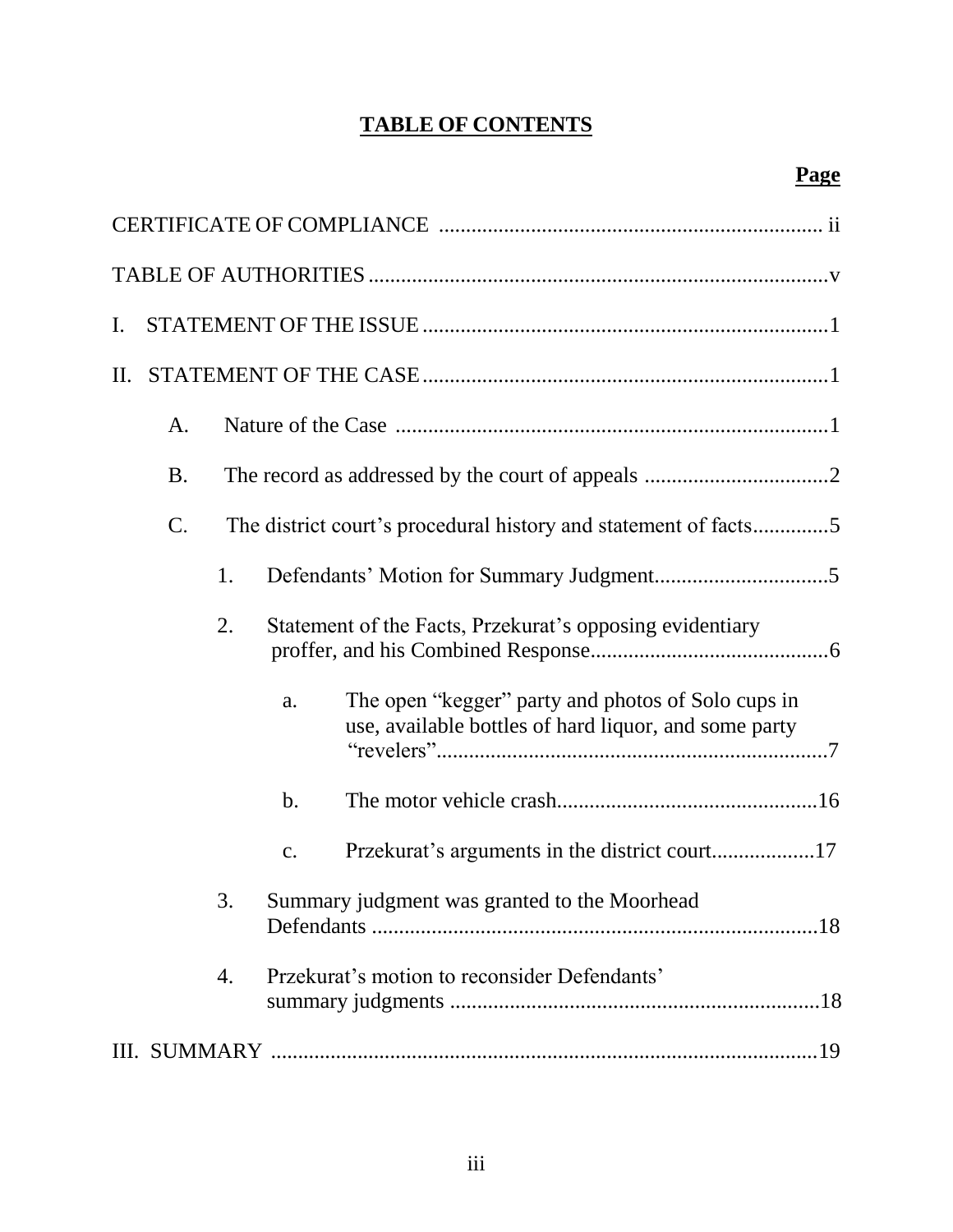|    |           |    | .20                                                                                                                                                                    |
|----|-----------|----|------------------------------------------------------------------------------------------------------------------------------------------------------------------------|
|    | A.        |    | Standard of review and presentation of the issue in the record 20                                                                                                      |
|    | <b>B.</b> |    | The courts below eviscerated the duty imposed by the 2005<br>.20                                                                                                       |
|    |           | 1. | The courts below read "knowingly" in isolation ignoring the<br>amendments overall, their purposes, and the duty they create22                                          |
|    |           | 2. | Social host liability no longer is solely "service-based"<br>requiring service to a specific individual as <i>Forrest</i> held26                                       |
|    |           | 3. | The court of appeals' construction leads to absurd results28                                                                                                           |
|    |           | 4. | The courts below refused to consider the history of the                                                                                                                |
|    |           | 5. |                                                                                                                                                                        |
|    |           | 6. | The legislative testimony from numerous witnesses<br>supports Przekurat's construction of the Act, which gives<br>gives dignity to the duty created by H.B. 05-1183 30 |
| V. |           |    | The Defendants must be held accountable for their wholesale<br>and deliberate breach of their duty not to provide a venue open<br>.36                                  |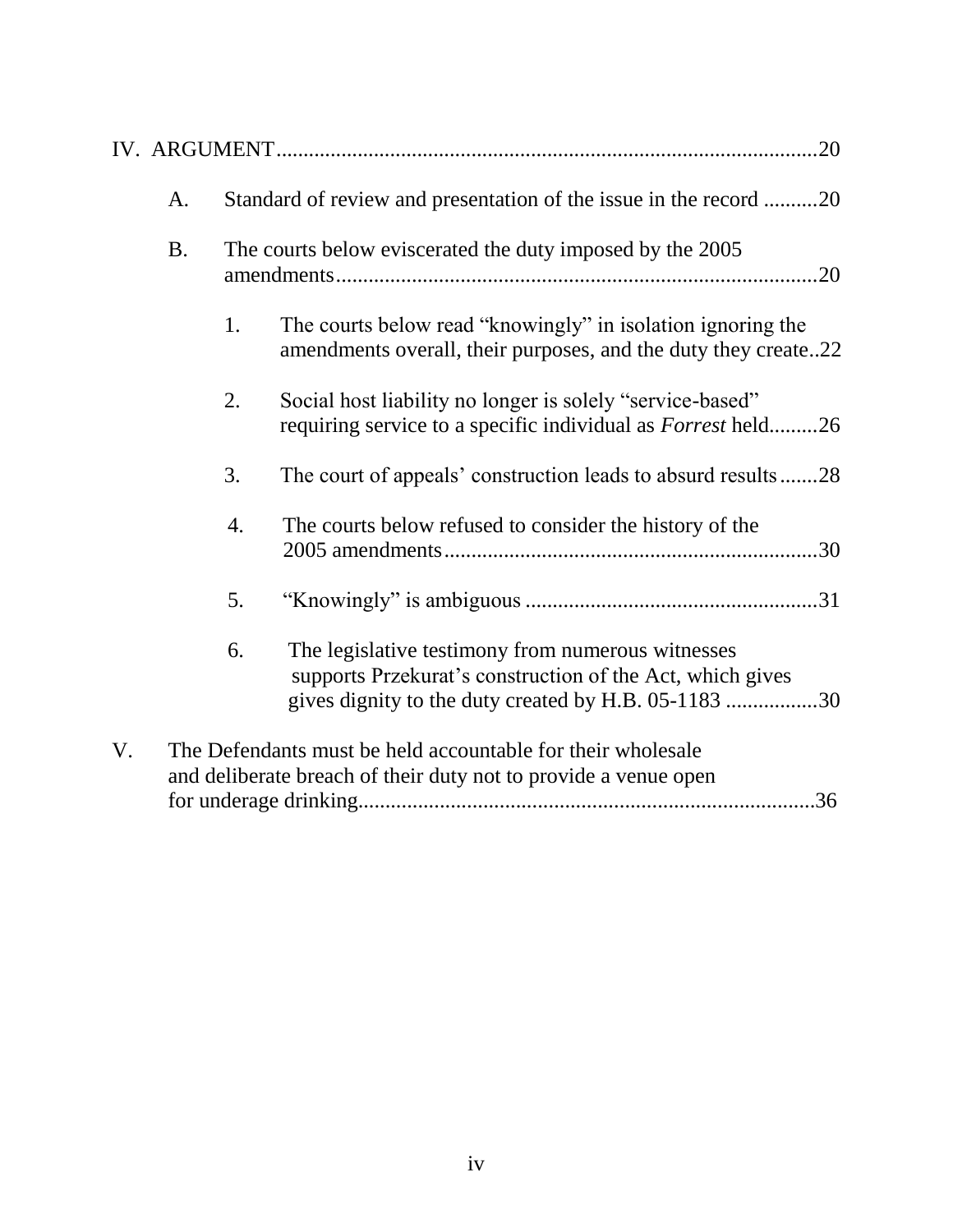# **TABLE OF AUTHORITIES**

| <b>Cases</b>                                       | Page(s) |
|----------------------------------------------------|---------|
| AviComm, Inc. v. Colo. Pub. Util. Commn.,          |         |
| Build It and they Will Drink It, Inc., v. Strauch, |         |
| City of Colo. Springs v. Powell,                   |         |
| Denver, S.P. & P.R. Co. v. Conway,                 |         |
| Dickman v. Jackalope, Inc.,                        |         |
| Forrest v. Lorrigan,                               |         |
| Full Moon Saloon, Inc. v. City of Loveland,        |         |
| Geiger v. Am. Standard Ins. Co. of Wis.,           |         |
| George v. Metro Fixtures Contractors, Inc.,        |         |
| Henisse v. First Transit, Inc.,                    | .30     |
| In Powder Mtn. Painting v. Paragon Jt. Venture,    | .25     |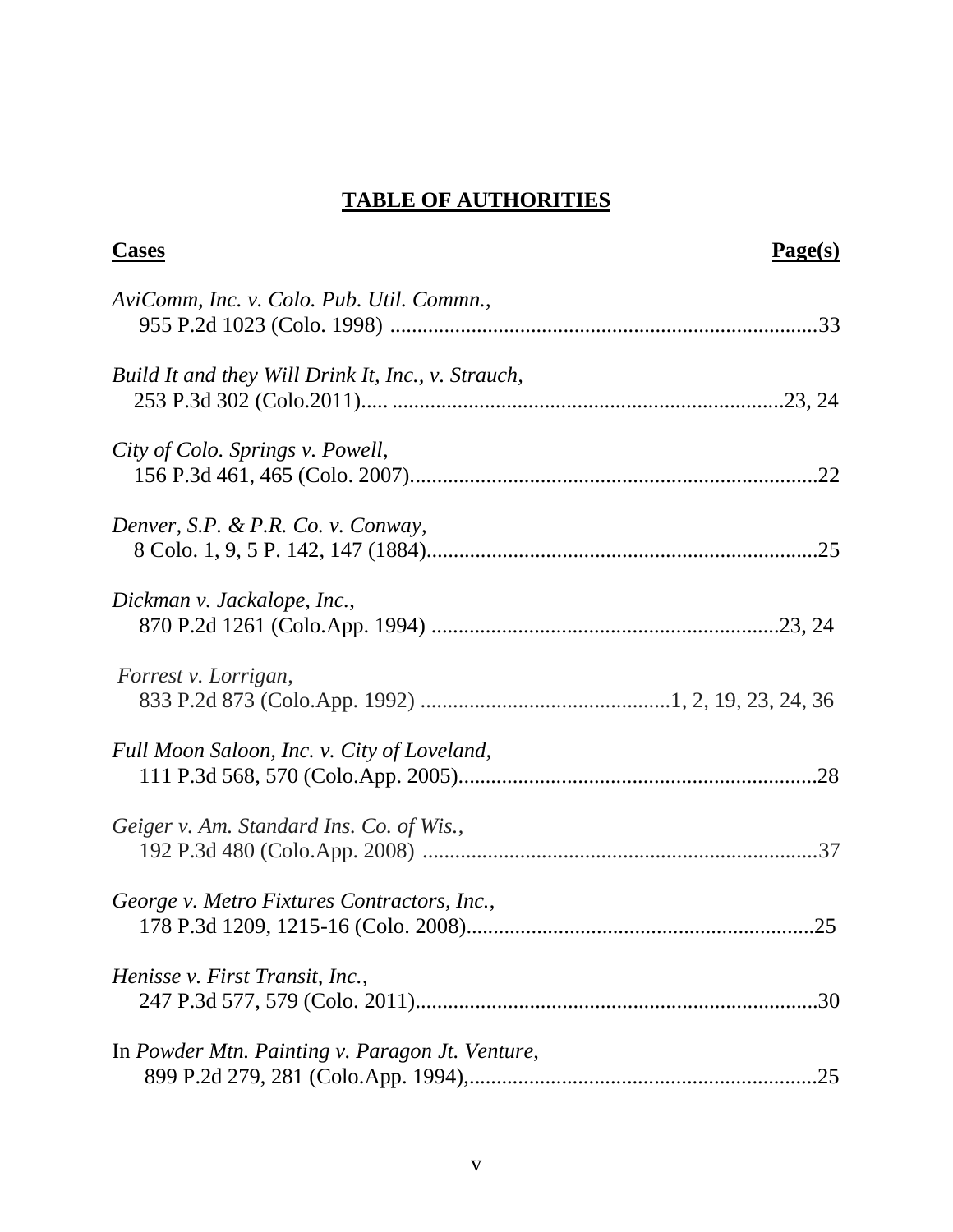| In re $R.C.,$                                           |
|---------------------------------------------------------|
| Leonard v. McMorris,                                    |
| Mackey v. Fullerton,                                    |
| McIntyre v. Bd. of County Commrs.,                      |
| People v. McKimmy,                                      |
| Pueblo of Santa Ana v. Mt. States Tel. & Tel. Co.,      |
| Shapiro & Meinhold v. Zartman,                          |
| State ex rel. Suthers v. Mandatory Poster Agency, Inc., |
| Springer v. City & County of Denver,                    |
| Reg'l Transp. Dist. v. Lopez,                           |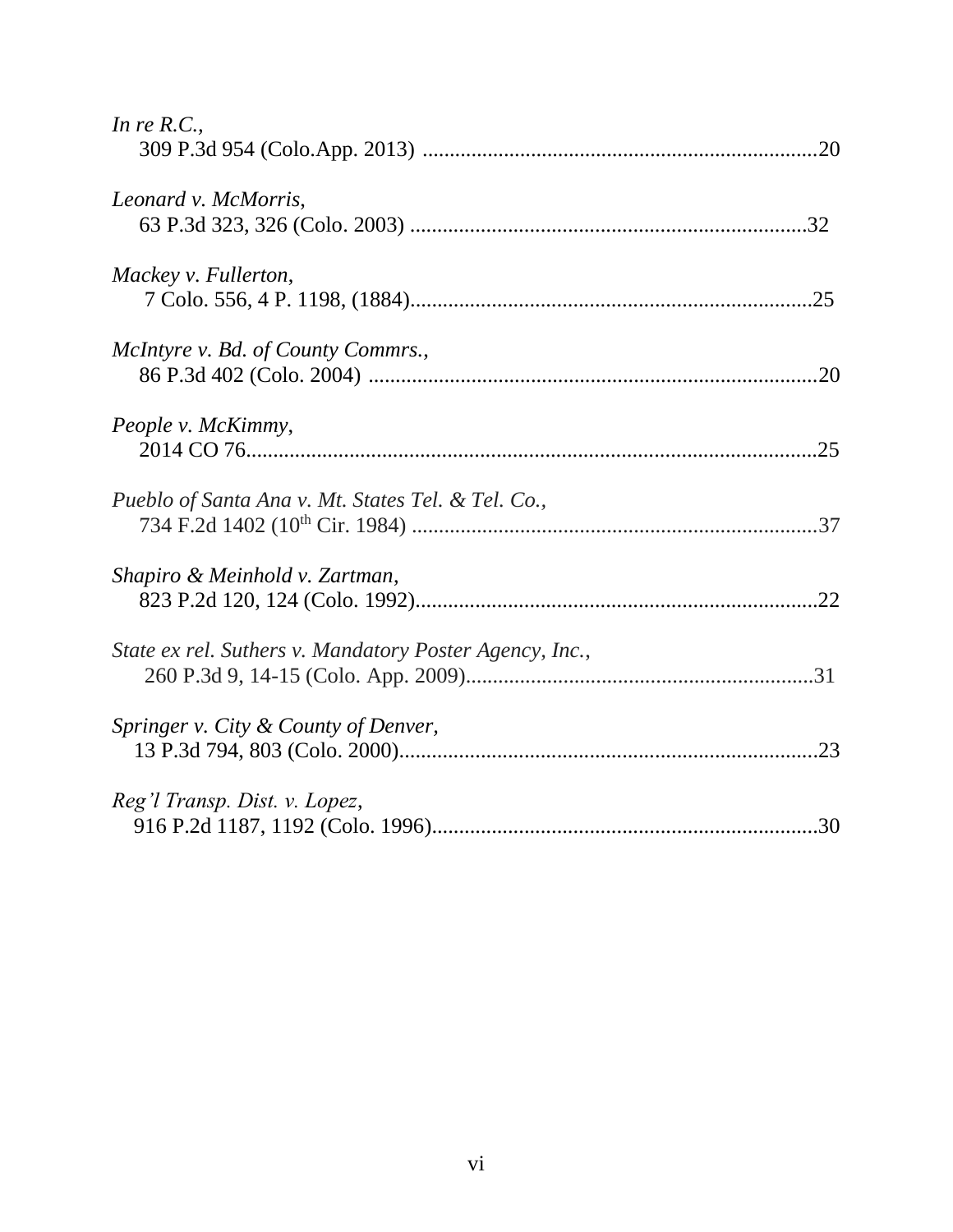# **Statutes & Rules**

| <b>Other Authorities</b> |  |
|--------------------------|--|
|                          |  |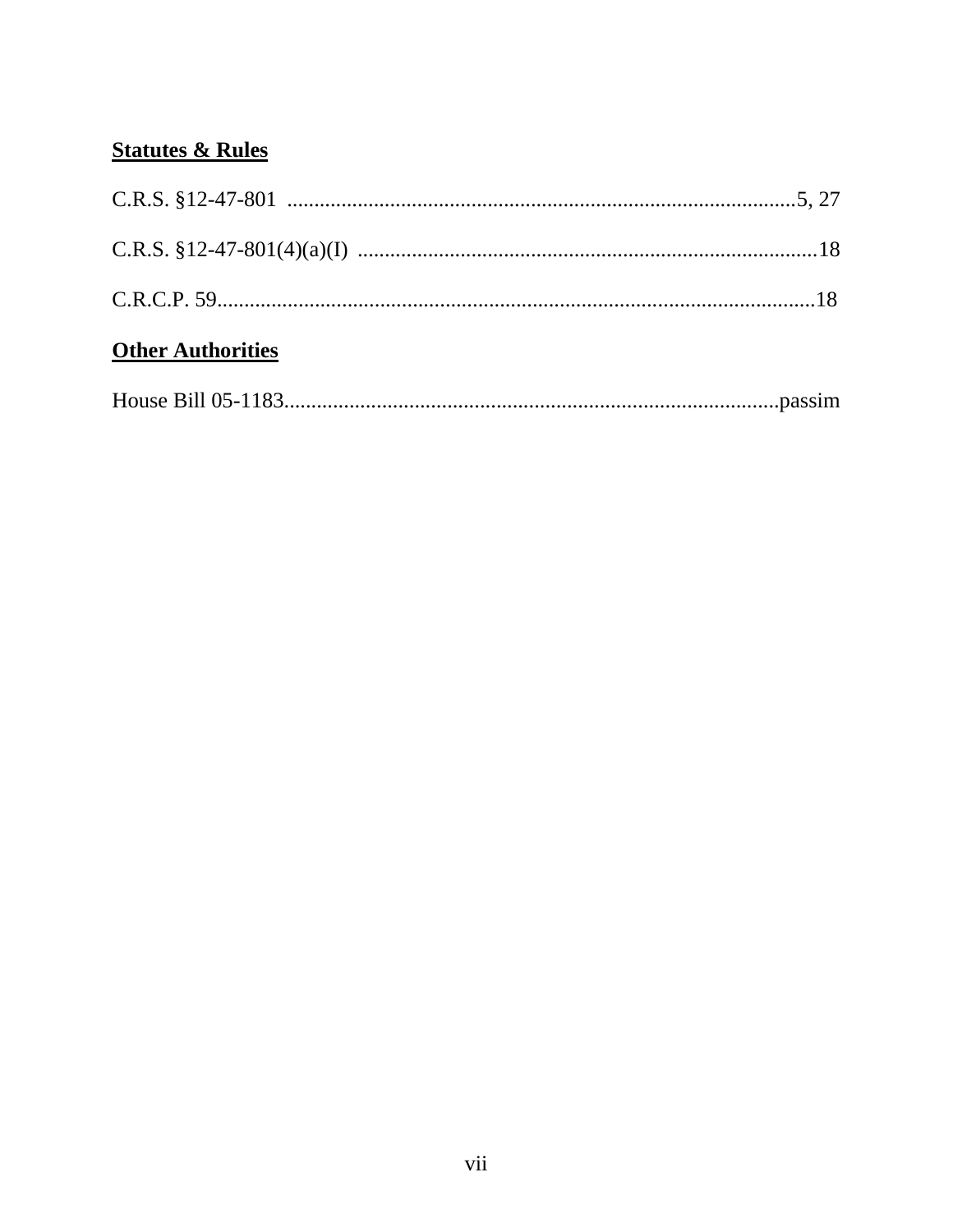#### **I. STATEMENT OF THE ISSUE**

Whether the court of appeals negated the duty imposed by H.B. 05-1183  $(C.R.S. §12-47-801(4)(a)(I))$  upon social hosts not to provide "a place" for underage drinking where the hosts threw a party and opened the venue to anyone of any age by requiring "actual knowledge" of a specific guest's age.

#### **II. STATEMENT OF THE CASE**

#### **A. Nature of the Case.<sup>1</sup>**

This case focuses on the application of the amendments to the Dram Shop Act made by H.B. 05-1183 (**Appendix 1**) that created liability for social hosts that knowingly provide "a place" for underage drinking. The amendments were intended to close the "loophole" created by *Forrest v. Lorrigan*, 833 P.2d 873, 875 (Colo.App. 1992) that refused to impose liability for merely providing a place for underage social guests to drink where there was not "control over or an active part in supplying" the alcohol to a minor.

The 2005 amendments created social host liability for providing "a place" or venue for underage drinking to protect against the loss of life associated with such

<sup>&</sup>lt;sup>1</sup> The procedural history and facts are below.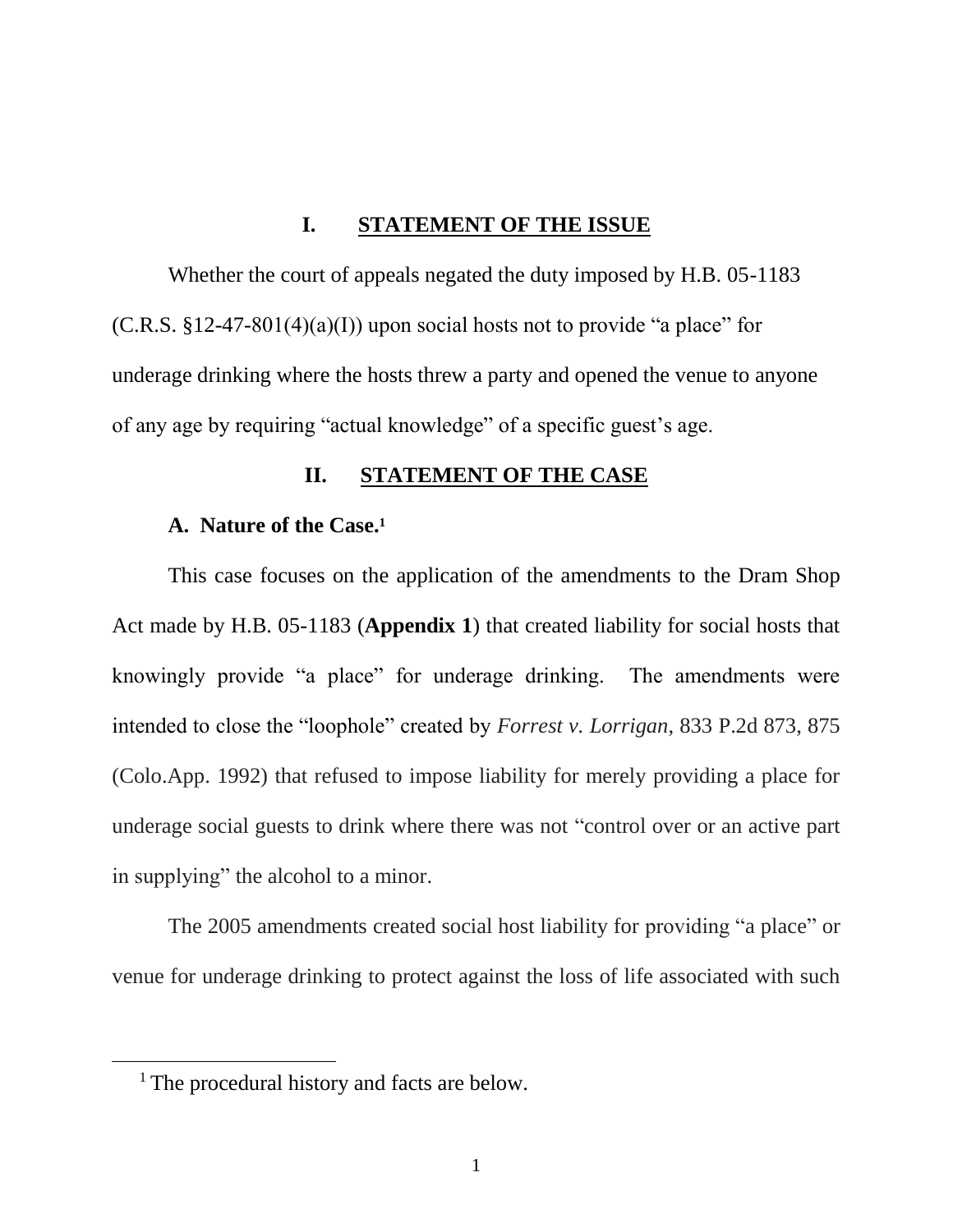conduct. The legislative testimony proffered by Przekurat made clear that the 2005 amendments addressed the holding and "loophole" created by *Forrest*.

The court of appeals inexplicably, however, did not address *Forrest* or the legislative history of the 2005 amendments that evidence the General Assembly's clear intent to both broaden the scope of social host liability and reduce the standard required to impose social host liability. The court of appeals also failed to construe the amendments as a whole to give content to the General Assembly's intent.

Finally, the court of appeals misconstrued the plain text of the 2005 amendments finding them unambiguous and refused to even consider the legislative testimony from a host of witnesses stating underage drinking was a statewide dilemma and the *Forrest* case needed to be remedied.

Przekurat seeks review of the Defendants' respective summary judgments as affirmed. 2

#### **B. The record as addressed by the court of appeals.**

 $\overline{a}$ 

Defendants, Samuel Stimson (who was underage), Mitchell Davis, Chris Torres, and Peter Stimson, were college-age men who rented a house together on Moorhead Avenue, in the Martin Park Neighborhood of Boulder. They co-hosted

 $2$  Przekurat, however, did not abandon the issue whether the Defendants knowingly served Sieck.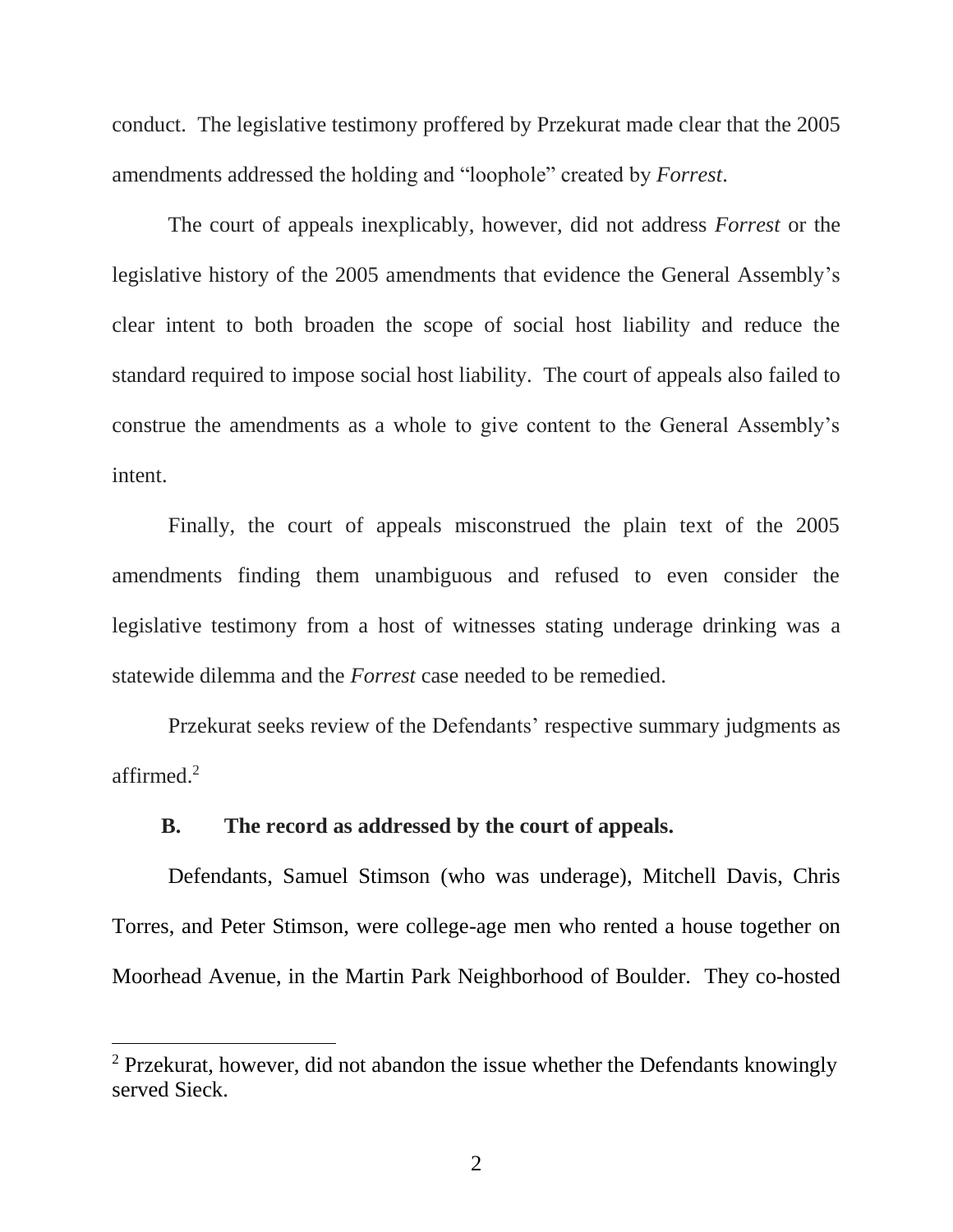a party at their rental home, where they openly provided beer to all guests. Slip op. at ¶¶6, 34. Hard liquor was open and available to all guests as well as set forth below in the Statement of Facts, but that fact was not noted by the court of appeals.

Invitations were extended by word of mouth, mass text message, telephone, flyers, and Facebook postings without any limitations. *See* slip op. at ¶34 (bullet point three); CF, p. 856,  $\P$ 7.<sup>3</sup> Defendants had authority to invite whomever they wanted without restrictions. CF, p. 856,  $\%$ . Defendants made no effort to limit invitations to 21 year old guests. Slip op. at ¶¶7, 34 (bullet points three and six).

Defendants made no effort to preclude anyone, including underage guests, from entering the premises freely and consuming the two kegs of beer openly provided by Defendants. *Id.* at ¶¶6, 34. Bottles of Jim Beam and vodka were circulating freely at the party, which was not acknowledged by the court of appeals. CF, p. 854, ¶4.

Although the opinion does not acknowledge the fact, undisputed evidence established that a *total* of some 16 underage guests entered the party venue unrestricted. Moreover, the beer admittedly served by the Defendants and the hard liquor on the premises were openly available to the underage guests without limitation. CF, p. 860, ¶32.

<sup>&</sup>lt;sup>3</sup> These citations are to Przekurat's Response Brief in the trial court, which by way of footnotes refer to the appended deposition testimony.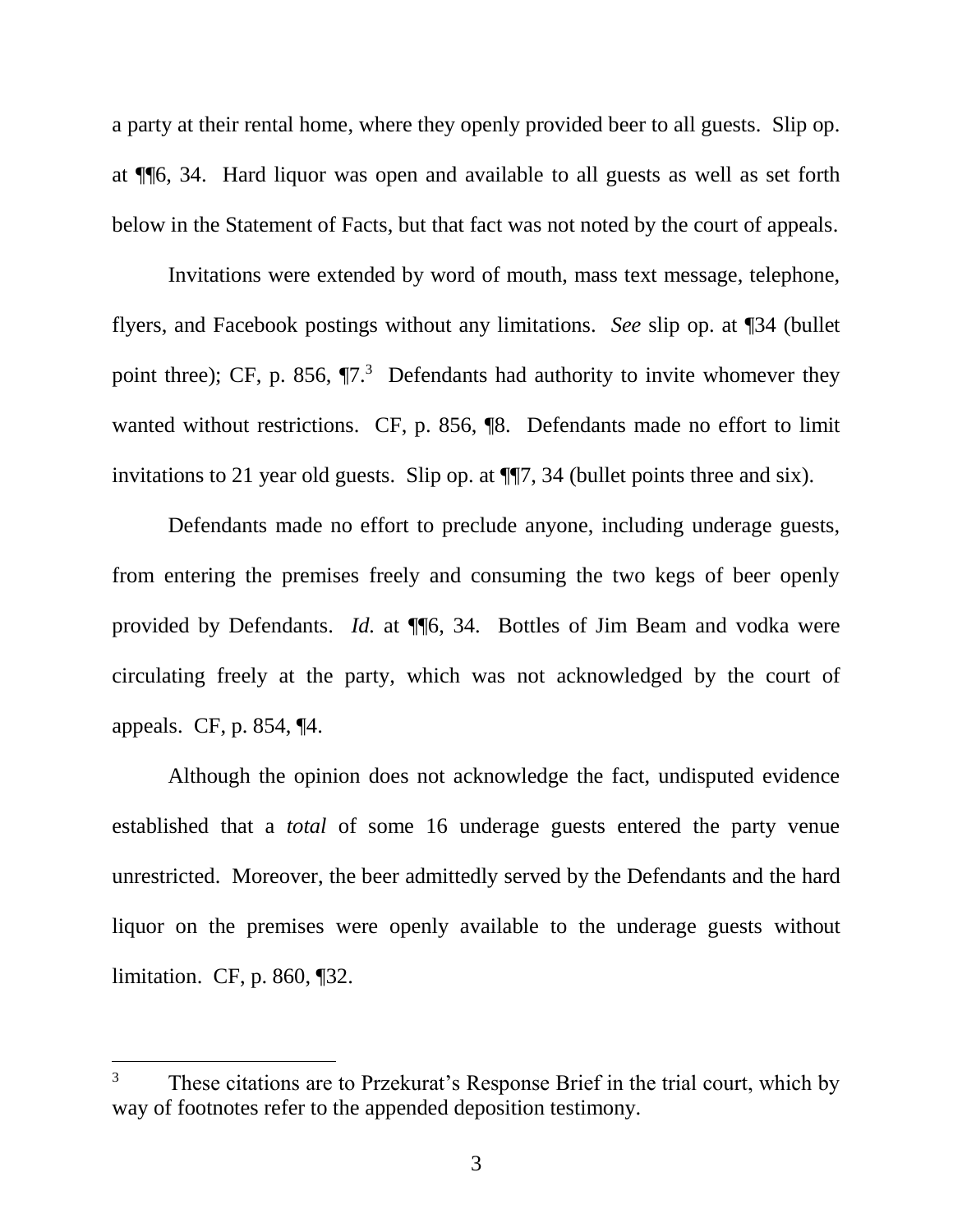Torres, Davis, and Peter Stimson all knew that Samuel Stimson (their housemate and Peter's brother) was under the age of 21, was a co-host, and would be attending the party. Slip op. at ¶¶ 3, 34; *see also* Statement of Facts below. However, while the slip opinion notes that Samuel was a co-host (slip op. at ¶3), it does not set forth that he, himself as a co-host, invited an underage guest. *Compare* slip op. at ¶34 *with* CF, p. 859, ¶27.

Samuel Stimson invited Steven Maury, who likewise was underage, and both Samuel and Maury were provided with and consumed alcohol on the Defendants' premises. CF, p. 859, ¶28. Samuel and Maury consumed Samuel's marijuana as well. *Id*. These facts were not acknowledged by the court of appeals.

The opinion also does not set forth that the only alcohol Sieck consumed that night was alcohol provided at Defendants' party, and Sieck was 100% sober prior to going to the party. CF, pp. 857-58, ¶18. Mejia, an under-aged friend of Sieck's, personally saw him drinking beer from a red Solo cup while at the party and estimated Sieck drank six to nine beers and shots at the party. CF, p. 858-59, ¶24.

Mario Ferrara was a freelance photographer and took 20 photographs at the party. CF, p. 860, ¶30 (**Appendix 2)** CF, pp. 1941-60. Photographs depict bottles of what appear to be hard alcohol. CF, pp. 1946, 1950, 1959.

Przekurat attended the party with Sieck. Slip op. at ¶¶6-7. They arrived at about 10:00 p.m., and after about four hours, they left about 2:00 a.m. with Sieck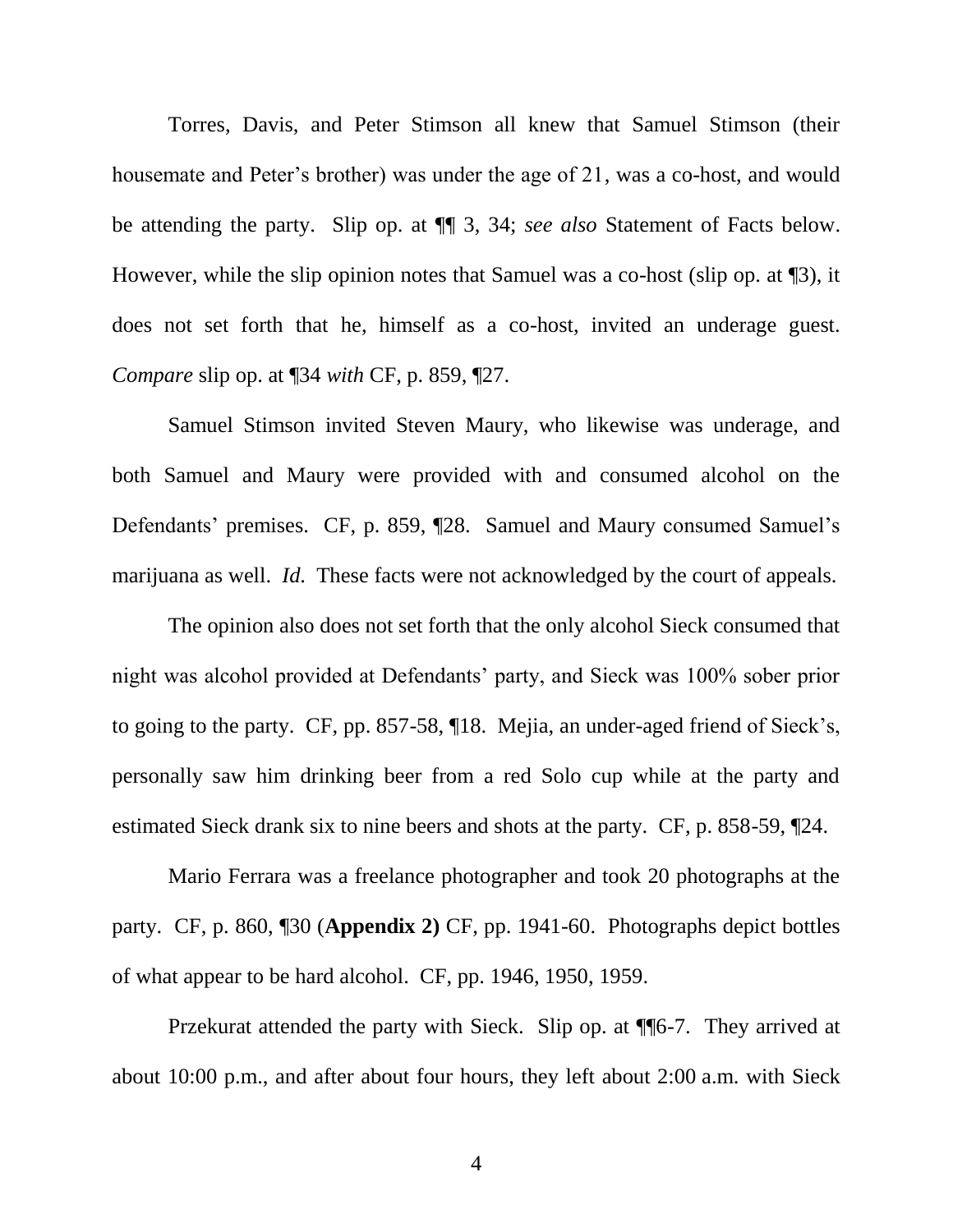driving Przekurat's car. CF, p. 858, ¶22. The party ranged in size from 30-120 guests. Slip op. at ¶34 (first bullet point). However, as set forth below in the Statement of Facts, later acquired testimony from Leticia Uzeta showed the party was as small as 10-15 guests and that about the maximum number was 20 people during "the entire night." CF, pp. 2218, depo. p. 18, ll.2-8 and p. 20, ll.14-25, to p. 21, l.1.

Sieck was drunk, lost control of the car, and Przekurat was catastrophically injured. Slip op. at ¶8, n.2. A letter describing Przekurat's injuries from Craig Rehabilitation Hospital (CF, p. 861, ¶36) and a photograph of him (CF, pp. 1063- 64) are attached as **Appendix 3**).

#### **C. The district court's procedural history and statement of facts.**

#### **1. Defendants' Motions for Summary Judgment.**

Torres argued that under C.R.S. §12-47-801, Przekurat had to show his "actual or active knowledge, rather than some form of inferred or constructive knowledge" that an under-aged person, here Sieck, was drinking at his home. CF, pp. 752, 759.

On similar grounds, Defendant Peter Stimson moved for summary judgment on October 24, 2013. CF, pp. 763-67. Peter, however, admitted that "[n]umerous individuals were invited to the party by the Defendants and approximately 30-120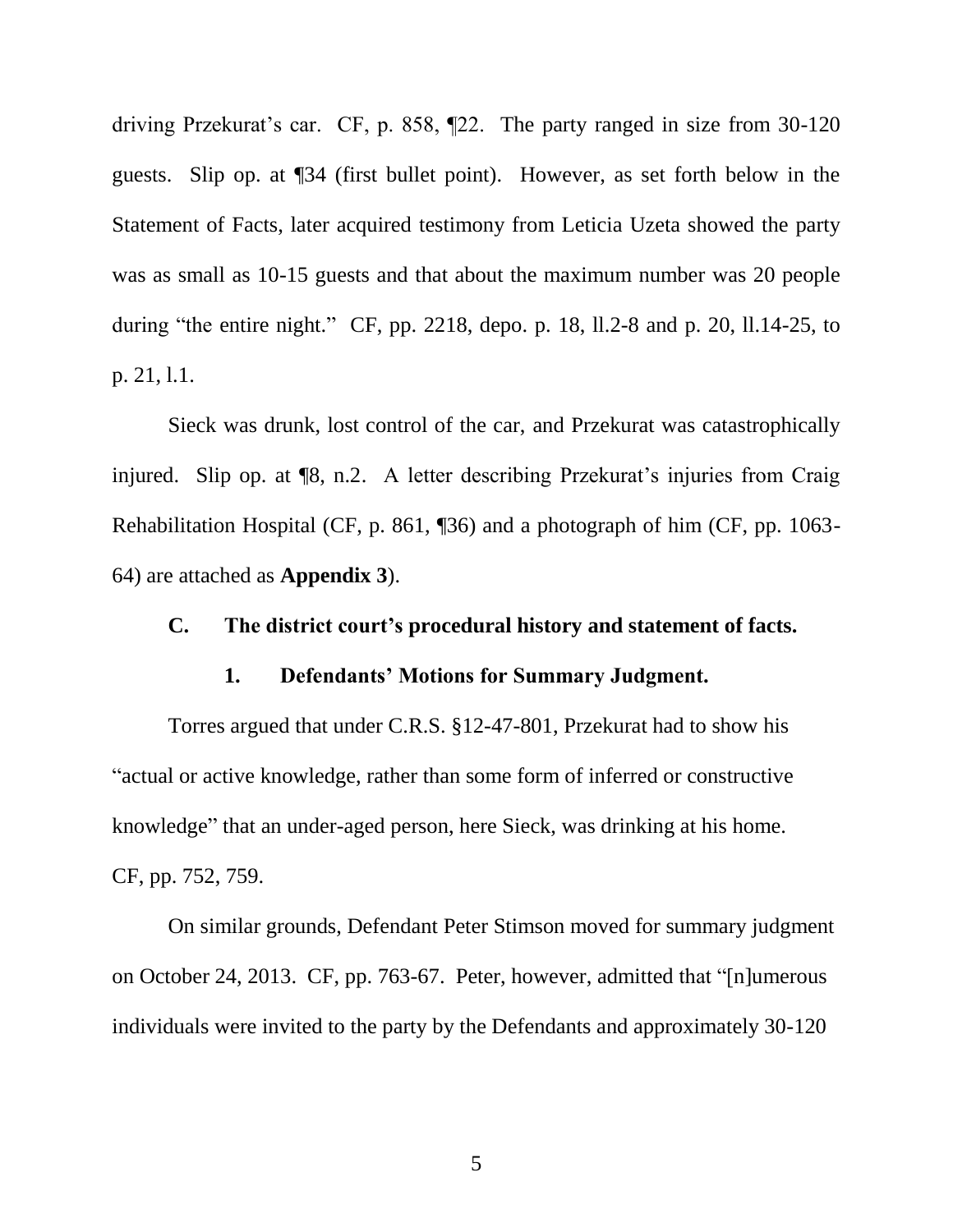individuals attended." CF, p. 764, ¶2. Peter also admitted that "[a]lcohol was provided at the party by the Defendants." CF, p. 764, ¶2.

Defendant Davis moved for summary judgment. CF, pp. 769-87. Davis argued that there was insufficient evidence to establish that he invited Sieck, knowingly served Sieck, knowingly provided him a place to drink, or knew Sieck was underage. CF, pp. 771-73.

Defendant Samuel Stimson, who was underage, moved for summary judgment on similar grounds. CF, pp. 788-826. Samuel, however, admitted that upon the occasion of Davis'  $24<sup>th</sup>$  birthday, and the graduation of Torres from college, the roommates invited some of their friends over to celebrate. CF, pp. 795-96, ¶1.

Samuel admittedly invited one friend, Steven Maury, over to his home for the party. CF, p. 796, ¶2. But, Samuel contended that "in order for liability to attach, a defendant must have had actual knowledge that they were providing a place to consume alcohol to a specific person, and they must have had actual knowledge that the specific person to whom they were providing a place to consume alcohol was under the age of twenty-one." CF, p. 807. (Emphasis in original).

# **2. Statement of the Facts, Przekurat's opposing evidentiary proffer, and his Combined Response.**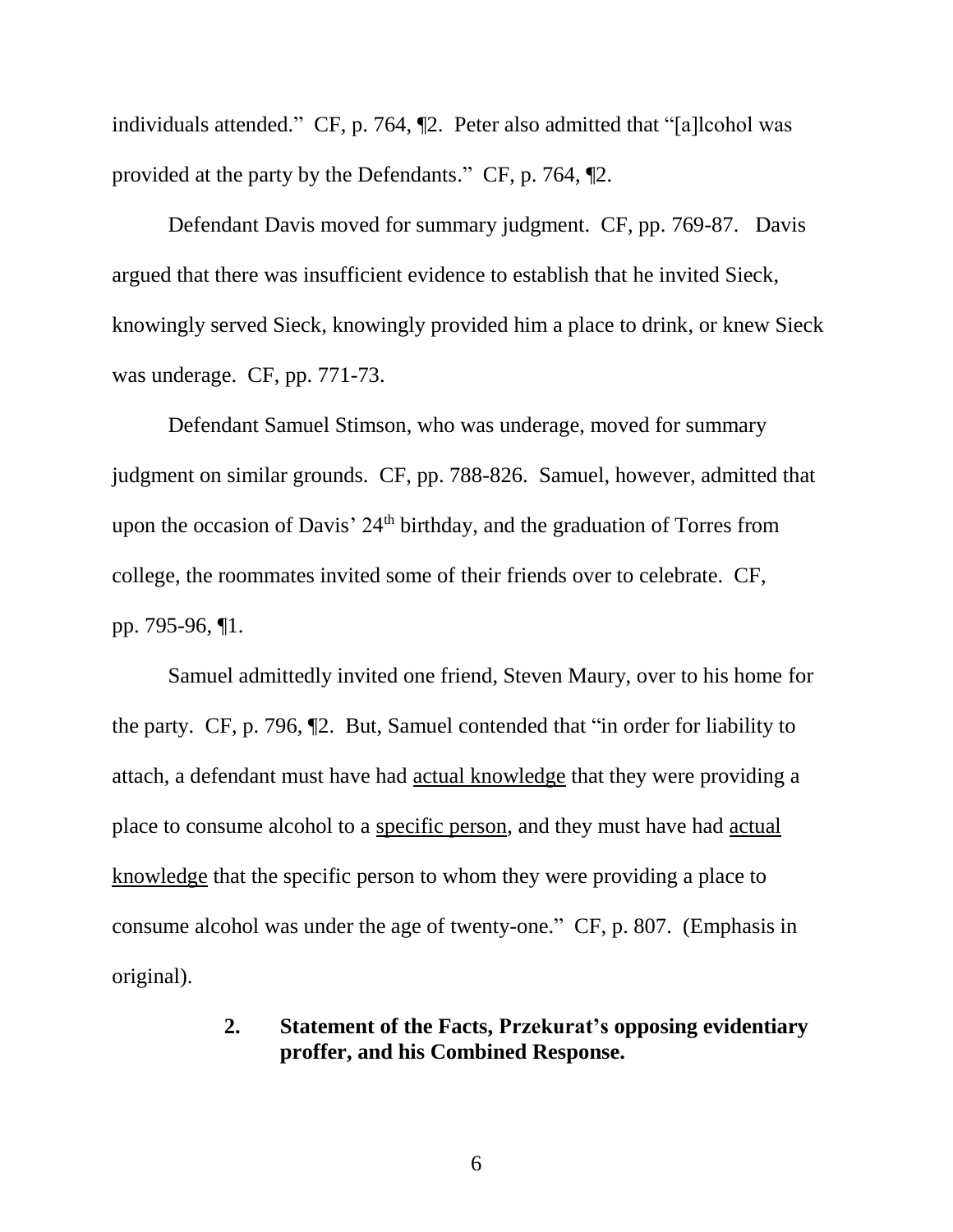On November 18, 2013, Przekurat filed his Combined Response" to

Defendants various motions for Summary Judgment. CF, pp. 853-1078. Przekurat asserted that there was a genuine issue of material fact as to whether Defendants knowingly served any alcoholic beverages to Sieck. Przekurat also asserted that there was a genuine issue of material fact as to whether Defendants knowingly provided a person under the age of 21 a place to consume alcoholic beverages. CF, p. 863.

# **a. The open "kegger" party and photos of Solo cups in use, available bottles of hard liquor, and some party "revelers."**

1. The Defendants (Samuel Stimson, Mitchell Davis, Christopher Torres, and Peter Stimson) held the leasehold in the premises at 3505 Moorhead Avenue, Boulder, Colorado from August 1, 2010 to August 13, 2011. CF, p. 85, ¶1.<sup>4</sup>

2. On June 17 and 18, 2011, the Defendants hosted a party at their house for Davis' birthday, and to celebrate Torres' and Fix's graduation from the University of Colorado. CF, p. 854, ¶2.<sup>5</sup>

<sup>4</sup> *See* Lease at CF, p. 874-80.

<sup>5</sup> Ex. 2, Fix depo., CF, pp. 881-90. *See* CF, p. 883, p. 18, ll. 8-22; ¶¶1-2 of Samuel Stimson's Undisputed Facts in his Motion for Summary Judgment, CF, p. 795-96, and ¶2 of Peter Stimson's Motion for Summary Judgment, CF, pp. 763-64.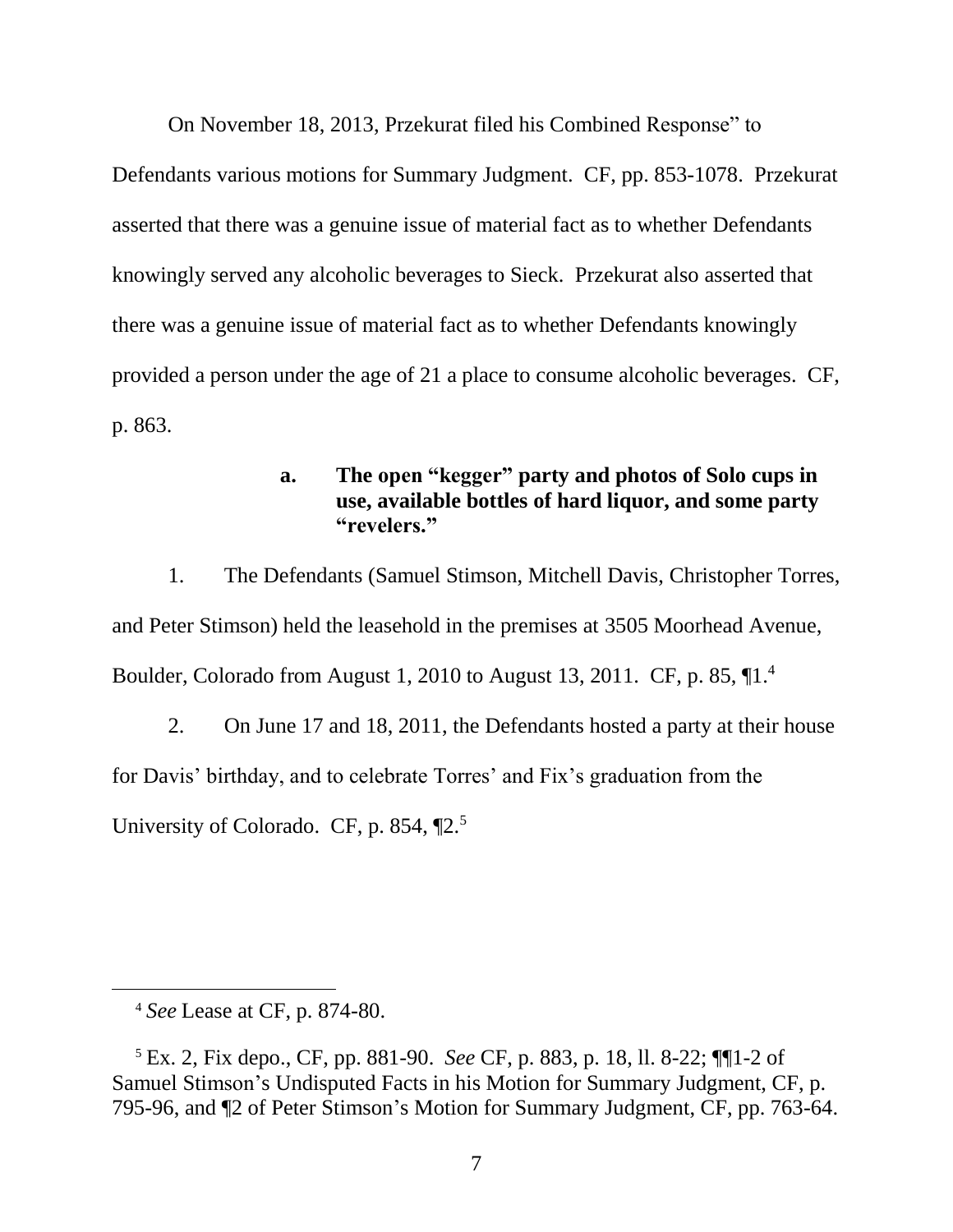3. Several Defendants purchased and provided at least two kegs of beer for consumption at the party with the aid of Fix because Fix had a "hook-up" at the Boulder Beer Company. CF, p. 854, ¶3.<sup>6</sup>

4. Bottles of Jim Beam and vodka were circulating freely at the party. CF, p. 854,  $\P$ 4.<sup>7</sup>

5. Defendants, including Fix, titled the party as "Mitch-A-Palooza"

taken from the movie *Old School*. CF, p. 855, ¶5.<sup>8</sup>

 $\overline{a}$ 

6. The size of the party was estimated to be between 30 and 120

attendees and there was at least one professional DJ who performed. CF, p. 855,

7 Ex. 2, Fix depo., CF, p. 886, p. 30, ll. 19-23; Ex. 3, Torres depo., CF, 893, p. 19, ll. 5-7; Ex. 6, S. Stimson depo., CF, p. 910, p. 17, ll. 18-25, CF, p. 910, p. 18, ll. 1-22; Ex. 7, Tran depo., CF, p. 921, p. 40, ll. 21-23; Ex. 8, Mejia depo., CF, p. 939, p. 116, ll. 23-25, CF, p. 940, p. 119, ll. 10-25, CF, p. 940, p. 120, l. 1; Exh. 9, Sieck depo., CF, p. 946, p. 37, ll. 2-16; Ex. 10, Ferrara depo., CF, p. 948, p. 25, ll. 13-25; Ex. 11, photos, CF, pp. 955, 968, pp. 6, 19; Ex. 12, Despard depo., CF, p. 971, p. 13, ll. 24-25, CF, p. 971, p. 14, ll. 1-23, CF, p. 972, p. 27, ll. 4-10; Ex. 13, PD Case Report, CF, pp. 1004-05, pp. 1007-08, p. 31-32, 34-35.

<sup>8</sup> Ex. 2, Fix depo., CF, p. 882, p. 16, ll. 7-19, CF, p. 883, p. 17, ll. 1-11; Ex. 3, Torres depo., CF, p. 891, p. 12, ll. 16-22, CF, p. 892, p. 13, ll. 1-7, CF, p. 892, p. 15, ll. 8-16; Ex. 4, P. Stimson depo., CF, p. 900, p. 26, l. 25 - p. 27, l. 11; Ex. 6, S. Stimson depo., CF, p. 910, p. 18, ll. 23-25, CF, p. 910, p. 19, ll. 1-10; Ex. 14, 09/10/13 Davis depo., CF, p. 1035, p. 21, l. 23 - p. 22, l. 2.

<sup>6</sup> Ex. 2, Fix depo., CF, p. 881, p. 9, ll. 6-22, CF, p. 884, p. 22, ll. 11-25, CF, p. 884, p. 23, ll.1-6; Ex. 3, Torres depo., CF, p. 893, p. 17, ll. 8-22, CF, p. 893, p. 18, ll. 2-15; Ex. 4, Peter Stimson depo., CF, p. 898, p. 14, ll. 13-24, CF, p. 898, p. 15, ll.1-15, CF, p. 898, p. 16, ll.1-23, CF, p. 900, p. 27, ll. 22-23; Ex. 5, Catuccio's Affidavit and depo., CF, p. 907, p. 22, ll. 12-23, CF, p. 907, p. 23, ll. 6-23, CF, p. 907, p. 24, ll. 14-22.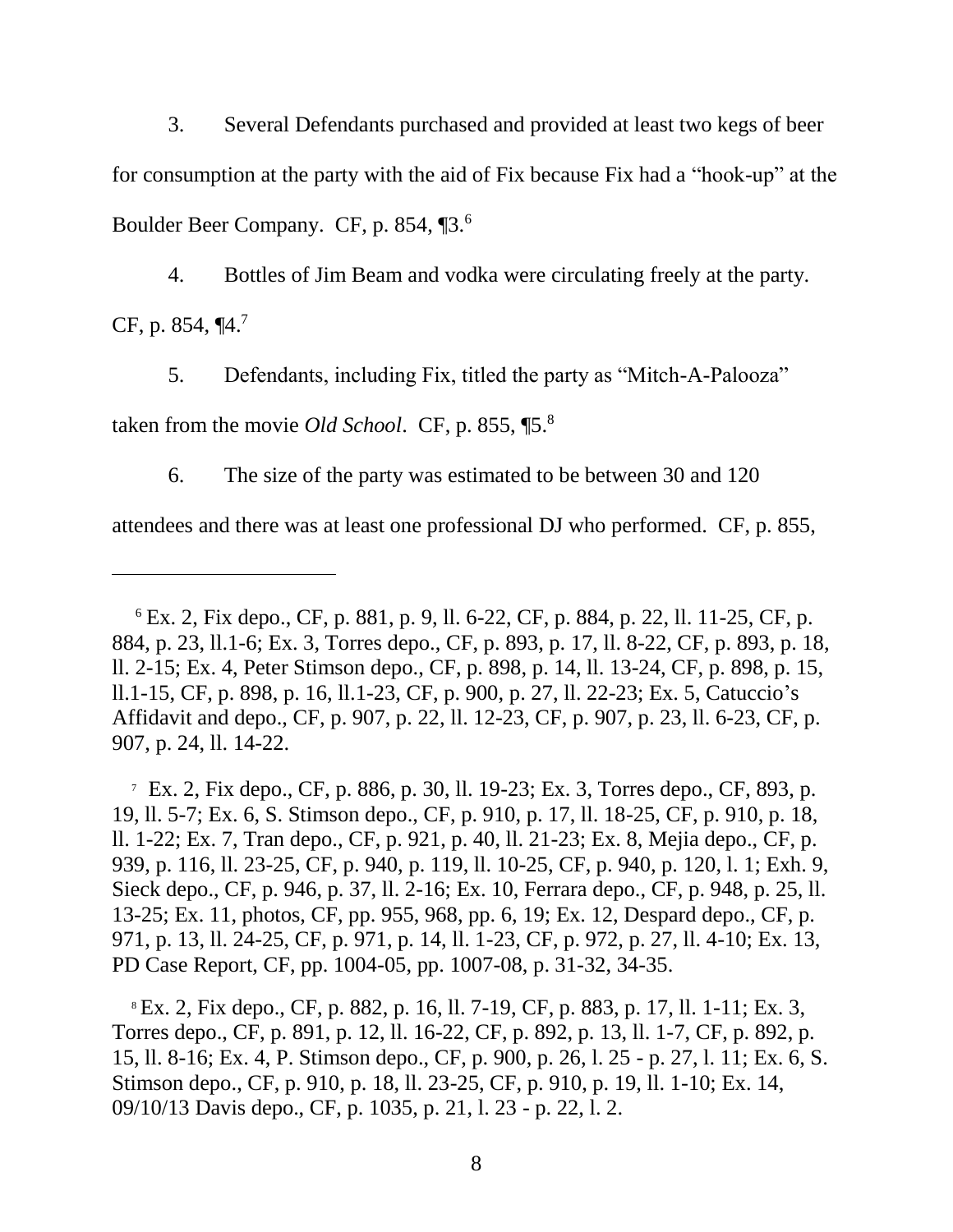¶6.<sup>9</sup> However, later obtained testimony from Ms. Leticia Uzeta showed the party was as small as 10-15 guests and that about the maximum number was 20 people during "the entire night." Pzrekurat Motion to Reconsider Fix Summary Judgment Grant (CF, pp. 2209, ¶8, n.2 [Ex. 2 trancript at CF, pp. 2218, depo. p. 18, ll.2-8 and p. 20, ll.14-25, to p. 21, l.1]. That evidence, in part, created a disputed issue of fact as to Defendant Fix as noted by Judge Labuda. CF, p. 2259 (third full para.); *see also* Motion to Alter/Amendment Judgment and Reconsider CF, p. 2209, at ¶8.

7. Party invitations were made by word of mouth, text message, mass text message, telephone calls, flyers, and Facebook postings. CF, p. 856,  $\P$ 7.<sup>10</sup>

8. All Defendants had full authority to invite whomever they wanted without restrictions. CF, p. 856,  $[8]$ .<sup>11</sup>

 $\overline{a}$ 

10 Ex. 2, Fix depo., CF, p. 883, p. 19, ll. 11-18; Ex. 3, Torres depo., CF, p. 894, p. 22, ll. 17-19; Ex. 4, P. Stimson depo., CF, p. 900, p. 26, ll. 1-6; Ex. 5, Catuccio Aff. and depo., CF, p. 908, p. 45, ll. 24-25; Ex. 6, S. Stimson depo., CF, p. 909, p. 14, ll. 4-25, CF, p. 909, p. 15, ll. 1-3; Ex. 7, R. Tran depo., CF, p. 915, p. 8, ll. 3- 12, CF, p. 925, p. 74, ll. 1-22; Ex. 14, Davis depo, CF, p. 1038, p. 33, ll. 17-21.

<sup>11</sup> Ex. 4, P. Stimson depo.CF, p. 900, p. 28, ll. 7-15; *see also* paragraph 10 below and footnote 13, which states in the Opening Brief as follows: Ex. 2, Fix

<sup>9</sup> Ex. 2, Fix depo., CF, p. 882, p. 14, ll. 17-20; Ex. 3, Torres depo., CF, p. 895, p. 28, l. 25, CF, p. 896, p. 29, ll. 1-3; Ex. 4, P. Stimson depo., CF, p. 902, p. 31, ll. 19- 21; Ex. 6, S. Stimson depo., CF, p. 912, p. 26, ll. 19-21; Ex. 7, R. Tran depo., CF, p. 916, p. 9, ll. 22-25, CF, p. 916, p. 10, l. 1, , CF, p. 917, p. 14, ll. 1-12, CF, p. 919, p. 22, ll. 2-25, CF, p. 919, p. 23, ll. 1-10; Ex. 8, Mejia depo., CF, p. 930, p. 24, ll. 3-14; Ex. 14, Davis depo., CF, p. 1037, p. 31, ll. 18-22; Ex. 15, N. Tran depo., CF, p. 1040, p. 13, ll. 9-14; Ex. 16, Doyle depo., CF, p. 1042, p. 15, ll. 10-17.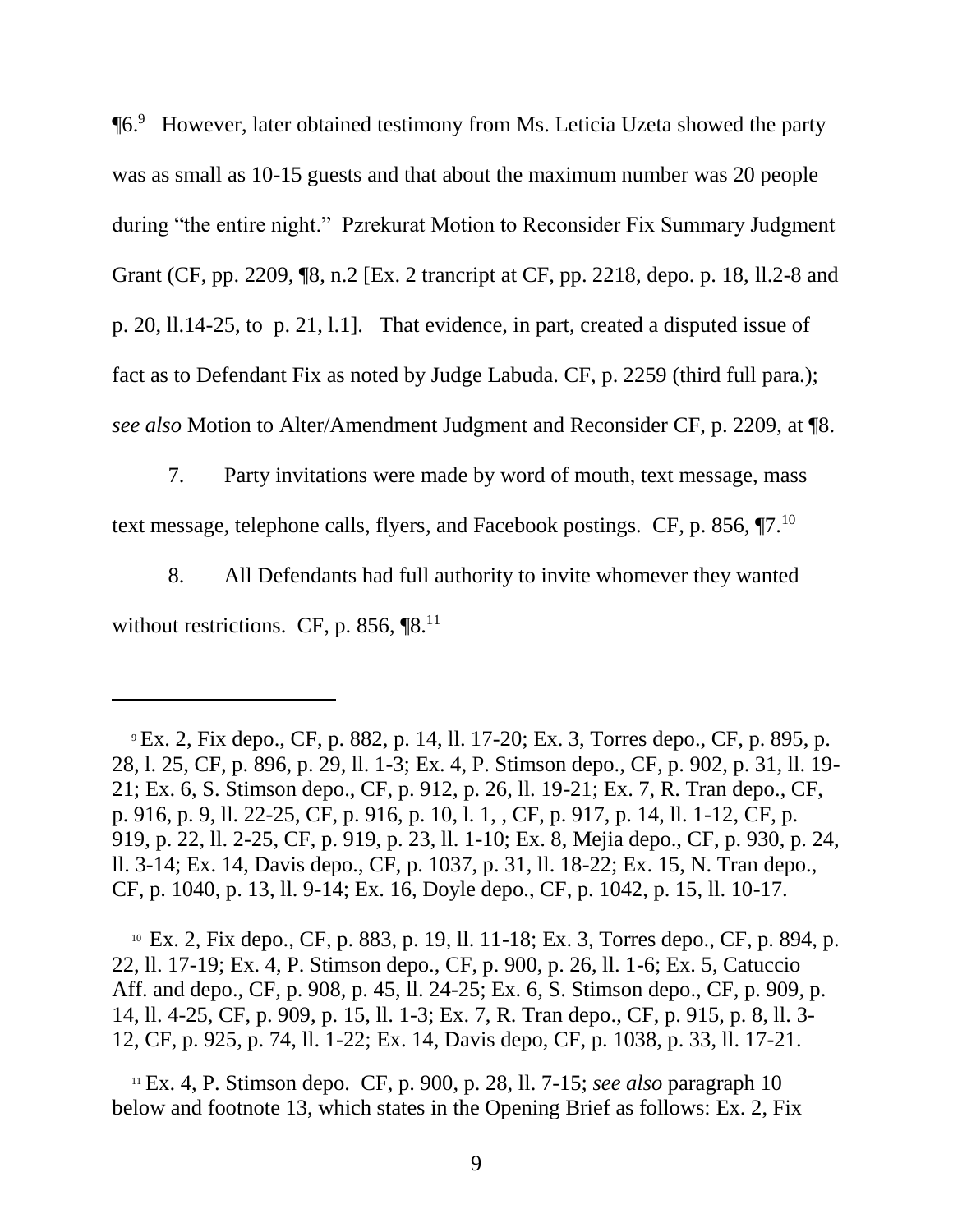9. It was anticipated for invited guests to bring friends with them to big keg parties. CF, p. 856,  $\P$ 9.<sup>12</sup>

10. Fix had full authority from the Defendants to invite whomever he wanted to the party, including invitees under the age of 21. CF, p. 856,  $\P$ 10.<sup>13</sup>

11. Fix invited Victor Mejia, who was under the age of 21, to the party without any restriction to the invitation. CF, p. 856,  $\P{11.^{14}}$ 

12. Fix expected Mejia to bring others with him to the party because

Mejia was not going to be driving to the party. CF, p. 856,  $\P$ 12.<sup>15</sup>

13. Fix did not tell Mejia he could not bring friends, but Fix did not

openly invite them himself. CF, p. 856,  $\P$ 13.<sup>16</sup>

 $\overline{a}$ 

depo., CF, p. 887, p. 42, ll. 15-22, CF, p. 888, p. 62, ll. 5-10, CF, p. 888, 63, ll. 15- 24, CF, p. 888, p. 64, ll. 1-20; CF, p. 2201, ¶2 of Judge LaBuda's Order on Reconsideration (citing deposition p. 42, ll.15-22) the other citation to p. 60 was to a later deposition not presented to Judge Langer regarding the subject motions for summary judgment, but was available for Judge LaBuda.

 $12$  Ex. 2, Fix depo., CF, p. 881, p. 10, ll. 24-25, CF, p. 881, p. 11, ll. 1-25, CF, p. 881, p. 12, ll. 1-6; Ex. 7, R. Tran depo., CF, p. 926, p. 79, ll. 1-18, CF, p. 926, p. 80, ll. 11-22; Ex. 10, Ferrara depo., CF, p. 949, p. 35, ll. 16-25, CF, p. 949, p. 36, ll. 1-14; Ex. 12, Despard depo., CF, p. 973, p. 63, ll. 19-25, CF, p. 973, p. 64, 11. 1-10 (he was not trespassing).

<sup>13</sup> Ex. 2, Fix depo., CF, p. 887, p. 42, ll. 15-22, CF, p. 888, p. 62, ll. 5-10, CF, p. 888, 63, ll. 15-24, CF, p. 888, p. 64, ll. 1-20

<sup>14</sup> Ex. 8, Mejia depo., CF, p. 933, p. 34, ll. 1-12.

<sup>15</sup> Ex. 2, Fix depo., CF, p. 890, p. 74, ll. 3-8.

<sup>16</sup> Ex. 2, Fix depo., CF, p. 881, p. 10, ll. 10-21.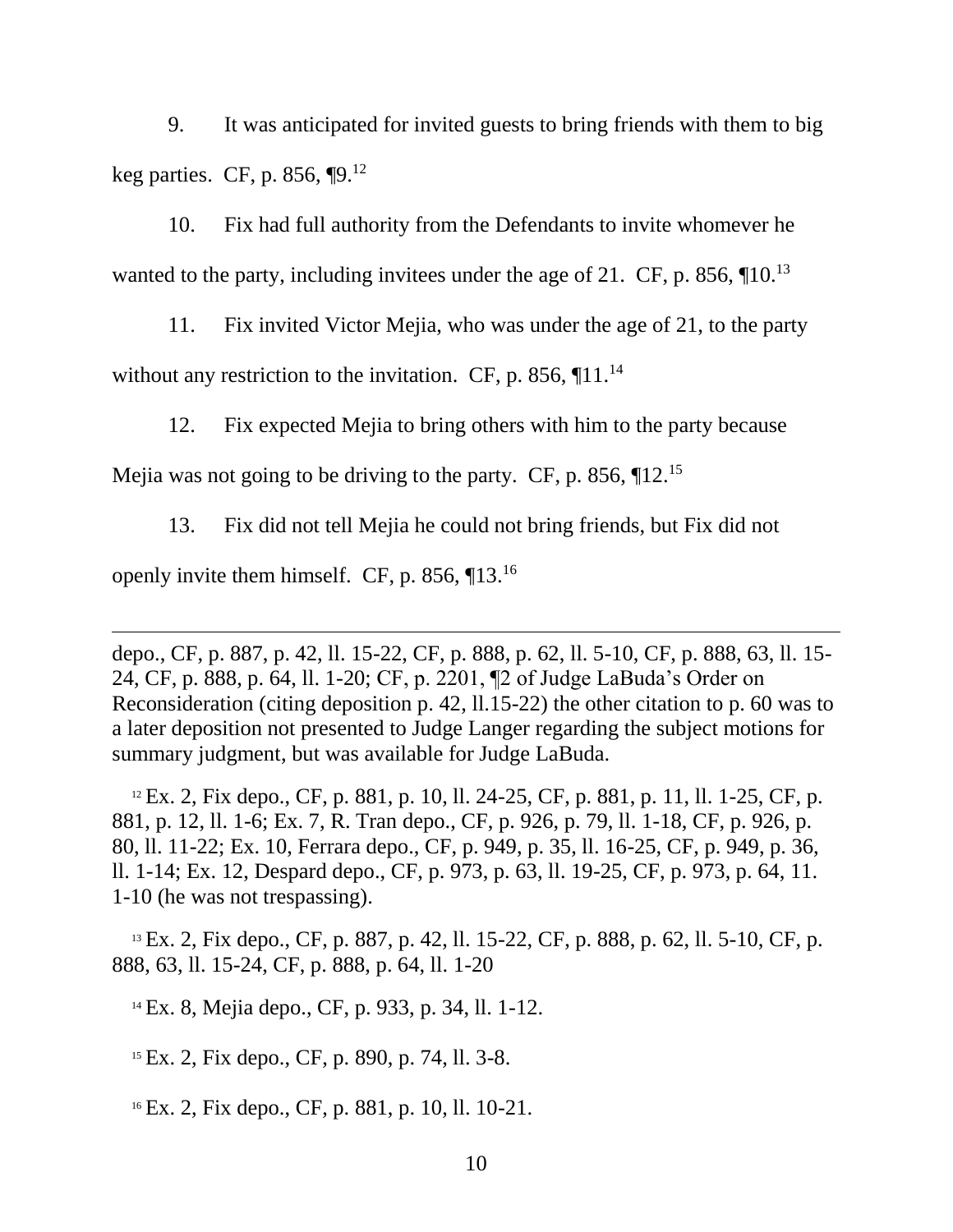14. Peter Stimson knew Mejia prior to the party. Torres also knew Mejia for close to six to seven months prior to the party from an introduction from Fix when the trio went skateboarding and when Mejia was at the Moorhead house with Fix on another prior occasion. CF, p. 857,  $\P{14.}^{17}$ 

15. Mejia and Fix had known each other for a long time, were best friends, skateboarded together, went to Northglenn High School together, and saw each other four to five times a week. CF, p. 857, ¶15.<sup>18</sup>

16. Torres and Fix were also good friends who frequently skateboarded with each other, graduated from the University of Colorado together, did homework together, and as a result, Fix frequently stayed at the Moorhead house for two to three days at a time. CF, p. 857,  $\P$ 16.<sup>19</sup>

17. On June 17, 2011, Mejia met Przekurat, age 21, Sieck, age 20, Jeffrey Despard, age 19, Jordy Lee, age 19, and Nehemia Wilczynski, age 19, at Jeffrey

<sup>17</sup> Ex. 4, P. Stimson depo., CF, p. 903, p. 41, ll. 23 - p. 42, l. 25; Ex. 8, Mejia depo., CF, p. 927, p. 10, ll. 3-14, CF, p. 928, p. 14, ll. 16-25, CF, p. 928, p. 15, ll. 1-9.

<sup>18</sup> Ex. 8, Mejia depo., CF, p. 927, p. 11, ll. 4-12.

<sup>19</sup> Ex. 2, Fix depo., CF, p. 889, p. 70, ll. 12-25; Ex. 3, Torres depo., CF, p. 891, p. 10, ll. 7-16.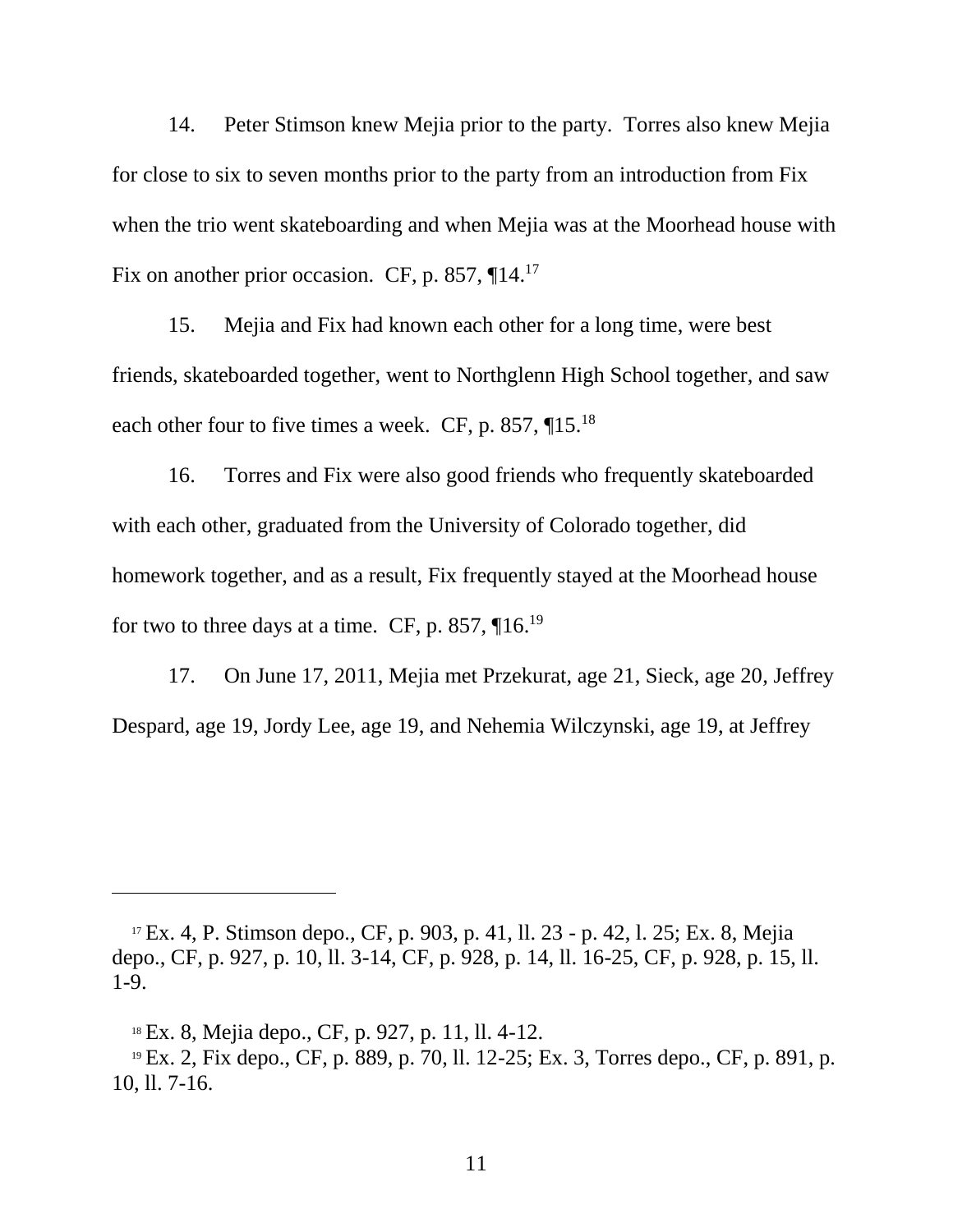Despard's house in order to go to the party at the Moorhead house. This group is referred to as the "Sieck Group." CF, p. 857,  $\P$ 17.<sup>20</sup>

18. Lee and Sieck were the last to arrive at Despard's house and the Sieck Group of six left for the Moorhead house party within ten minutes thereafter. Sieck had not consumed alcohol at Despard's house prior to going to the subject party. The only alcohol Sieck consumed that night was alcohol made available for his consumption at the Moorhead house party, and Sieck was 100% sober prior to going to the party. CF, pp. 857-58,  $\P$ 18.<sup>21</sup>

19. The Sieck Group drove two cars and on the way to the Moorhead house party in Boulder stopped for gas. No alcohol was purchased or consumed. CF, p. 858, ¶19.<sup>22</sup>

20. Mejia knew Despard, Sieck, and Lee from Northglenn High School and, with the exception of Lee, Mejia knew the Sieck Group pretty well. CF, p. 858, ¶20.<sup>23</sup>

<sup>20</sup> Ex. 9, Sieck depo., CF, p. 945, p. 4, ll. 13-14; Ex. 17, Lee depo. and Aff., CF, p. 1045, p. 8, ll. 7-8; Ex. 18, Wilczynski depo. and Aff., CF, p. 1049, p. 9, ll. 21-24.

<sup>21</sup> Ex. 8, Mejia depo., CF, p. 929, p. 19, ll. 10-25, CF, p. 929, p. 20, ll. 1-15, 23- 25, CF, p. 930, p. 21, ll. 1-11, CF, p. 937, p. 86, ll. 9-25, CF, p. 937, p. 87, ll. 1-2, CF, p. 943, p. 129, ll. 21-25, CF, p. 943, p. 130, l. 1 - p. 131, ll. 14, 19-23, CF, p. 943, p. 132, l. 10 - p. 133, l. 16; Ex. 17, Lee depo. and Aff., CF, p. 1046, p. 43, ll. 8-18; Ex. 18, Wilczynski depo. and Aff., CF, p. 1051, p. 35, ll. 22-24.

<sup>22</sup> Ex. 8, Mejia depo., CF, p. 943, p. 129, ll. 8-11.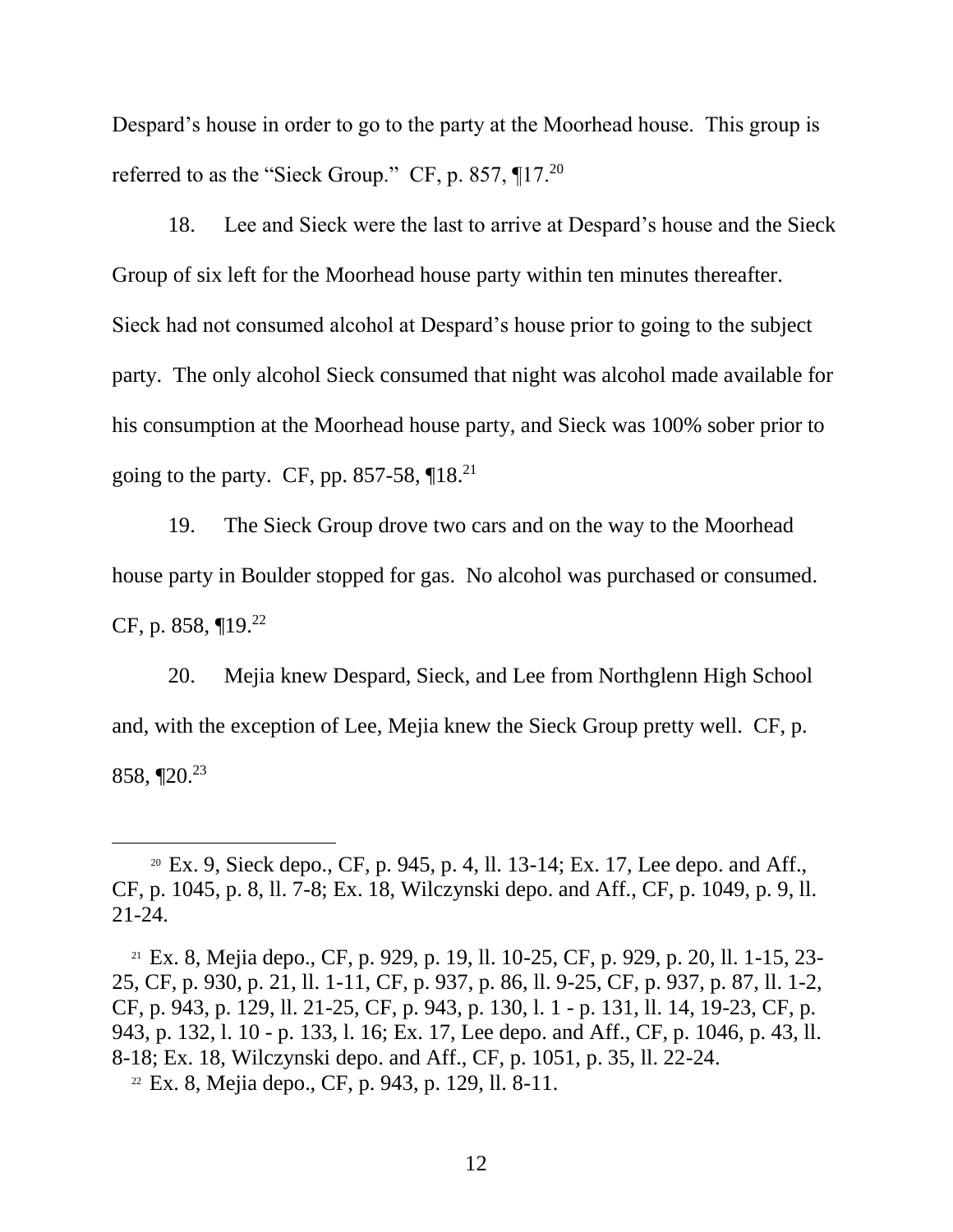21. The Sieck Group entered the Moorhead house through the unlocked front door together, as a group, without obstruction from anyone, in any way, shape or form. CF, p. 858,  $\P$ 21.<sup>24</sup>

22. The Sieck Group entered the Moorhead house led by Mejia. When the Group got to the kitchen area, they saw and spoke with Defendant Torres. Torres did not voice any objection, but did say at one point to Mejia, "I really don't know these other people, but I know you." The Sieck Group was present as Mejia vouched for them in front of Torres and got his consent, so the Sieck Group stayed at the party from approximately 10:00 p.m. to 2:00 a.m., without question or incident. CF, p. 858, ¶22.<sup>25</sup>

23. As a habit, Mejia thinks that he would have introduced himself to the host(s) of the party and believes that he introduced himself to co-host Defendants Samuel Stimson and Peter Stimson. CF, p. 858, 123.<sup>26</sup>

<sup>23</sup> Ex. 8, Mejia depo., CF, p. 934, p. 38, ll. 17-25, CF, p. 934, p. 39, ll. 1-19, CF, p. 934, p. 40, ll. 10-25, CF, p. 935, p. 41, ll. 1-2.

 $\overline{a}$ 

<sup>24</sup> Ex. 8, Mejia depo., CF, p. 930, p. 21, ll. 12-25, CF, p. 930, p. 22, ll. 1-22, CF, p. 940, p. 120, ll. 6-25.

<sup>25</sup> Ex. 8, Mejia depo., CF, p. 940, p. 120, ll. 6-25, CF, p. 941, p. 121, ll. 1-25, CF, p. 941, p. 122, ll. 7-25, CF, p. 941, p. 123, l. 1 - p. 124, l. 4

<sup>26</sup> Ex. 8, Mejia depo., CF, p. 931, p. 26, ll. 14-18, CF, p. 939, p. 114, ll. 23-25, CF, p. 939, p. 115, ll. 1-2, CF, p. 941, p. 124, ll. 20-23, CF, p. 942, p. 125, ll. 11- 15.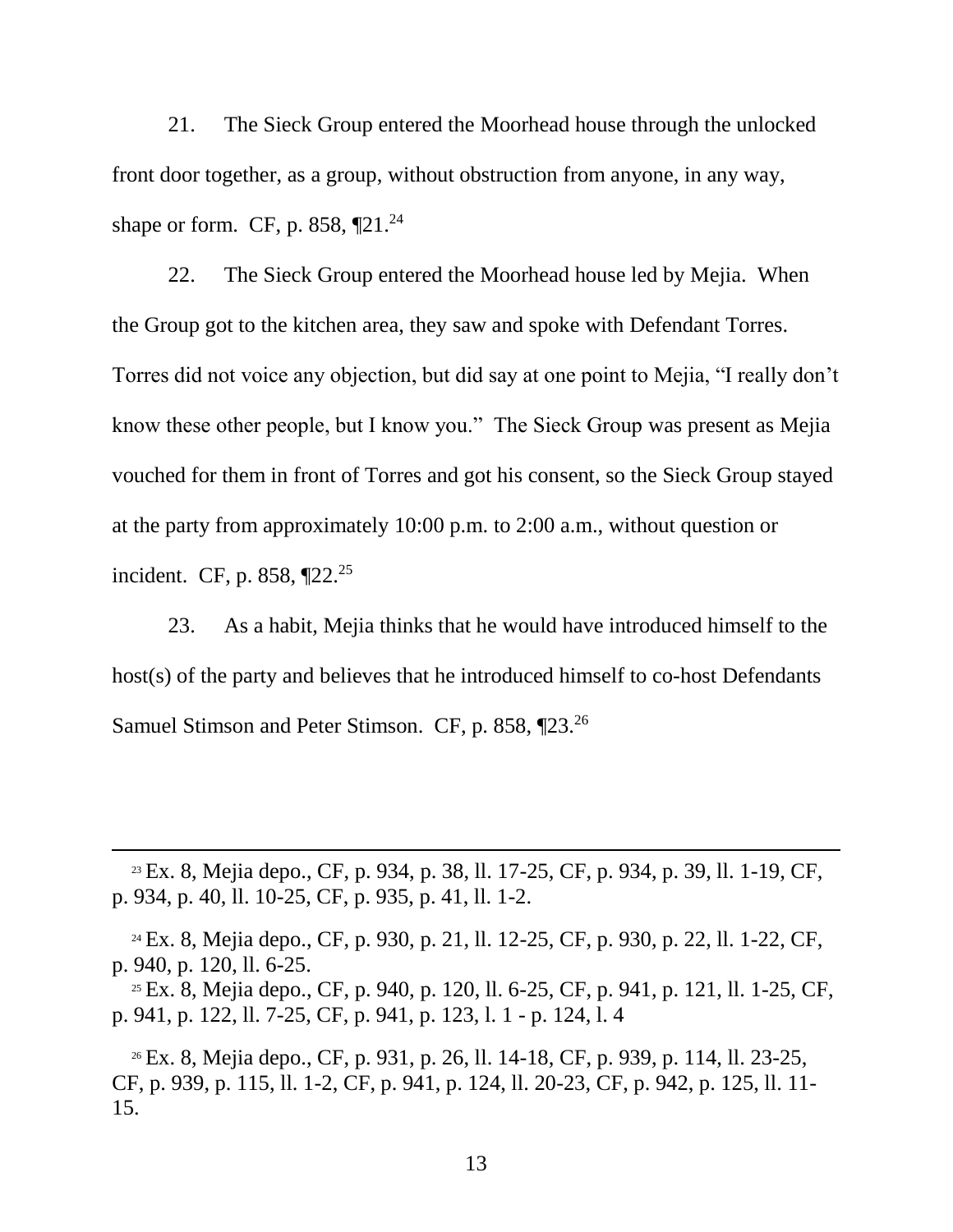24. Mejia personally saw Sieck drinking beer from a red Solo cup while at the party and estimates Sieck drank six to nine beers and shots at the party. CF, p. 858-59,  $\P$ 24.<sup>27</sup>

25. Fix invited Roger Tran to the party, who went to the party with Andrew Flora. Tran and Flora had been friends since middle school and Flora was the same age as Tran, both being age 19 on the date of the party. Tran and Flora consumed alcohol at the party and on the Moorhead premises. CF, p. 859, ¶25.<sup>28</sup>

26. Tran and Lee personally observed Sieck drinking beer out of a red or blue Solo cup at the party. CF, p. 859,  $\P$ 26.<sup>29</sup>

27. Torres, Davis, and Peter Stimson all knew on June 17-18, 2011 that Defendant Samuel Stimson (their housemate and Peter's brother) was under the age of 21 and would be attending the party. CF, p. 859, ¶27.<sup>30</sup>

28. Samuel Stimson invited Steven Maury, who was also under the age of 21, to the party, and both Samuel Stimson and Maury were provided with and

<sup>28</sup> Ex. 7, R. Tran depo., CF, p. 915, p. 7, l. 17 - p. 8, l. 2, CF, p. 919, p. 21, ll. 5- 25, p. 22, l. 1.

<sup>29</sup> Ex. 7, R. Tran depo., CF, p. 923, p. 68, ll. 22-23.

<sup>27</sup> Ex. 8, Mejia depo., CF, p. 932, p. 29, ll. 21-25, CF, p. 932, p. 30, ll. 1-22, CF, p. 938, p. 95, ll. 22-25, CF, p. 938, p. 96, ll. 1-5, CF, p. 943, p. 131, ll. 19-23.

<sup>30</sup> Ex. 3, Torres depo., CF, p. 896, p. 31, ll. 1-20; Ex. 4, P. Stimson depo., CF, p. 902, p. 30, ll. 14-18; Ex. 14, Davis depo., CF, p. 1038, p. 36, ll. 8-9.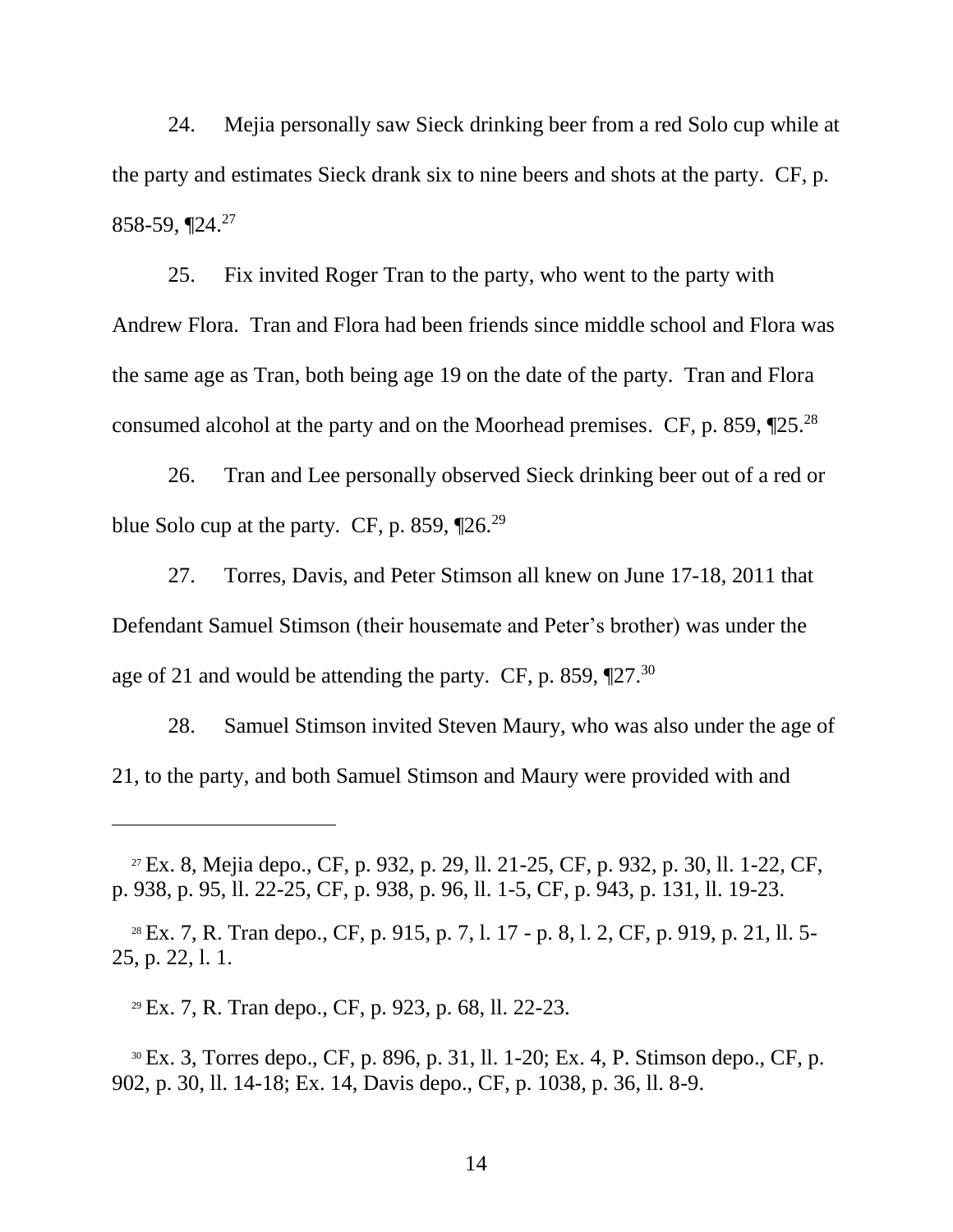consumed alcohol on the Moorhead premises. CF, p. 859,  $[28.31]$  They consumed Samuel's marijuana as well. *Id.* 

29. The Defendants did nothing to detect whether party attendees were under the age of 21 and consuming alcohol on the premises. Defendants did not check IDs. They did not act as bouncers at the front door or at the gate in the fence to the premises. They did not secure, police, or "man" the kegs or Solo cups provided to consume the beer. Defendants failed to inquire as to the age of any party attendee. Defendants did not "kick anyone out" of the party. They did not call the police for any reason on June 17-18, 2011. CF, p. 859,  $\P$ 29.<sup>32</sup>

30. A friend of Davis, Mario Ferrara, was a freelance photographer and took 20 photographs at the party. CF, p. 860,  $\P$ 30.<sup>33</sup> Some photographs depict party revelers that appear intoxicated and "partying". *See generally* CF, pp. 950- 69 and (20 photos are attached as **Appendix 2** depicting party revelers CF, pp. 1941-1960). Three photographs depict bottles of what appear to be hard alcohol. *See* CF, pp. 955, 959, 968.

<sup>31</sup> Ex. 6, S. Stimson depo., CF, p. 911, p. 22, ll. 9-25, CF, p. 911, p. 24, ll. 4-6, CF, p. 913, p. 45, ll. 9-16.

<sup>32</sup> Ex. 3, Torres depo., CF, p. 893, p. 19, ll. 8-13, CF, p. 894, p. 24, ll. 4-10, 18- 22-25, CF, p. 895, p. 25, ll. 1-6, 11-25, CF, p. 895, p. 26, l. 1 - p. 27, l. 20; Ex. 4, P. Stimson depo., CF, p. 899, p. 21, l. 10 – p. 22, l. 7, CF, p. 900, p. 25, ll. 1-20, CF, p. 902, p. 30, ll. 4-13; Ex. 6, S. Stimson depo., CF, p. 912, p. 26, l. 22 – p. 28, l. 21; Ex. 14, Davis depo., CF, p. 1036, p. 25, ll. 10-23, 19-25, CF, p. 1037, p. 29, ll. 12- 15, CF, p. 1037, p. 30, ll. 1-11, 17-19, 24-25, CF, p. 1037, p. 31, 11. 4-11.

 $33$  Ex. 10, Ferrara depo., CF, p. 947, p. 14, l.  $2 - p$ . 15, l. 3.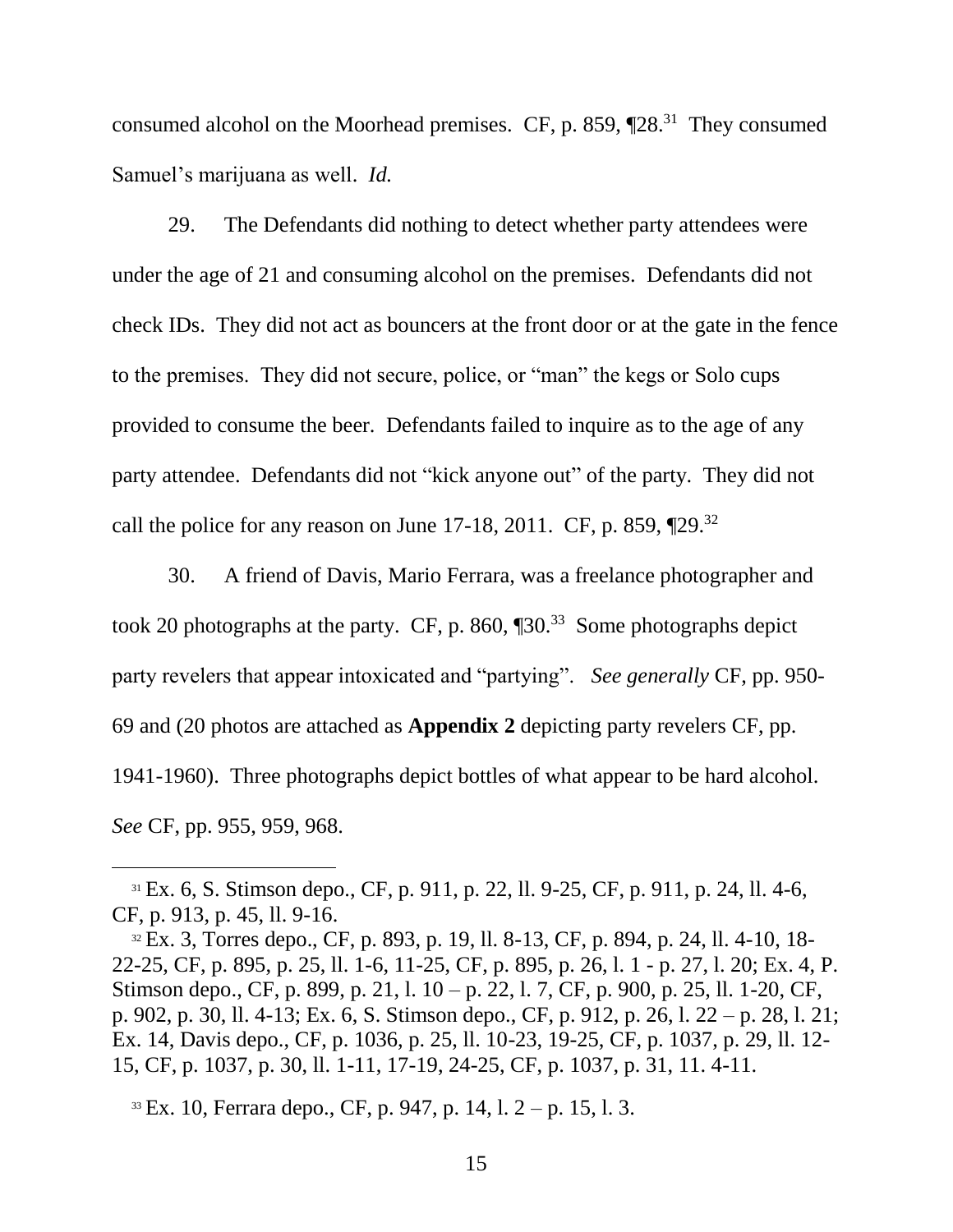31. A lot of people knew Sieck and Mejia at the party and Mejia stated he had a lot of friends at the party. CF, p. 860,  $\P$ 31.<sup>34</sup>

32. There were at least 16 party attendees who were under the age of 21 who were provided alcohol at the party. The underage party attendees who were provided alcohol and consumed it on the Moorhead premises included: Samuel Stimson, Steven Maury, Victor Mejia, Hank Sieck, Nehemiah Wilczynski, Jordy Lee, Jeffrey Despard, Nancy Tran, Carin Doyle, Ashley Baca, Erik Kinney, Andrew Flora, Willie Raidle, Nate Turely, Luis Sanchez, and Roger Tran. CF, p. 860,  $\P$ 32.<sup>35</sup>

#### **b. The motor vehicle crash.**

33. Mejia, Sieck, and Przekurat left the Moorhead house at approximately 2:00 a.m. with Sieck driving Przekurat's vehicle. Przekurat was a passenger in the front seat of the vehicle. CF, p. 860,  $\P$ 33.<sup>36</sup>

<sup>34</sup> Ex. 8, Mejia depo., CF, p. 935, p. 41, ll. 10-20. Ex. 13, PD Case Report, CF, p. 1007, p. 34; Ex. 18, Wilczynski depo. and Aff., CF, p. 1050, p. 29, ll. 9-19.

<sup>35</sup> Ex. 4, P. Stimson depo., CF, p. 904, p. 45, ll. 2-10; Ex. 6, S. Stimson depo., CF, p. 912, p. 25, ll. 12-25; Ex. 7, R. Tran depo., CF, p. 914, p. 4, ll. 18-19, CF, p. 922, p. 43, ll. 5-12; Ex. 8, Mejia depo, CF, p. 936, p. 61, ll. 3-8; Ex. 13, PD Case Report, CF, pp. 975-76, 978, pp. 2, 3, 5; Ex. 15, N. Tran depo., CF, p. 1039, p. 6, ll. 9-10; Ex. 16, Doyle depo., CF, p. 1041, p. 5, ll. 7-8; Ex. 19, Colorado Motor Vehicle Records, CF, pp. 1052-62.

<sup>36</sup> Ex. 13, PD Case Report, CF, pp. 1006-07, pp. 33-34.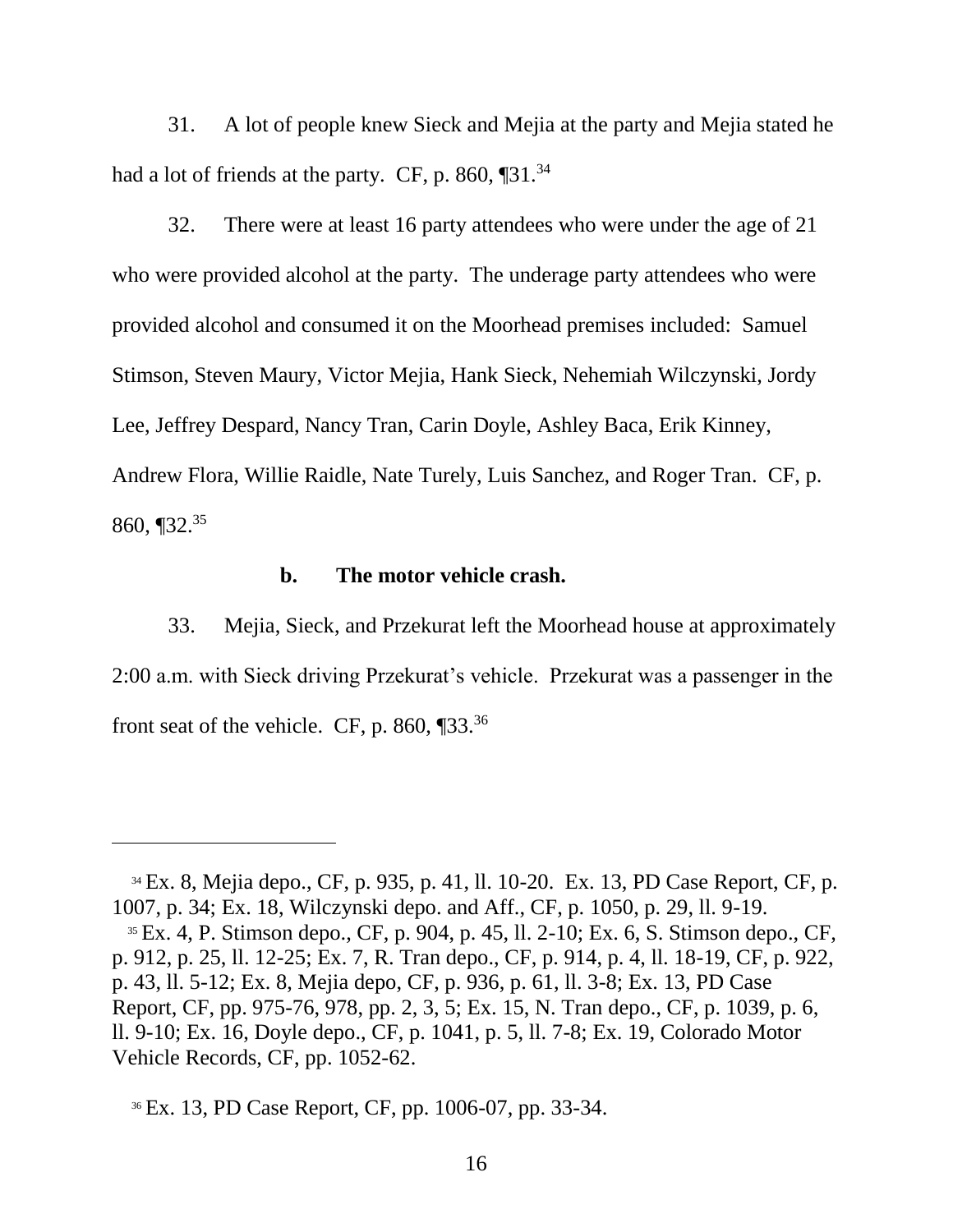34. At about 2:12 a.m., Sieck was driving eastbound on Highway 36 approaching Wadsworth Boulevard driving at speed in excess of 100 mph. Sieck failed to negotiate a curve, lost control, ran off the right side of the road colliding with an embankment, and rolled several times ejecting Przekurat. CF, p. 861,  $\P$ 34.<sup>37</sup>

35. Sieck's blood alcohol content on June 18, 2011, at 3:52 a.m. was 0.129, his draw at 4:52 a.m. was at 0.103, and his draw at 5:52 a.m. was 0.09. CF, p. 861, ¶35.<sup>38</sup>

## **c. Przekurat's arguments in the district court.**

Przekurat argued that the Dram Shop Act was amended in 2005, by House Bill 05-1183, to proscribe the precise conduct of the Defendants. The Bill was introduced by Representative Angie Paccione. CF, pp. 864-65.

Przekurat asserted that since 2005, Social Host liability no longer requires specific and actual knowledge of a particular minor when a party is hosted at a venue that is wide open for underage guests to drink on the premises. CF, pp. 868- 71.

Later, on December 18, 2013, Przekurat submitted transcripts of some Legislative Hearings (CF, pp. 1218-26) as part of his Response (CF, pp. 1206-37)

<sup>&</sup>lt;sup>37</sup> Ex. 13, PD Case Report, CF, pp. 974-1033.

<sup>38</sup> Ex. 13, PD Report, pp. 19 (CF, p. 992), 31 (CF, p. 1004), 44 (CF, p. 1017), and lab results.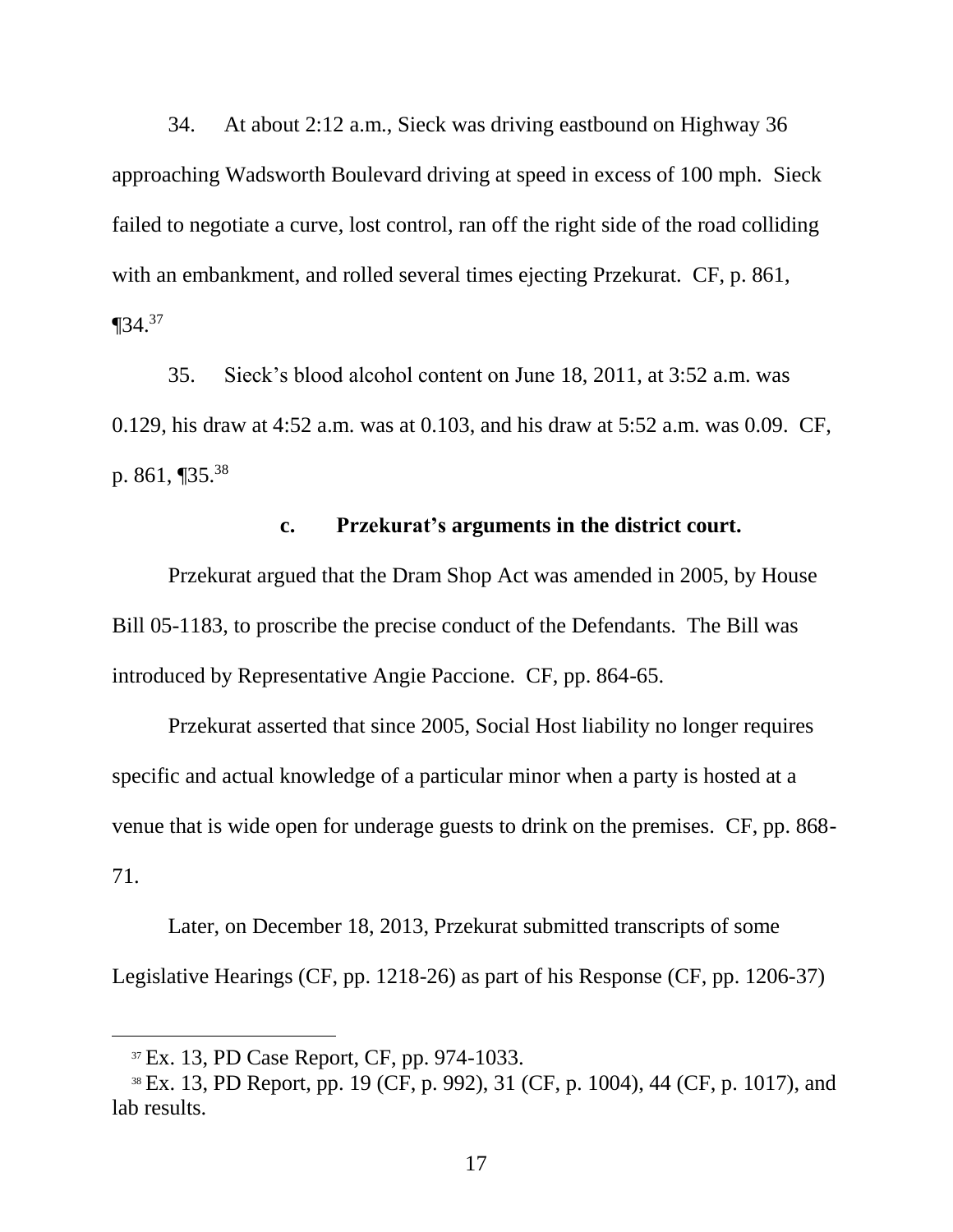to "Samuel Stimson's Supplement … Regarding Senate Bill 86 and House Bill 1183" (CF, pp. 1169-73).

## **3. Summary judgment was granted to the Moorhead Defendants.**

The district court, Judge Bruce Langer, granted the Defendants summary judgment on February 5, 2014. The Court concluded that "actual knowledge" of the individual, the individual's age, and the individual's attendance was required. *See* CF, pp. 1278-79. The court concluded that Defendants did not have "actual knowledge as required by  $$12-47-801(4)(a)(I)$ ". CF, p. 1279.

# **4. Przekurat's motion to reconsider Defendants' summary judgments.**

One day before Fix was dismissed, on June 15, 2015, CF, p. 2592, Przekurat filed his Motion to Amend and for Further Consideration of the Court's Previous Order Granting the Moorhead Defendants Summary Judgment Based Upon Error of Law, and some new evidence that Przekurat proffered to resist Fix's motion for summary judgment that was the founded on the same arguments as the Defendants. CF, pp. 2568-85. Przekurat sought relief under C.R.C.P. 59. CF, p. 2569.<sup>39</sup>

<sup>&</sup>lt;sup>39</sup> In reinstating Przekurat's claims as to Fix, the district court relied upon new evidence—the deposition of Ms. Uzeta obtained by Przekurat on September 4, 2014, after the Defendants prevailed on their summary judgment motions granted on February 5, 2014. The district court reinstated Przekurat's claim against Fix, in part, because Ms. Uzeta testified that the party late that night at times was as small as 10-20 people and so an issue existed whether Fix knew and encountered Sieck at the party. Order Granting Motion to Alter/Amendment Judgment, CF, p. 2259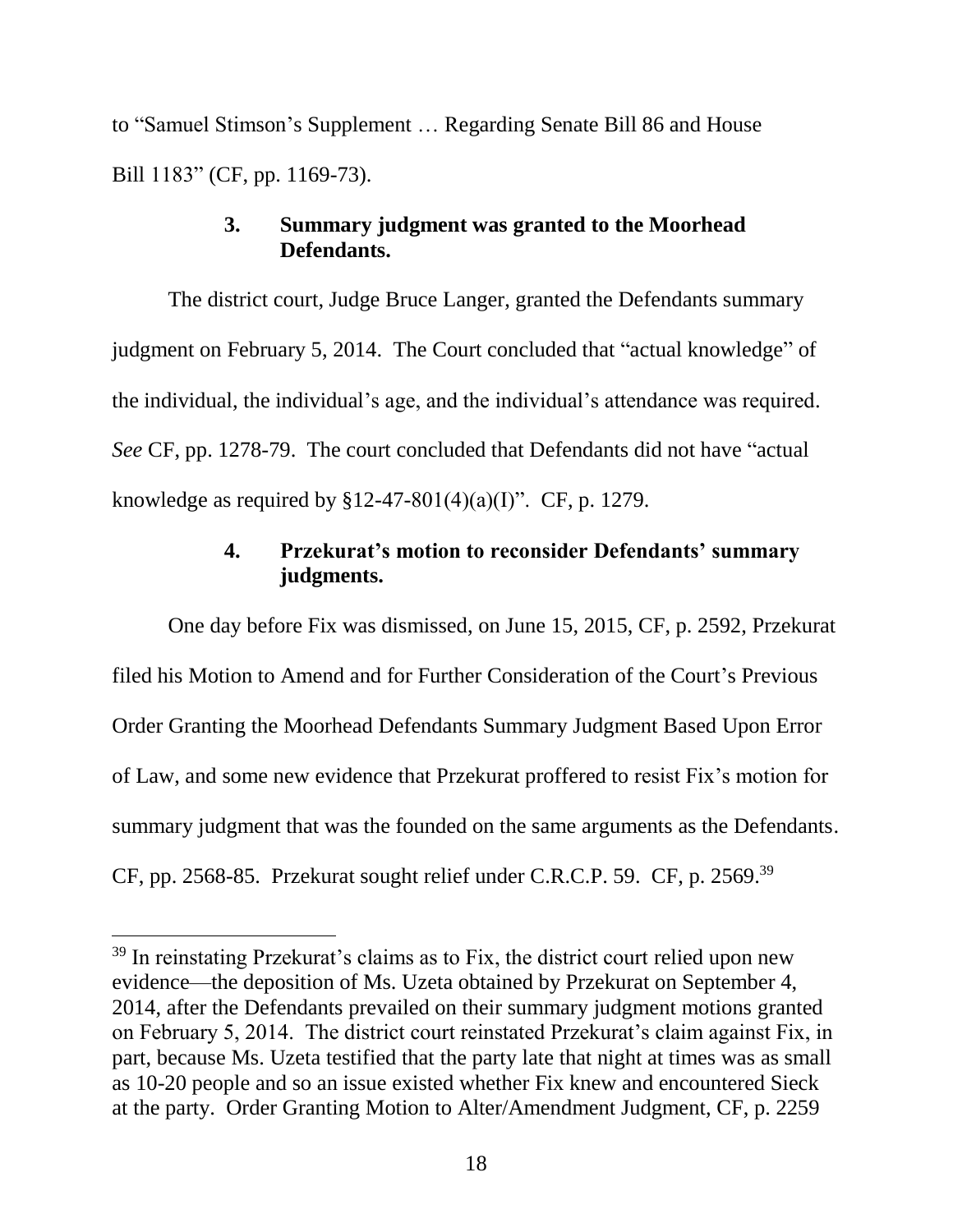On August 17, 2015, the district court denied Przekurat's Motion to Amend and for Further Consideration solely on jurisdictional grounds. CF, pp. 2755-59. That jurisdictional ruling was reversed by the court of appeals, but it denied a remand.

#### **III. SUMMARY**

In 2005, the scope of a social host's liability—as opposed to liquor licensee's liability—was broadened beyond the then existing bounds of liability and the standard of culpability was reduced from "willfully and knowingly" to merely "knowingly".

Instead of limiting liability to the control and provision of alcohol to a minor, liability was expanded to impose liability for providing "a place" for underage drinking to remedy the liability "loophole" created by *Forrest*. 40 *See* H.B. 05-1183. CF, pp. 1071-76.

<sup>(</sup>third full para.); Motion to Alter/Amendment Judgment and Reconsider CF, p. 2209, at ¶8.

Accordingly, the slip opinion, at ¶¶15-16, stating there was no new or additional evidence upon which to base a remand is misplaced. A remand is appropriate because of the reversal of the district court's jurisdictional error and the party was as small as 10 people and no bigger than 20 that night according to Ms. Uzeta and an *inference* exists that the Defendants encountered Sieck.

<sup>&</sup>lt;sup>40</sup> "[W]e hold that the statutory requirement of willfully and knowingly serving is met only when a social host has control over or takes an active part in supplying a minor with alcohol, and that providing a home at which alcohol is consumed by minors, without more, does not create liability under our statutes." *Forrest v. Lorrigan*, 833 P.2d 873, 875 (Colo.App. 1992).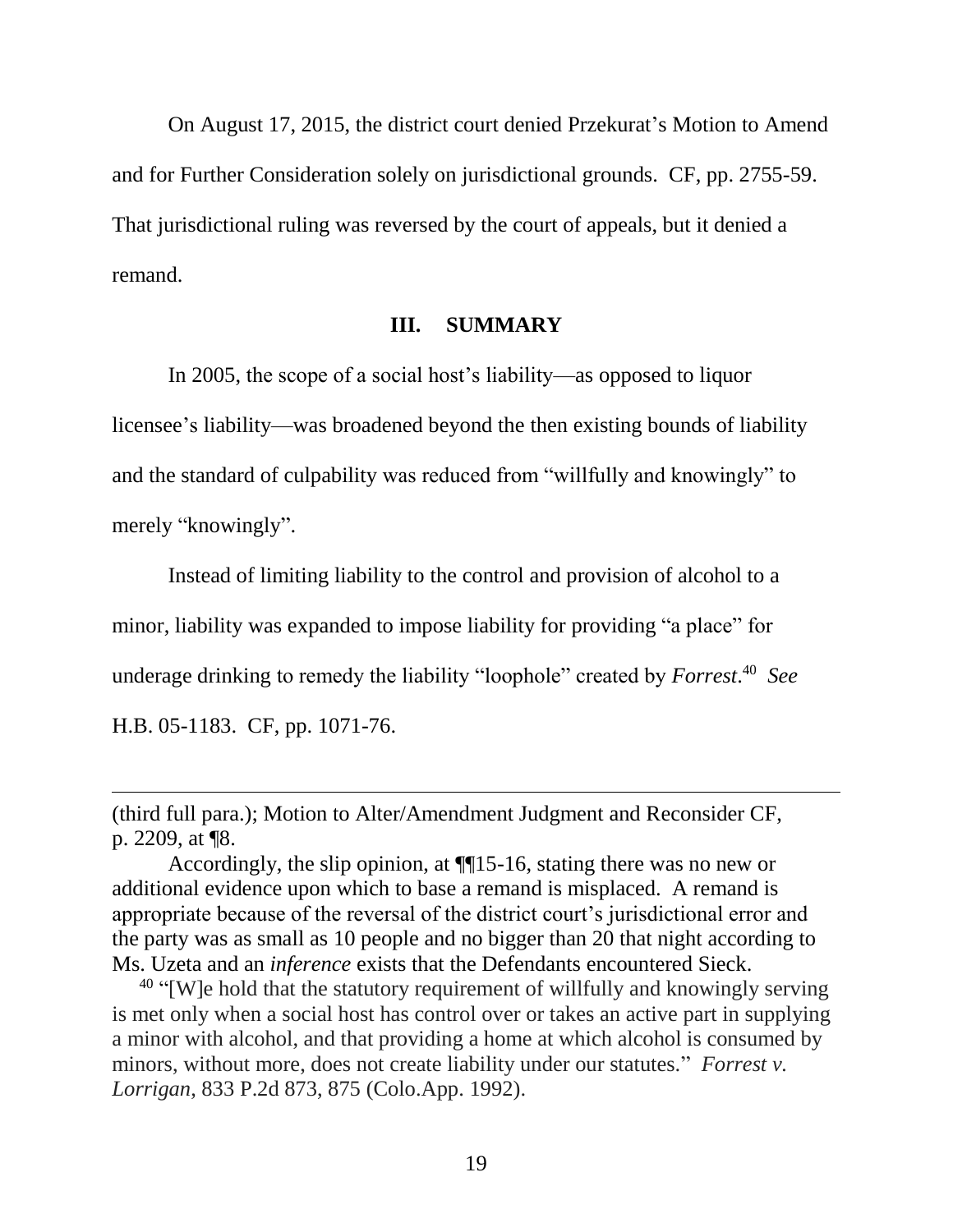The standard of conduct triggering social host liability under the Act was reduced from "willfully and knowingly" serving alcohol to an underage guest, to include a new provision making social hosts liable for knowingly provid [ing] "a place" for underage drinking. H.B. 05-1183. The Act as amended, however, did not make any change to the corresponding liquor licensee provision. As such, the 2005 amendment must be construed together as written, as intended, and as supported by the legislative history to further its newly crafted remedial purpose to abate underage drinking by imposing liability upon social hosts who provide venues open to underage drinkers.

### **IV. ARGUMENT.**

## **A. Standard of review and preservation of the issue in the record.**

Summary judgments are reviewed *de novo*. *McIntyre v. Bd. of County Commrs.*, 86 P.3d 402 (Colo. 2004). "Statutory interpretation presents a question of law that we review de novo." *In re R.C.,* 309 P.3d 954, 956 (Colo.App. 2013). The issues were preserved throughout Przekurat's Combined Response, CF, pp. 853-1078, as detailed above, and in his Motion to Amend and for Further Reconsideration, CF, pp. 2568-85.

# **B. The courts below eviscerated the duty imposed by the 2005 amendments.**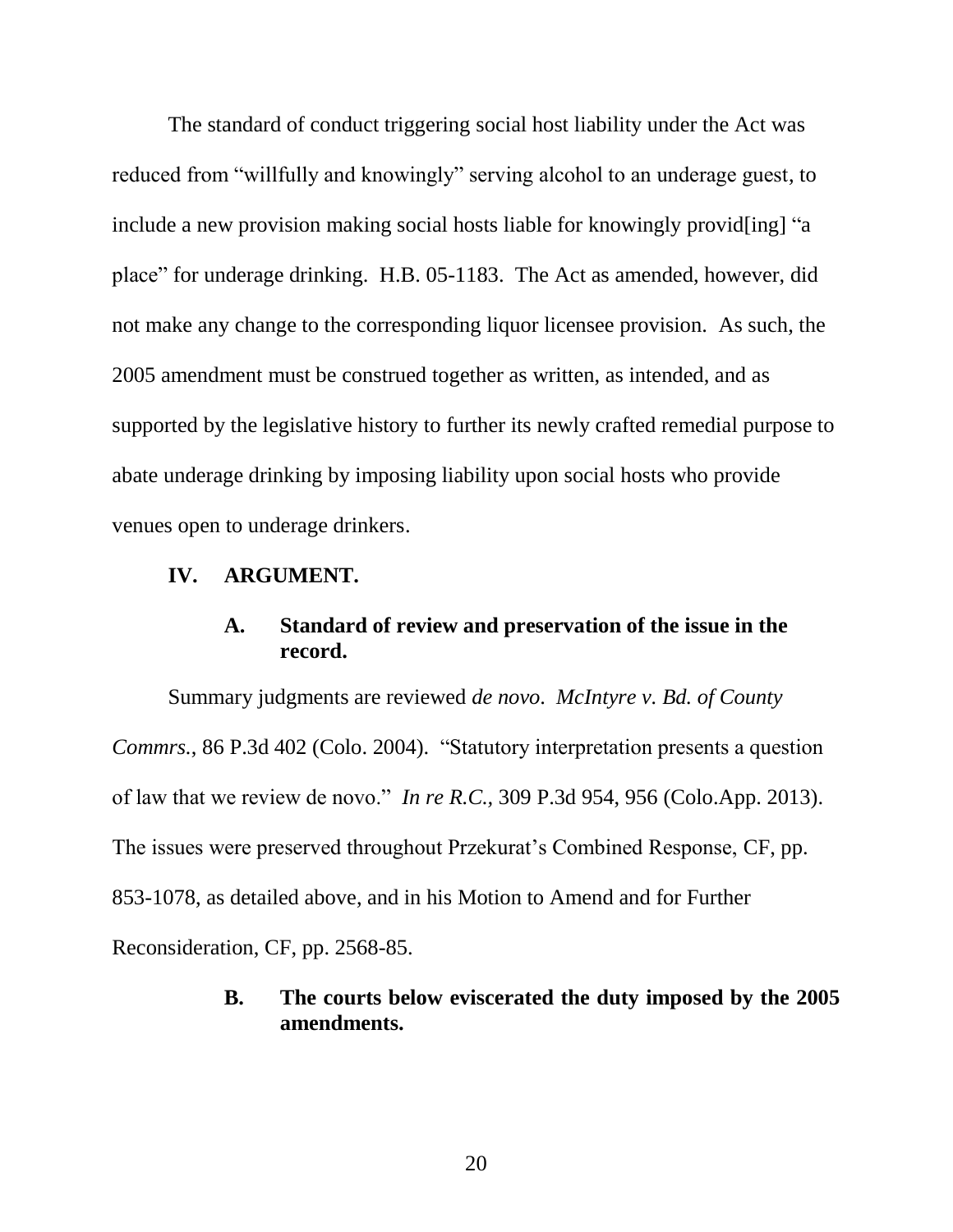House Bill 05-1183 was enacted to abate the loss of life caused by underage drinking as evidenced in its declarations and the expansion of social host liability. The declarations provide:

SECTION 1. Legislative declaration. (1) The general assembly finds and declares that:

(a) The incidents of death related to underage binge drinking have come to the forefront of the concerns of the state of Colorado; and

(b) Colorado has a strong interest in preventing further deaths as a result of underage binge drinking.

The amendments were aimed to protect underage college-age men and women in several respects and explicitly by foreclosing anyone from providing a party venue open for underage drinking. *See id.*

Representative Paccione testified that she brought H.B. 05-1183 to the legislature because of the "recent deaths from alcohol poisoning" including that of Sam Spady, Gordie Bailey, Amanda Morrison, Jason Bannick, and Joseph Michael Osborn all of whom were college students. CF, p. 1218.

The duty prescribed is clear: Do not knowingly provide a place for underage social guests to drink. To construe the new venue-based liability provision as the courts below did effectively negates the duty created by H.B. 05-1183. Conditioning liability upon a social host's actual, specific, and subjective knowledge that a *particular* guest is in attendance and underage guts the 2005 amendments, their purpose, and the duty not provide an under-age drinking venue.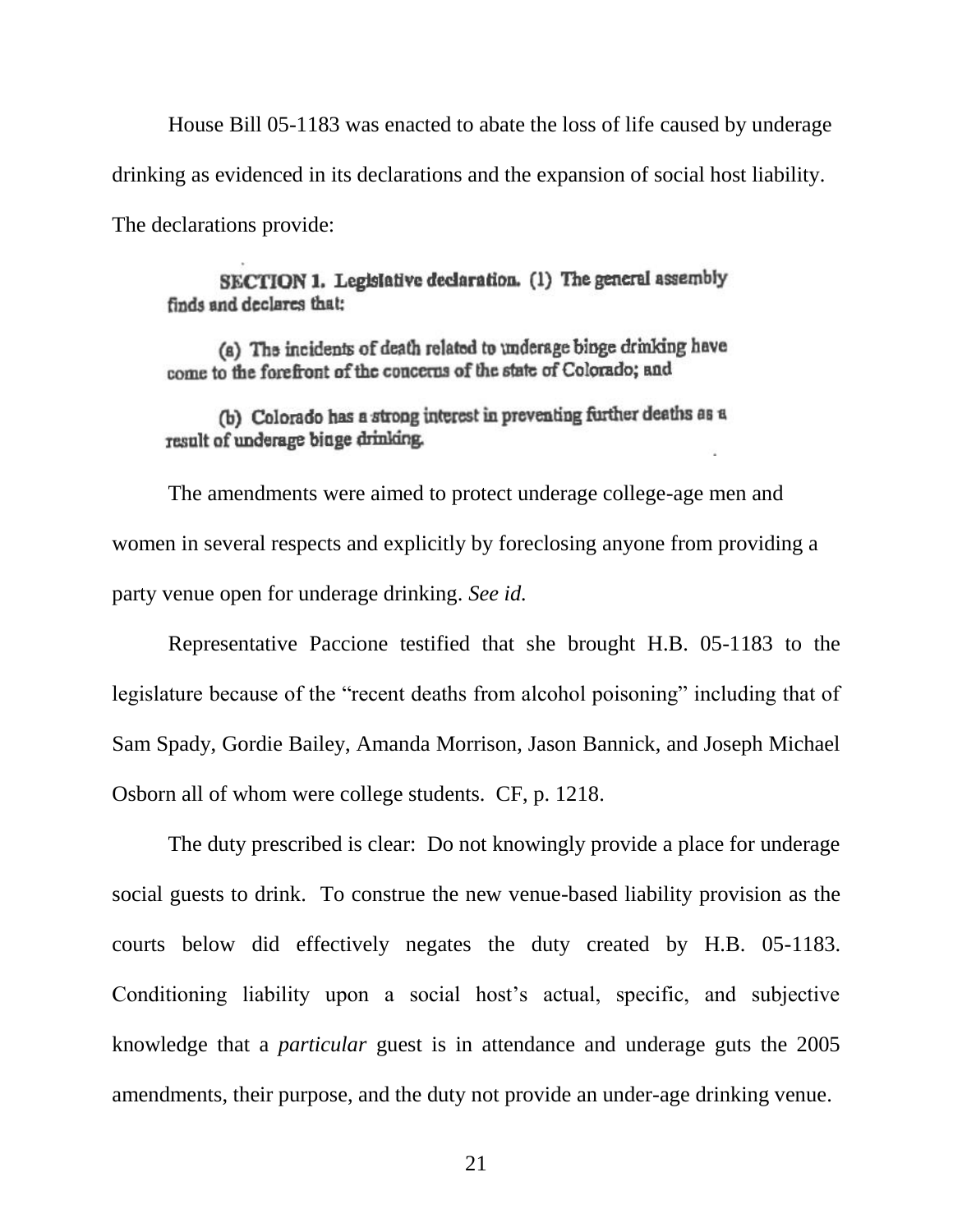By adopting such a construction, the courts below allowed the Defendants, as social hosts, to throw a wide-open "kegger" with impunity—despite providing their home as a party venue where 16 underage guests entered freely and drank indiscriminately.

## **1. The courts below read "knowingly" in isolation ignoring the amendments overall, their purpose, and the duty they create.**

In 2005, the scope of a social host's liability was broadened beyond the existing bounds by: (a) imposing a new duty, and (b) lowering the standard of culpability. These changes were not given effect by the courts below. "A legislative amendment either clarifies or changes existing law, and we presume that by amending the law the legislature has intended to change it." *City of Colo. Springs v. Powell*, 156 P.3d 461, 465 (Colo. 2007).

Instead of limiting liability to the active service of alcohol to a minor, liability was expanded to impose liability for "provid[ing] a place" for underage drinking. H.B. 05-1183 was intended to close the "loophole" created by the holding in *Forrest*. CF, pp. 1071-76.

The 2005 amendments should be construed broadly to give effect to their remedial purpose. *See Shapiro & Meinhold v. Zartman*, 823 P.2d 120, 124 (Colo. 1992). Moreover, waivers to statutory immunity are construed broadly to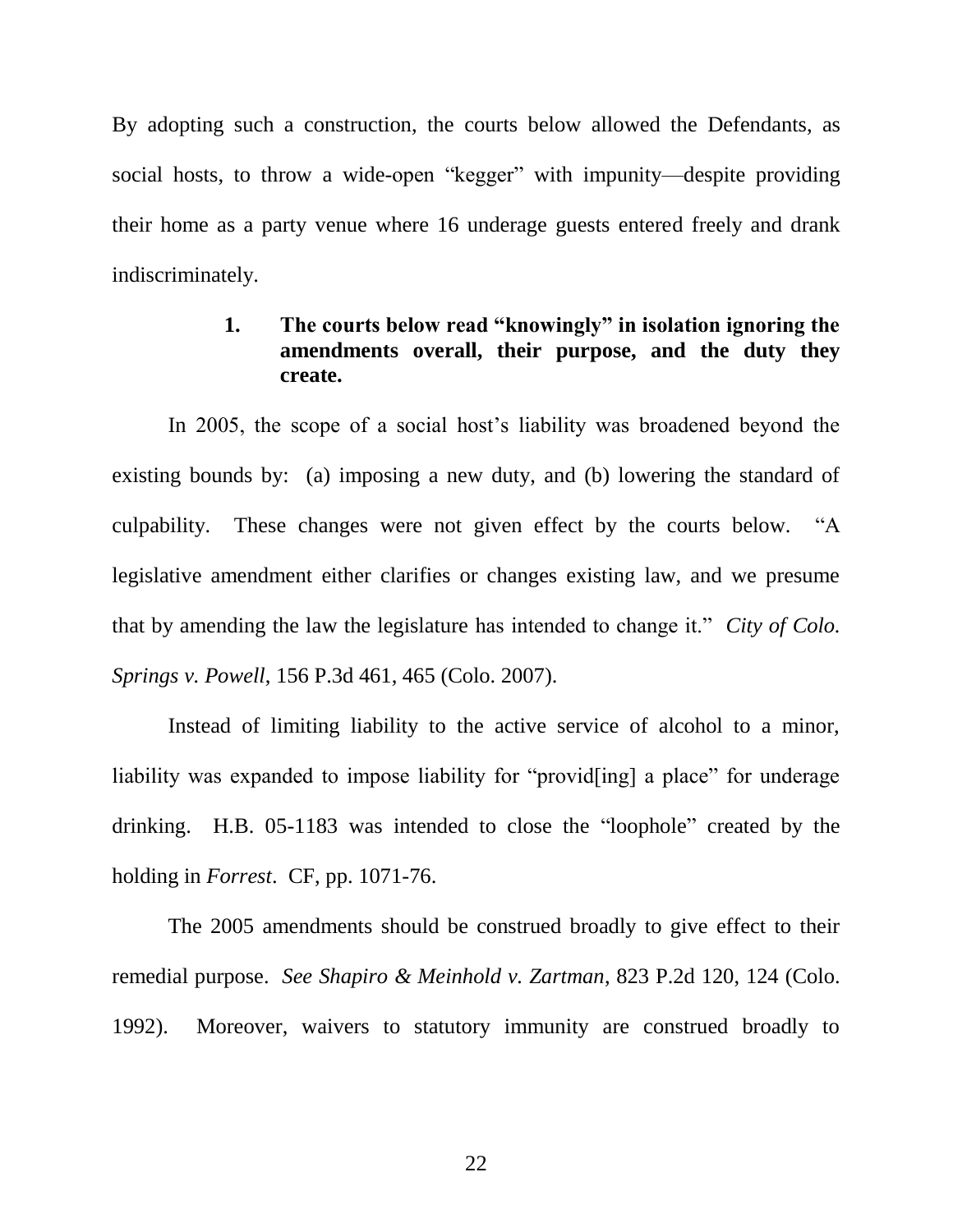effectuate their intended goals. *Springer v. City & County of Denver,* 13 P.3d 794, 803 (Colo. 2000).

The standard of culpability triggering social host liability under the Act was reduced. House Bill 05-1183 deleted the word "willfully" to lower the applicable standard and "knowingly" must now be read in harmony with that deletion, the statutory declaration, and the legislative history to further the purpose to abate underage drinking—by precluding social hosts from providing "a place" for such alcohol consumption.

The court of appeals' reliance on *Dickman v. Jackalope, Inc.*, 870 P.2d 1261 (Colo.App. 1994) is misplaced. *Dickman* construed the joint term "willfully and knowingly" in the differing context of a liquor licensee's liability, and the case focused on actual service to an underage patron—not the subsequent 2005 amendments foreclosing social hosts from opening a party venue to underage guests. The 2005 amendments did not alter the liquor licensee provision or reduce that standard from "willfully and knowingly" to just "knowingly." The same is true regarding court of appeals' reliance on *Build It and they Will Drink It, Inc., v. Strauch,* 253 P.3d 302 (Colo. 2011).

While H.B. 05-1183 still used the word "knowingly," such conduct relates to provision of the venue—not the specific name, age, or presence of the underage guest. There need not be any control over the service of alcohol to a minor as the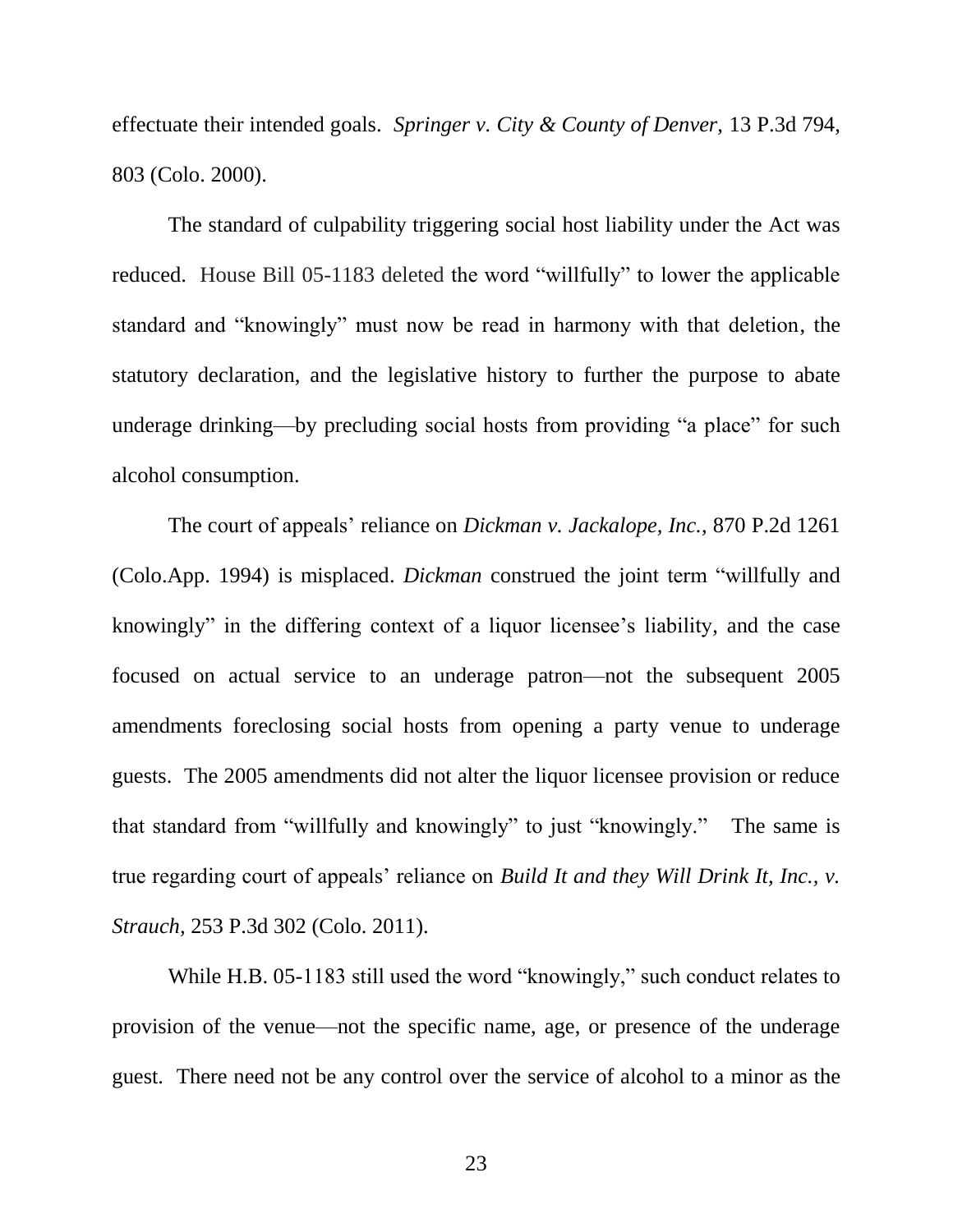court of appeals held in *Forrest*. Closure of the "loophole" created by *Forrest* is why H.B. 05-1183 was enacted, as discussed more below regarding the legislative testimony that is compelling.

The court of appeals' extensive reliance upon *Dickman* and *Build It & They Will Drink* is misplaced because the 2005 amendments control. House Bill 05- 1183's declaration, plain text creating venue liability, deletion of the word "willfully," taken with the obvious intent of such text and the unified legislative voices testifying that they must close the *Forrest* "loophole" control over *Dickman* and *Build It & They Will Drink*.

The court of appeals' conclusion that the legislature needed to overrule Dickman in order to expand social host liability is misplaced.<sup>41</sup> The legislature need not explicitly overrule or even address *Dickman*, because the case pertains to a different statutory provision regarding a different subject set forth in a different context. The text of the 2005 amendments controls and explicitly created an allnew duty for social hosts not to provide "a place" for underage drinking.

The General Assembly clearly articulated a new public policy and imposed a new duty to foreclose social hosts from providing "a place" or venue open for underage drinking, which the court of appeals did not appreciate at any level. The

<sup>&</sup>lt;sup>41</sup>The court of appeals concluded that the General Assembly was aware of the *Dickman* case and implicitly approved it because the legislature did not intend to "overrule" it. Slip op. at ¶23. That conclusion is misplaced given the court's failure to even address *Forrest*.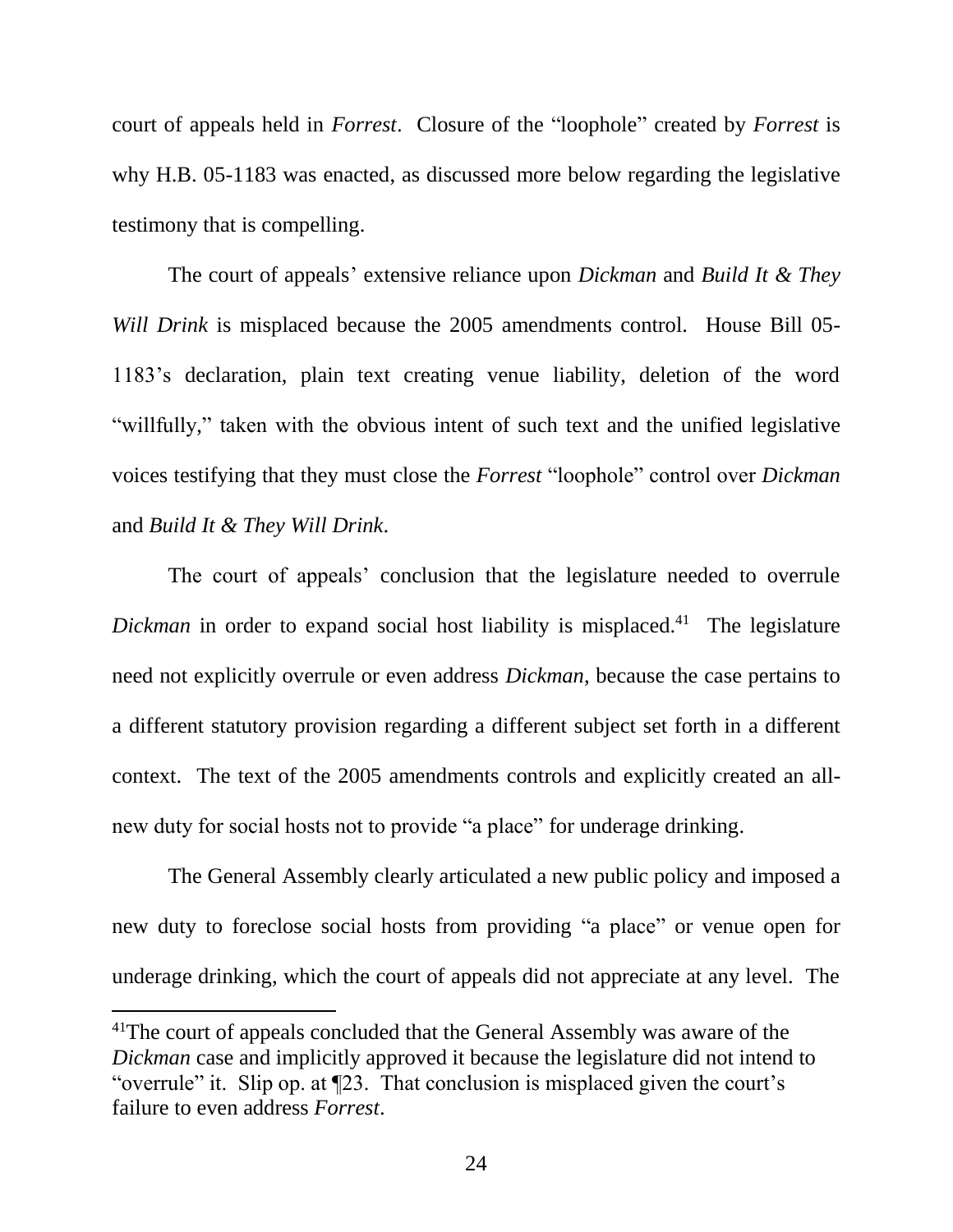General Assembly also sought to close the "loophole" created by *Forrest* as evidenced both by the addition of the *text* creating liability for providing "a place" for underage drinking and as articulated in the legislative hearings discussed below.

Under the 2005 amendments, social host liability now can be solely "venuebased" upon knowingly providing a place to underage guests to drink indiscriminately, which is exactly what the Defendants did in this case. The evidence is undisputed and proves their liability as a matter of law.

The Defendants cannot obviate the duty imposed by H.B. 05-1183 by their abject and wholesale breach of the duty. Self-induced ignorance is no defense and cannot limit the scope of the duty intended and imposed by the 2005 Amendments. Similarly, although using slightly different terminology, "willful ignorance" is not a defense either.<sup>42</sup> Although certiorari was not granted on that issue, it is subsumed

<sup>42</sup> *See Denver, S.P. & P.R. Co. v. Conway*, 8 Colo. 1, 9, 5 P. 142, 147 (1884) ("willful ignorance of a fact is equivalent to actual knowledge of that fact"); *Mackey v. Fullerton*, 4 P. 1198, 1200 (Colo. 1884) ("A man who abstains from inquiry when an inquiry ought to be made, cannot be heard to say no, and rely upon his ignorance").

As to a holder in due course, bad faith includes "willful ignorance." *George v. Metro Fixtures Contractors, Inc.*, 178 P.3d 1209, 1215-16 (Colo. 2008) "Certainly, prosecutors cannot bury their heads in the sand and prevent prisoners from invoking their UMDDA rights through willful ignorance." *People v. McKimmy*, 2014 CO 76, ¶36. In *Powder Mtn. Painting v. Paragon Jt. Venture*, 899 P.2d 279, 281 (Colo.App. 1994), "willful ignorance" can be "the equivalent to chargeable actual knowledge." *Id*. at 281 (citing *Mackey v. Fullerton*, 7 Colo. 556, 4 P. 1198, (1884)).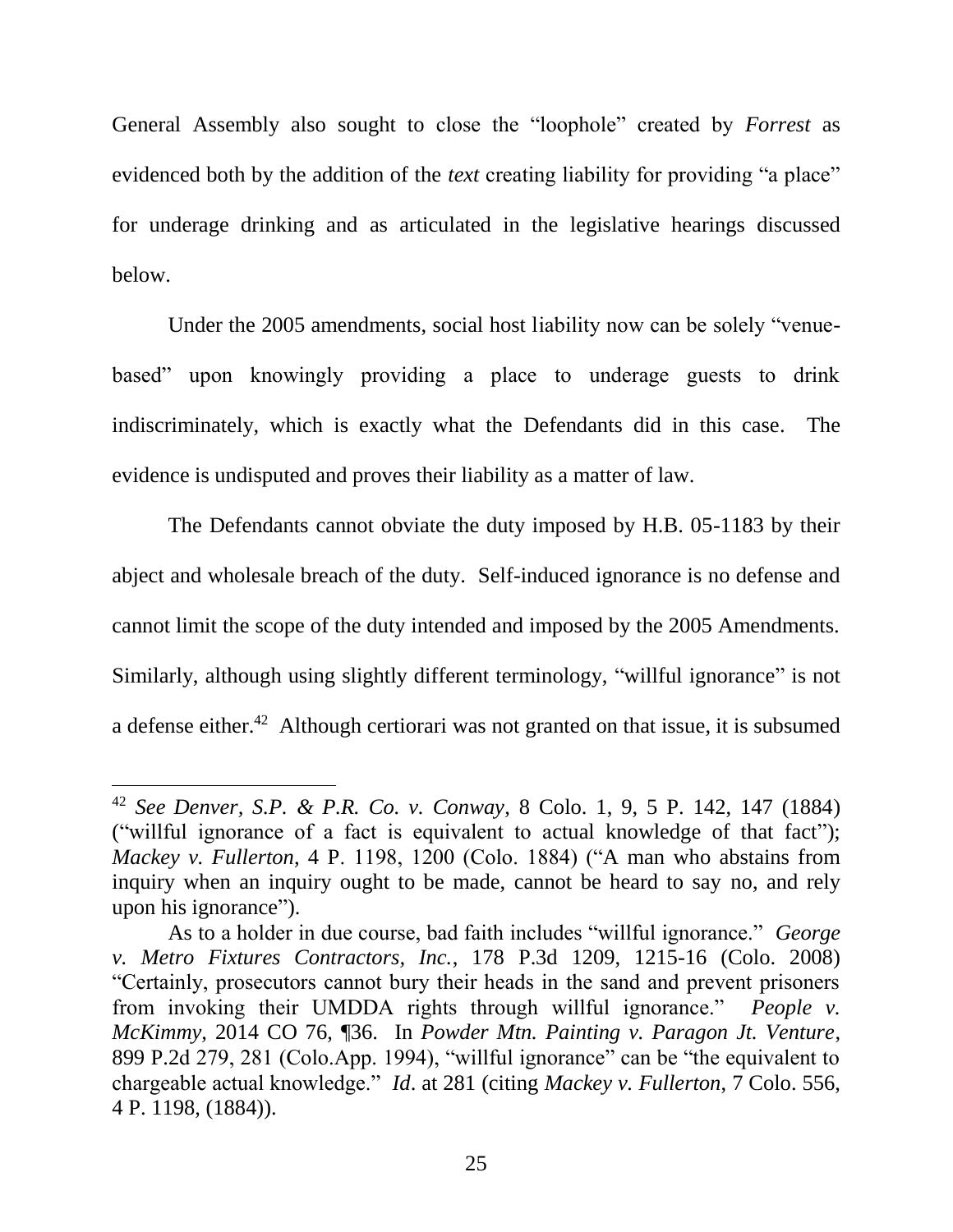herein, and it was briefed below as "self-induced ignorance."<sup>43</sup> See, e.g., Opening Brief at 32-33.

The slip opinion describes Defendants' self-induced or willful ignorance:

- Alcohol was freely available at this party.
- Access to the party was unrestricted.

. . .

 The hosts did not ask party attendees their age or take any other steps to ensure that underage drinking would not take place at the party.

Slip op. at ¶34.

 $\overline{a}$ 

Defendants, however, did not merely "look the other way," they knowingly planned and opened their house as a party venue and indiscriminately provided alcohol—knowing anyone of any age could and would attend the "kegger." Defendants also knew Samuel Stimson was cotenant and an underage co-host of the party, and Samuel invited his own underage guest. The Defendants' conduct includes both a host of commissions and omissions.

# **2. Social host liability no longer is solely "service-based" requiring service to a specific individual as** *Forrest* **held.**

House Bill 05-1183 provides as follows:

<sup>43</sup> *See* Przekurat's Response to Torres' Motion to Dismiss/SJ: CF, pp. 195-96; Przekurat's Combined Response opposing Defendants' Motions for Summary Judgment: CF, pp. 871-72; and his Replies supporting his Motion for Reconsideration: CF, pp.2614-16, 22; CF, pp. 2636-40, 46; CF, pp. 2674-76, 83; and the proposed order: CF, pp. 2764-66.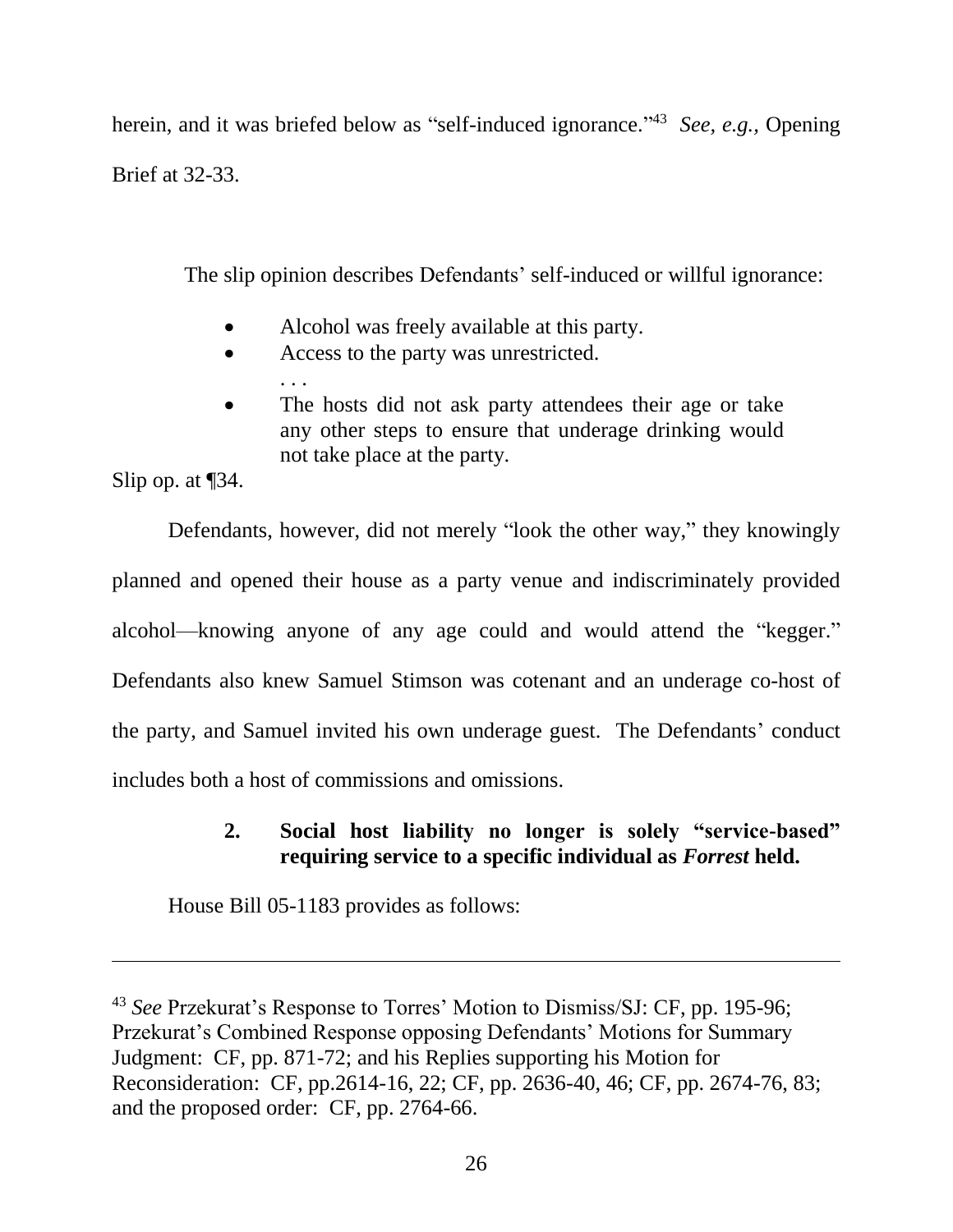**12-47-801. Civil liability – legislative declaration.** (4)(a) No social host who furnishes any alcohol beverage is civilly liable to any injured individual or his or her estate for any injury to such individual or damage to any property suffered, including any action for wrongful death, because of the intoxication of any person due to the consumption of such alcohol beverages, except when:

(I) It is proven that the social host willfully and knowingly served any alcohol beverage to such person who was under the age of twenty-one years OR KNOWINGLY PROVIDED THE PERSON UNDER THE AGE OF TWENTY-ONE A PLACE TO CONSUME AN ALCOHOLIC BEVERAGE . . . (underlining added).

Paragraph 4(a) speaks in terms of the "intoxication of any person" and the first waiver of immunity in subparagraph 4(a)(I) relates to the *service* of alcohol to "such person" meaning "any [intoxicated] person" who is under the age of 21 years.<sup>44</sup> See id. (emphasis added). Any is a nonspecific pronoun.

However, the alternate, *venue-based* waiver of immunity relates to "knowingly provid[ing] the person" meaning and referring to the phrase above: "any such [intoxicated] person" under the age of twenty-one a place to consume alcoholic beverage." *See id.* (emphasis added).

<sup>44</sup> The issue whether the *service-based* social host liability provision as amended in 2005 requires actual, specific, and subjective knowledge that the social guest served was underage has not been ruled upon by any Colorado appellate court. However, it would make little sense to confer immunity upon social hosts who blindly provide alcohol to unknown persons and make no inquiry of their age. Such conduct, however, involves control over the service or provision of alcohol, while the venue-based liability provision does not.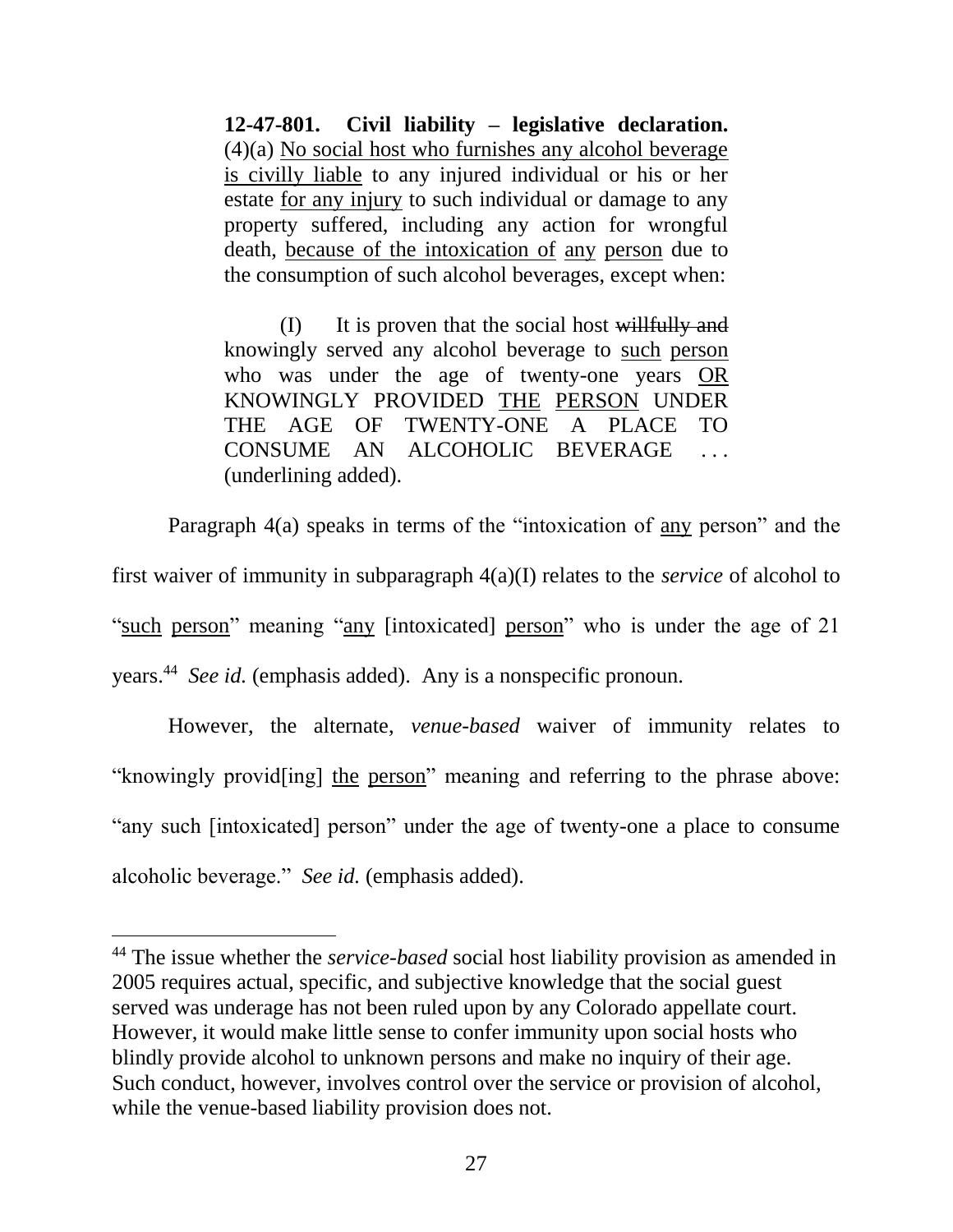Knowingly modifies what is provided meaning "a place" or the venue—not the age of the person. If actual knowledge of age were required, then the venueprovision would not expand social host liability as the General Assembly intended. The legislative hearings detailed below show that even where a person may provide a "vacant building" used for underage drinking would constitute a breach of the duty.

Actual knowledge of the underage person is not required given the duty prescribed by the text, purpose, and operation of the 2005 amendments as well as the facts presented here.<sup>45</sup> The Defendants' party venue was opened to anyone of any age and beer and hard liquor were provided indiscriminately to any social guest without limitation.

### **3. The court of appeals' construction leads to absurd results.**

The construction by the courts below imposes virtually a non-existent duty. The courts below circumscribed the duty imposed by H.B. 05-1183 by the actual and subjective knowledge of the Defendants, and thereby negated the duty imposed by the 2005 amendments. Such a construction is not reasonable.

<sup>&</sup>lt;sup>45</sup> "Constructive knowledge may be inferred if the conduct occurs openly, such that a reasonable person would observe it. If knowledge of the prohibited conduct could have been obtained through the exercise of reasonable care and diligence, constructive knowledge may be inferred." *Full Moon Saloon, Inc. v. City of Loveland*, 111 P.3d 568, 570 (Colo.App. 2005). CF, p. 871, ¶5. However, the court of appeals choose to distinguish that case.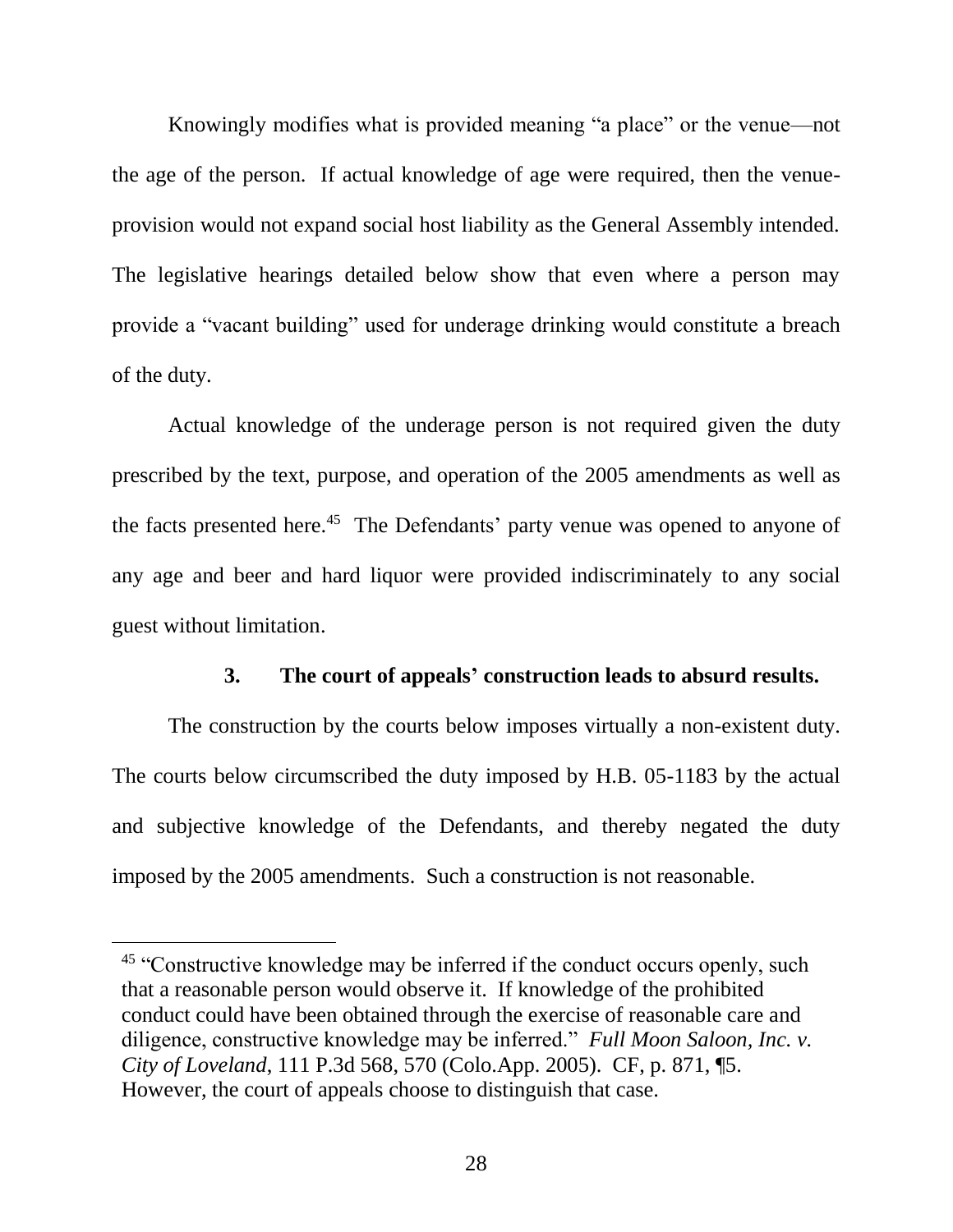A social host need only exclude an underage guest when a social host actually knows that specific guest is in fact underage. That imposes no duty to limit entry to the venue by anyone unknown to the social hosts even where, as here, the hosts throw a wide-open "kegger" allowing unknown guests to enter their venue freely and drink indiscriminately.

By way of example, under such a narrow construction, a parent could host a piñata birthday party for their young child in their sandbox outside and in their unfenced yard. The parents, as social hosts, could put out Margaritas in Dixie cups, go back inside their home, and allow unknown neighbor children who were invited by the parent's own children, or even just happen to hear of the party, enter the premises and help themselves to the Margaritas. Thereafter, the hosting parents could claim immunity because the parents did not "invite" the neighborhood children and the hosting parents did not possess "actual knowledge" of a particular underage guests' identity, age, or attendance at the party.

Defendants successfully asserted such a defense here arguing: We did not "invite those guys," including Sieck, but they showed up, and we did not know their names, ages, or even if they were present at the party—despite the fact Sieck was in attendance for about four hours and the size of the party ranged from large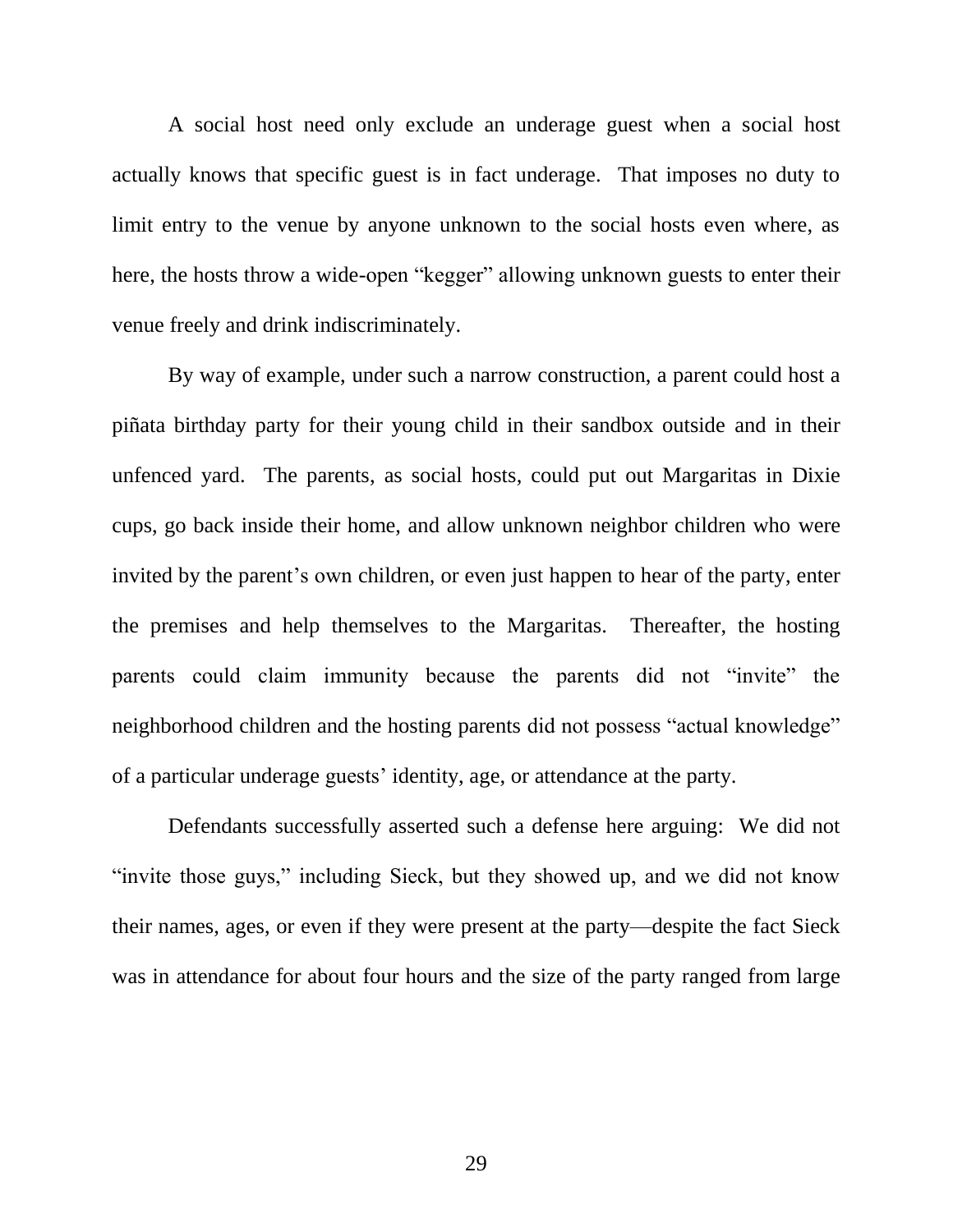to small and the number of guests was 20-30 (and later acquired evidence indicated the party later that night was a small as  $10{\text -}20$  guests<sup>46</sup>).

Defendants denied "that a social host has a duty to know all the people and ages of all the people at a party. There is no legal duty to do so in Colorado." CF, p. 758. The 2005 amendments, however, cannot be so construed if their remedial purpose is given full effect.

### **4. The courts below refused to consider the history of the 2005 amendments.**

"Our primary task is to give effect to the intent of the General Assembly. This intent will prevail over a literal interpretation of the statute that would lead to an absurd result." *Henisse v. First Transit, Inc.*, 247 P.3d 577, 579 (Colo. 2011) (internal citation omitted).

"[S]tatutory interpretation is driven first and foremost by legislative intent and it is our goal to effect that intent. In doing so, we look first to the language of the statute. If intent can be ascertained from the statutory language, we need delve no further." *Reg'l Transp. Dist. v. Lopez*, 916 P.2d 1187, 1192 (Colo. 1996).

However, "[t]hese time-honored canons of statutory interpretation, however, are tempered by the constraint that we should avoid a statutory construction which

<sup>46</sup> That circumstantial evidence alone is enough to create a disputed issue as Judge Labuda concluded regarding Fix's motion for summary judgment irrespective of how the statute was construed. CF, pp. 2259-61. However, the court of appeals rejected such a favorable inference despite its de novo review, which constitutes error. *See* slip op. at ¶¶58-60.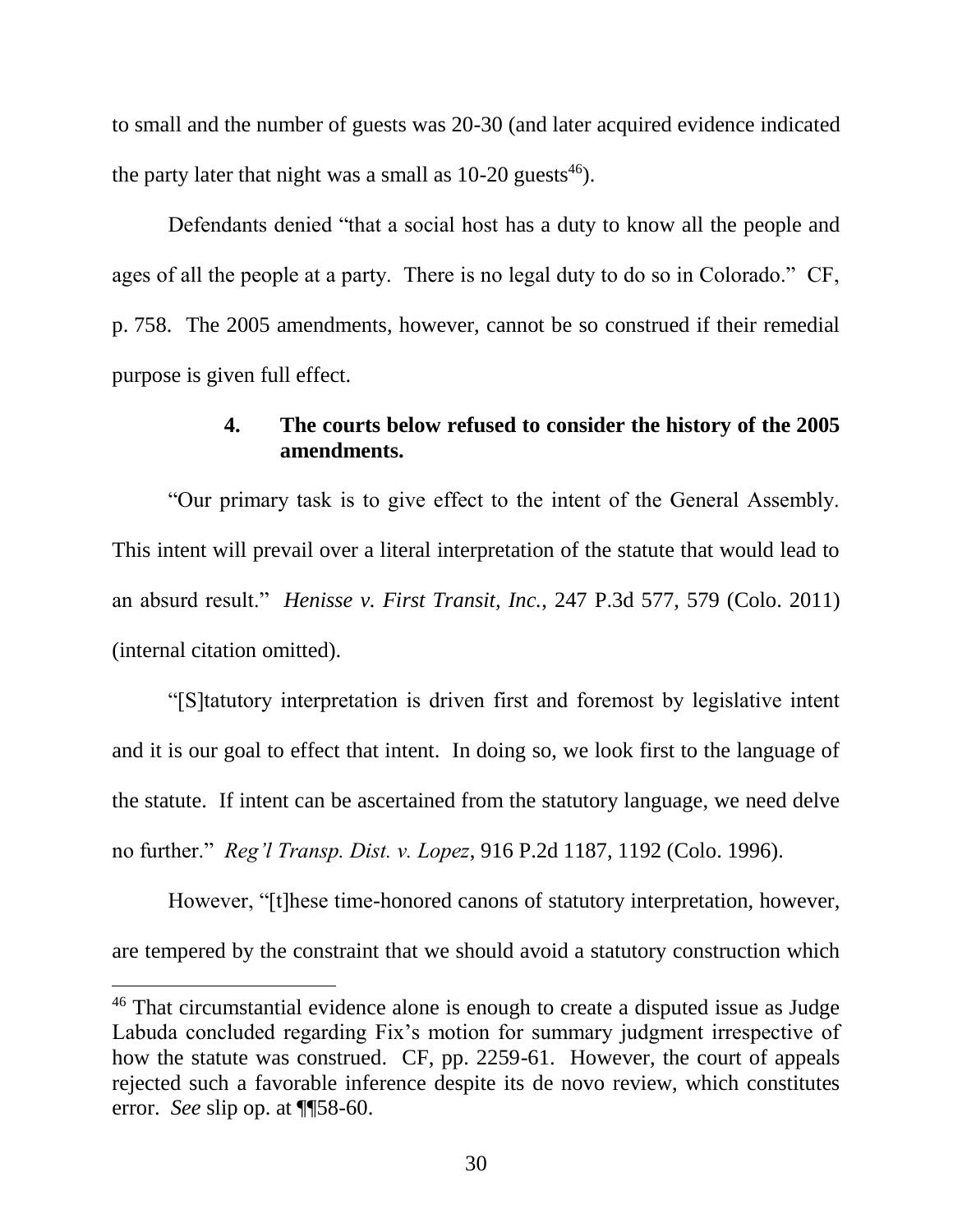leads to an absurd result." *Id*. "Therefore, although the plain language [may support a party's] proffered construction, we must inquire further of the legislative intent." *Id.* "We will not adopt a construction that leads to an absurd result." *Leonard v. McMorris*, 63 P.3d 323, 326 (Colo. 2003). There is no absolute rule to ignore legislative testimony when it is helpful to discern legislative intent whether the plain language is ambiguous or not. *See id.* The court of appeals' refusal to consider the legislative testimony is misplaced given the text of the 2005 amendments and deletion of the word "willfully".

Here, both the court of appeals and the district court imposed a strained construction upon the 2005 amendments frustrating their remedial purpose and violating their plain text. In any event, the text is ambiguous.

#### **5. "Knowingly" is ambiguous.**

 $\overline{a}$ 

The courts below found the term "knowingly" was clear and unambiguous, and they refused to consider any legislative history. CF, pp. 1275-80; slip op. at ¶25, n.4, ¶¶26-27. Nevertheless, the district court turned to the Colorado Consumer Protection  $Act^{47}$  to find a case construing the term to require "actual" knowledge." Reaching to an entirely different statutory scheme that is based on

<sup>47</sup> In the CCPA, "knowingly" is used in a different context regarding statutory fraud, which requires intentional conduct as set forth by C.R.S. [§6-1-105\(1\).](https://a.next.westlaw.com/Link/Document/FullText?findType=L&pubNum=1000517&cite=COSTS6-1-105&originatingDoc=I91e0861ff0ae11deb08de1b7506ad85b&refType=SP&originationContext=document&transitionType=DocumentItem&contextData=(sc.Search)#co_pp_f1c50000821b0) *See State ex rel. Suthers v. Mandatory Poster Agency, Inc.*, 260 P.3d 9, 14-15 (Colo. App. 2009).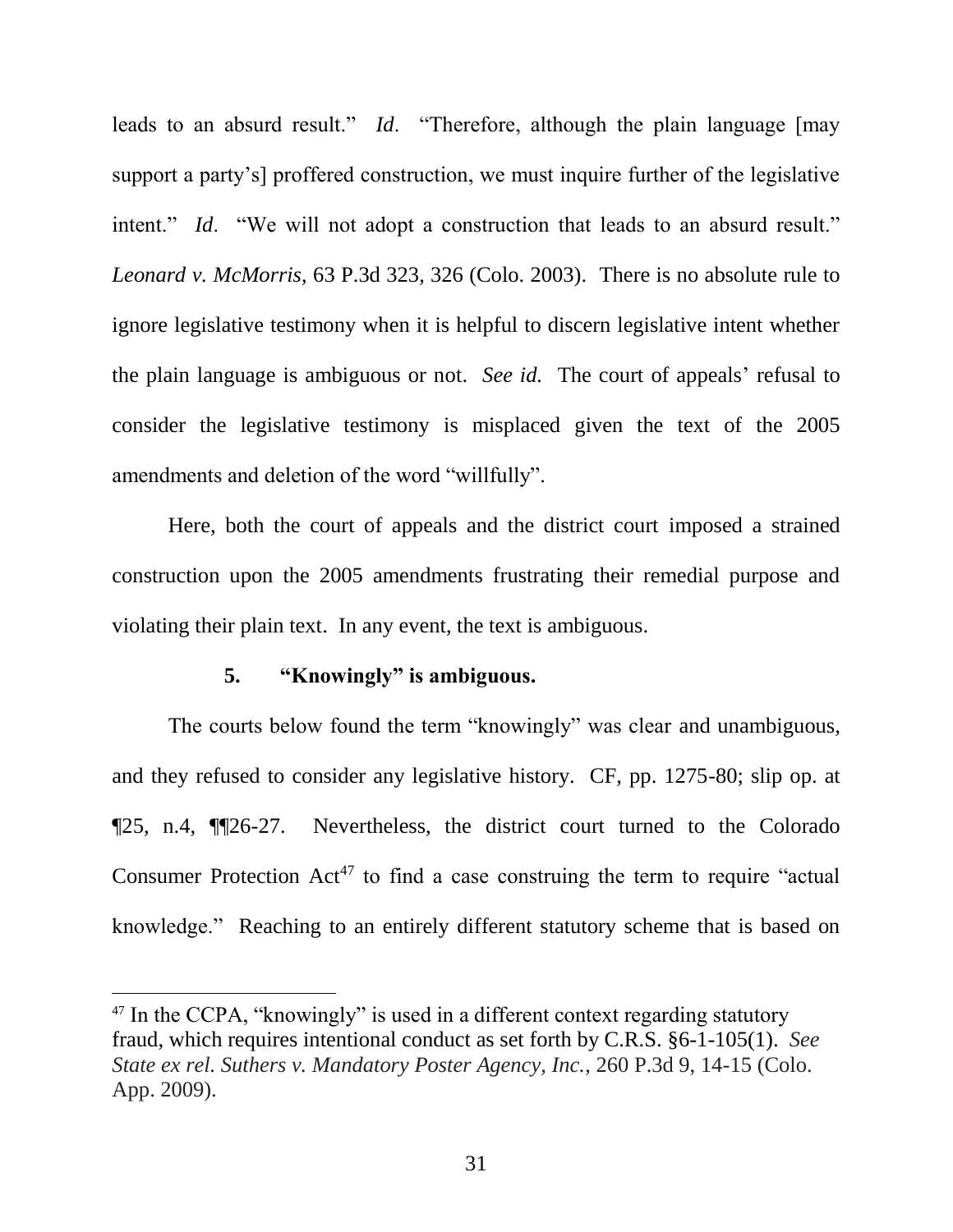intentional conduct reveals that "knowingly" is not clear or unambiguous as used in the Dram Shop Act, especially when the 2005 amendments also deleted the word "willfully."

"Knowingly" is susceptible to different interpretations as evidenced by the fact that both Defendants and Przekurat presented legislative history<sup>48</sup> to the trial court. Peter Stimson and the other Defendants admitted he "found no direct Colorado authority that construes the term 'knowingly' as applied to a social host liability under the statute." CF, p. 765.

The court of appeals also noted that the word "knowingly" is "not defined by the Dram Shop Act" (slip op. at ¶18). However, the court held it was unambiguous (slip op. at  $\P$  $(25-26)$  despite:

1) the plain text and declaration of H.B. 05-1183;

2) the fact that the amendments deleted the word "willfully" from the social host liability provisions; and

3) the fact that the *venue-based* social host liability provision roots liability in providing "a place" to drink as opposed the *service-based* social host provision roots liability in controlling the service or provision of alcohol to underage guests.

The 2005 amendments rendered "knowingly" susceptible to different interpretations. And even if the term were unambiguous, the legislative history can

<sup>48</sup> Przekurat's submission of the testimony is set forth in **Appendix 4**.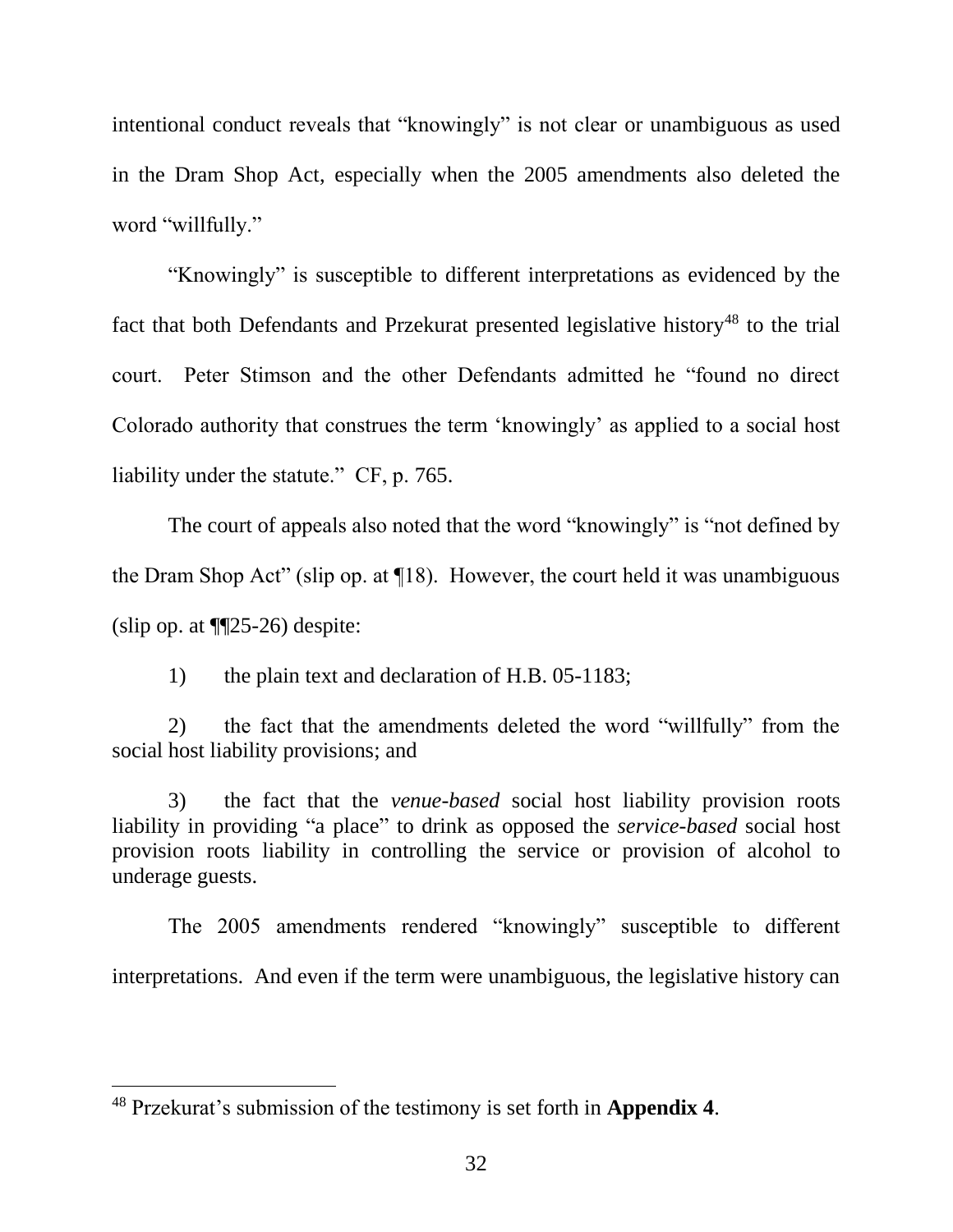and should be considered to avoid reaching an unreasonable or absurd construction. *See Leonard*, 63 P.3d at 326.

# **6. The legislative testimony from numerous witnesses supports Przekurat's construction of the Act, which gives dignity to the duty created by H.B. 05-1183.**

In the district court, Przekurat noted that legislative intent will prevail over a literal interpretation of a statute that leads to an absurd result. *AviComm, Inc. v. Colo. Pub. Util. Commn.*, 955 P.2d 1023, 1031 (Colo. 1998). CF, p. 866. The construction of H.B. 05-1183 imposed below negates the General Assembly's intent.

Representative Paccione testified that "[w]e do have a problem, an alcohol problem. And that we have a bigger problem on those people that are providing the alcohol to minors. . . . Especially those adults who are providing the place and the beer...."<sup>49</sup> CF, p. 1219. Her testimony focused on the provision of "a space" or a place" for minors to consume:

> It would create a civil liability for those who provide a place for minors to consume alcohol, not just in the home or but it could also be if you are having a bonfire or if you are going through an abandoned building and you are providing a space and a place for minors to consume, you could be sued.

CF, p. 1219 (emphasis added).

<sup>&</sup>lt;sup>49</sup> Although the court of appeals rejected her personal affidavit, the record shows she also testified in the hearings on H.B. 05-1183 as did others.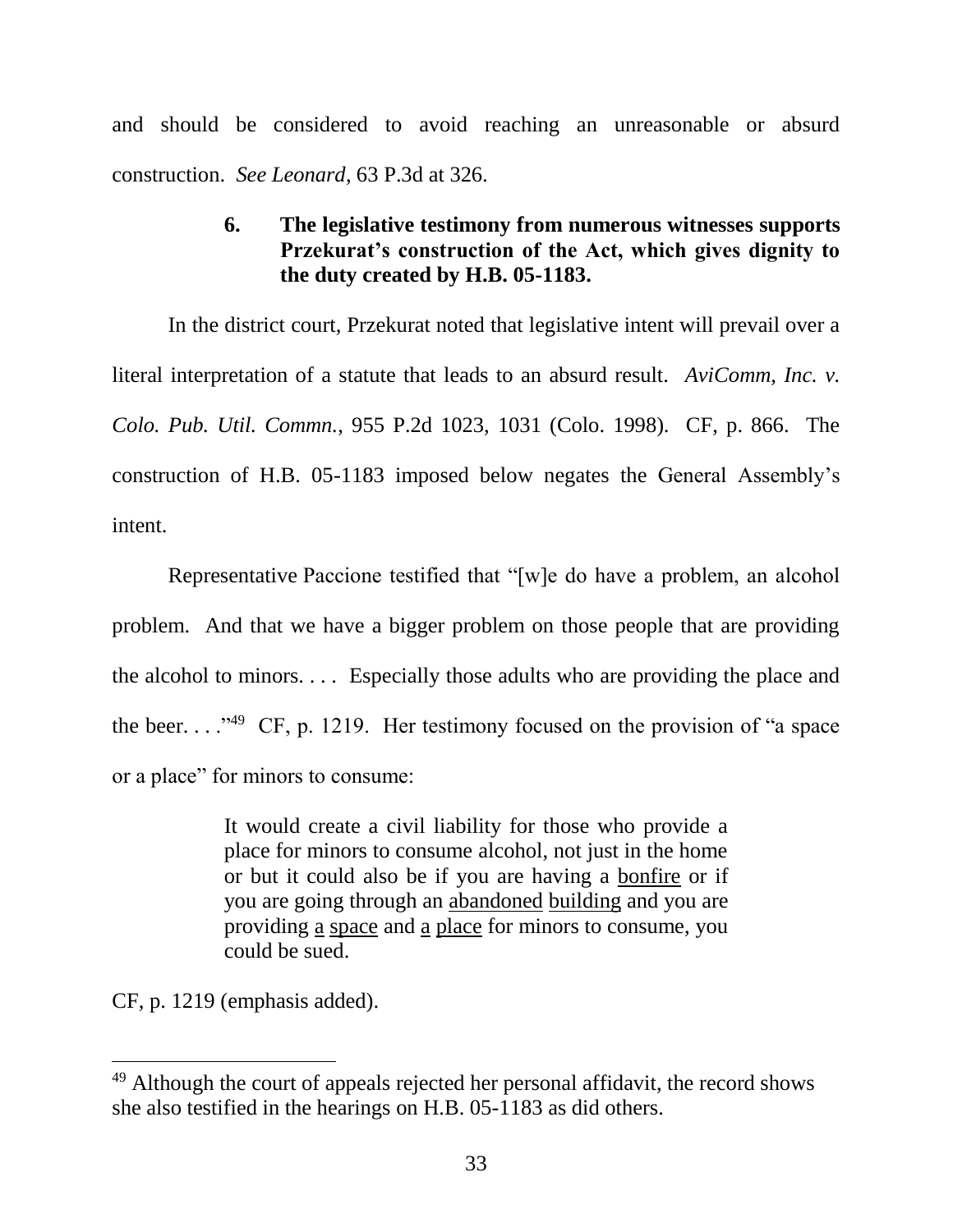Representative Paccione noted that the bill "closes a loophole." CF, p. 1208

(transcript at CF, p. 1220).

Michael Dohr from the Office of Legislative Legal Services testified that the

narrow construction of the service-based liability provision should be remedied:

[T]hat statute has been interpreted very narrowly by the courts and so there have cases where there have situations where there have been parties at the home and they haven't actually been able to show that the, the person whose home it was actually provided the alcohol. . . . So that's what this Amendment would address is those situations where it has been interpreted very narrowly courts and to also ensure that there is some liability in those cases.

CF, p. 1221 (emphasis added).

Shayne Madison testified as a representative from Anheuser Busch about the

"pivotal" *Forrest* case:

And, what our courts said basically is that unless physical possession came from me to you I had actual possession of the can of whatever and I gave it to you and you took it from me. Unless we had proof that rose to that level that there was no civil liability. And there was a case in 1992 that was fairly pivotal, *Forest* [sic] *v. Lorigan* [sic], and I have a copy of that case I can get up to you guys. But, in that case mother knowingly allowed her home to be used by her minor daughter for a party with alcohol present. The mother actually went out and helped the daughter collect the money to buy the alcohol and was sort of the gatekeeper when the kids came in but because they couldn't prove she physically had possession of a glass and gave it to the minor, there was no civil liability.

CF, p. 1222 (emphasis added).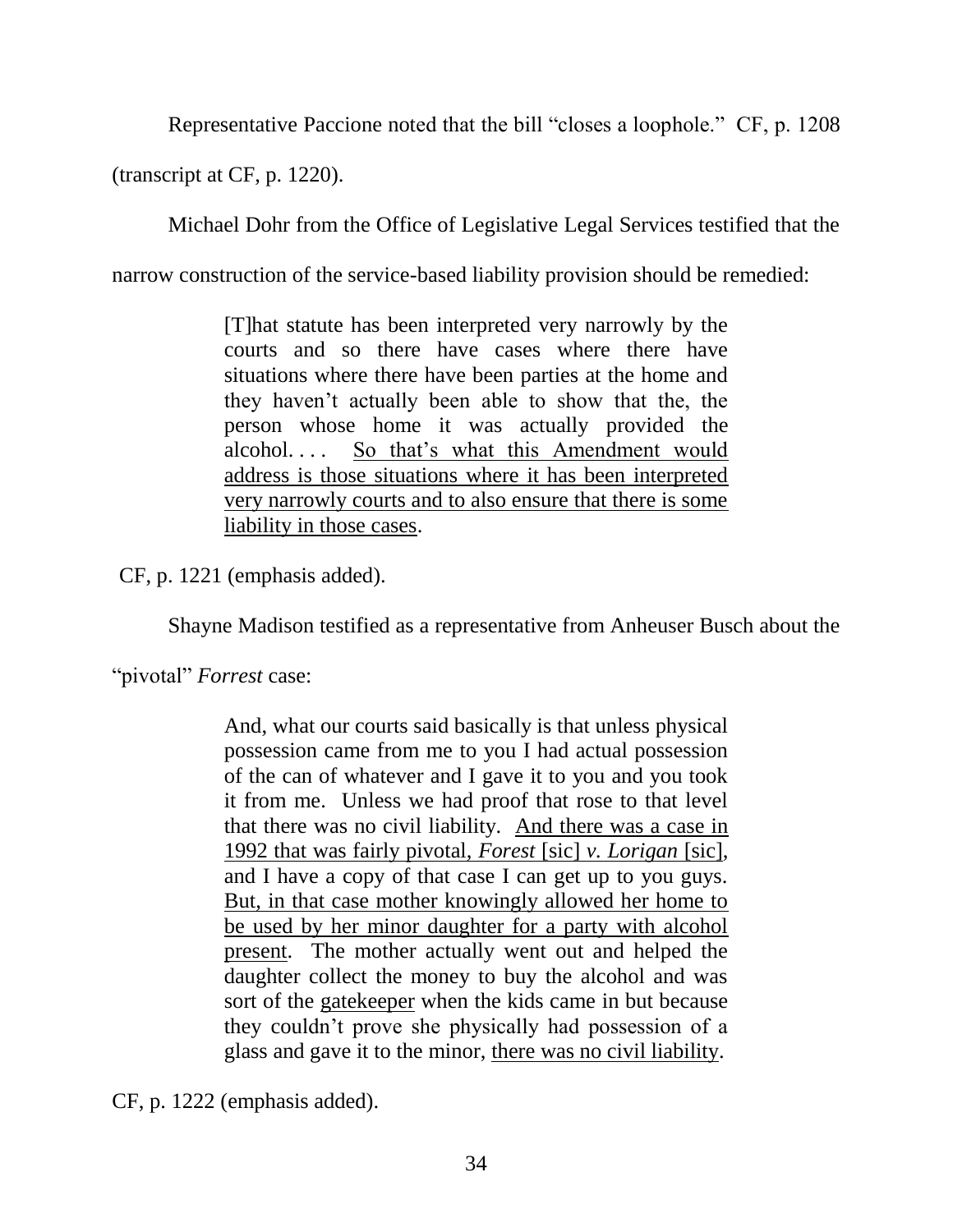Representative Carroll testified about Colorado's public policy: "But I think the matter of public policy, I know one of the things that we want to do is keep our kids off the road when they have had something to drink and we don't want to harbor a home for them to have a place to drink...." CF, p. 1223.

Representative Paccione also testified about the *Forrest* fact pattern: "there was a loop hole that allowed a, an adult to host the party and not get charged with distributing to minors unless the police were able to prove that they actually physically handed a minor a drink. . . ." CF, p. 1211, ¶8 (transcript at CF, p. 1224). "[S]o we closed that loop hole by saying that if you provide the place for minors to consume alcohol that you would be liable by civil law." *Id*.

Senator Grossman testified about the fact pattern presented here: "Again, it ah creates a civil liability for somebody who is, for example is of age and has a party at their house and provides the beverages to minors for example by having a keg there but doesn't physically hand the beverage to the minors so that changes that." CF, p. 1225.

The legislative history shows that the purpose of the new venue-based liability provision is intended to prohibit a host from knowingly providing "a place" for minors to drink and close the *Forrest* loophole. That provision, however, cannot be given effect where a venue is thrown open to underage guests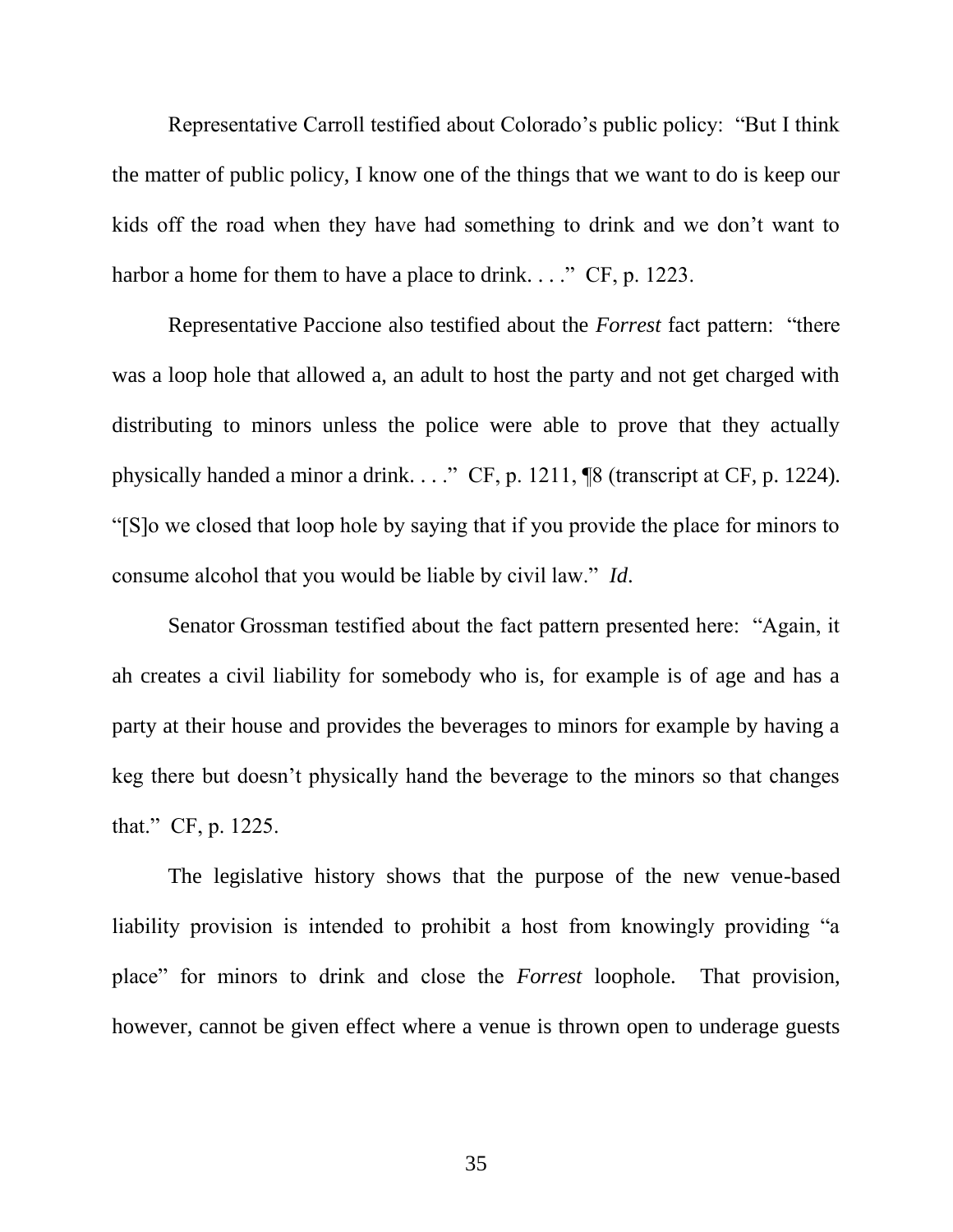and alcohol is freely provided, but liability is conditioned upon the social host's actual or subjective knowledge of a *particular* guest's age.

# **V. The Defendants must be held accountable for their wholesale and deliberate breach of their duty not to provide a venue open for underage drinking.**

The Defendants argued they had no duty to "police [the] party by asking individuals for identification or controlling access to the party." CF, p. 759. Likewise, they argued that for "a social host there is *no duty* to undertake efforts to determine *if people in your home are of legal drinking age*." CF, p. 759 (emphasis added). Defendants ignore the duty that the 2005 amendments imposed upon them and the amendments' purpose to close the "loophole" created by *Forrest*.

Social hosts, like the Defendants, must be held accountable for knowingly providing of a venue that is wide open for underage guests to drink indiscriminately. The duty is clear: Do not knowingly provide a place for underage social guests to drink. "Knowingly" means a social host providing an open venue and openly available alcohol must now inquire and screen those who enter their party-venue to drink or face liability. "Self-induced ignorance" does not afford immunity any longer. *Compare Forrest with* H.B. 05-1183.

The Defendants cannot obviate their duty by their wholesale violation of the very duty imposed by the 2005 amendments. Accordingly, the summary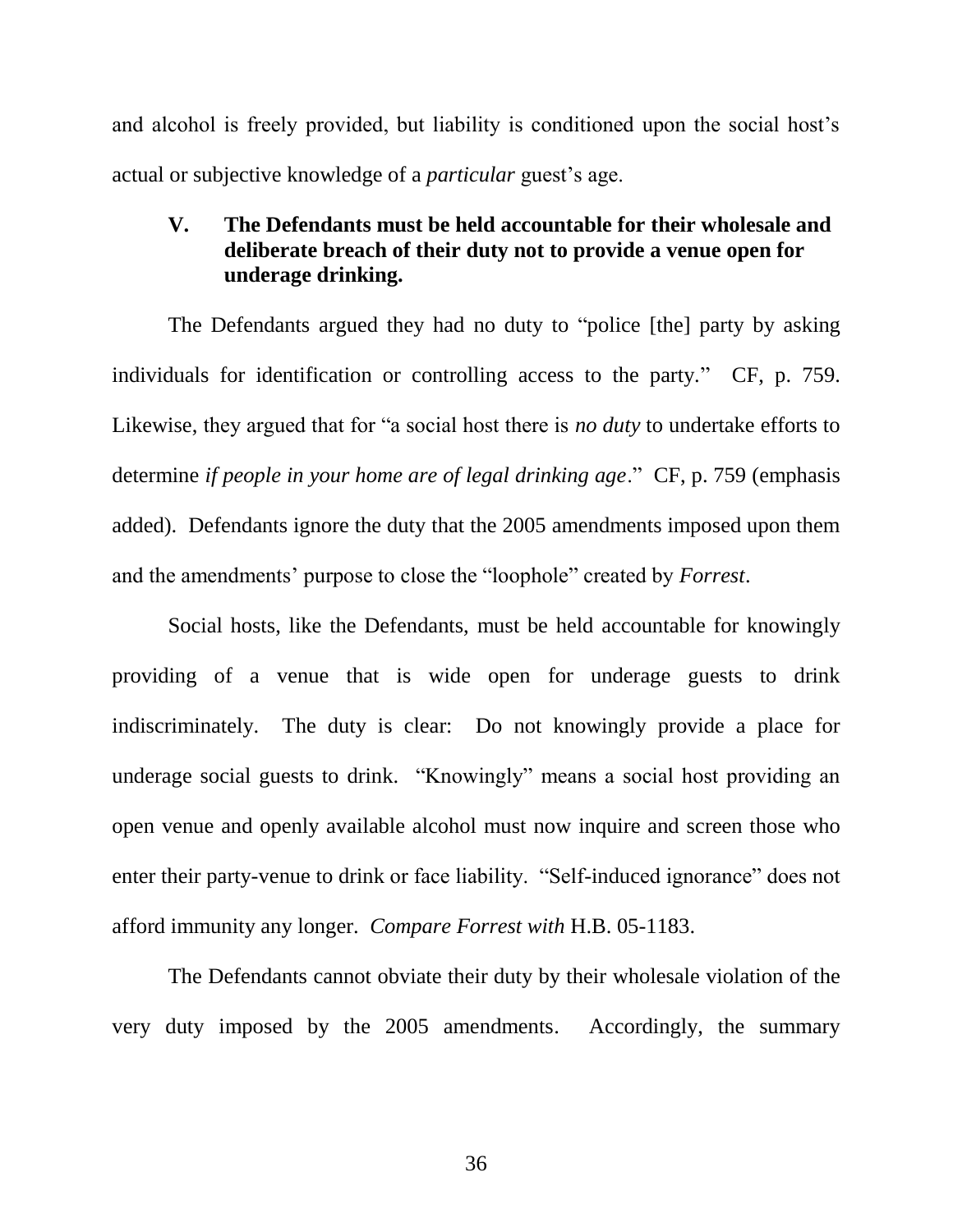judgments affirmed by the court of appeals should be vacated and the case remanded.

However, if the duty imposed by H.B. 05-1183 is given full effect as Przekurat contends and that duty is considered in light of the undisputed record regarding the Defendants' conduct, no issue remains for trial as to the liability of the Defendants. This Court may conclude as a matter of law, on the undisputed record, that no genuine issue of material fact exists that Defendants' breached the duty imposed by H.B. 05-1183. *See Geiger v. Am. Standard Ins. Co. of Wis.*, 192 P.3d 480, 484-85 (Colo.App. 2008) (citing *Pueblo of Santa Ana v. Mt. States Tel. & Tel. Co., 734 F.2d 1402, 1408 (10<sup>th</sup> Cir. 1984)).* 

WHEREFORE, Petitioner respectfully requests that the judgment of the district court and court of appeals be vacated and that the case be remanded for a trial on the merits limited to the issue of damages or as the Court may direct based on its disposition of the merits of its review.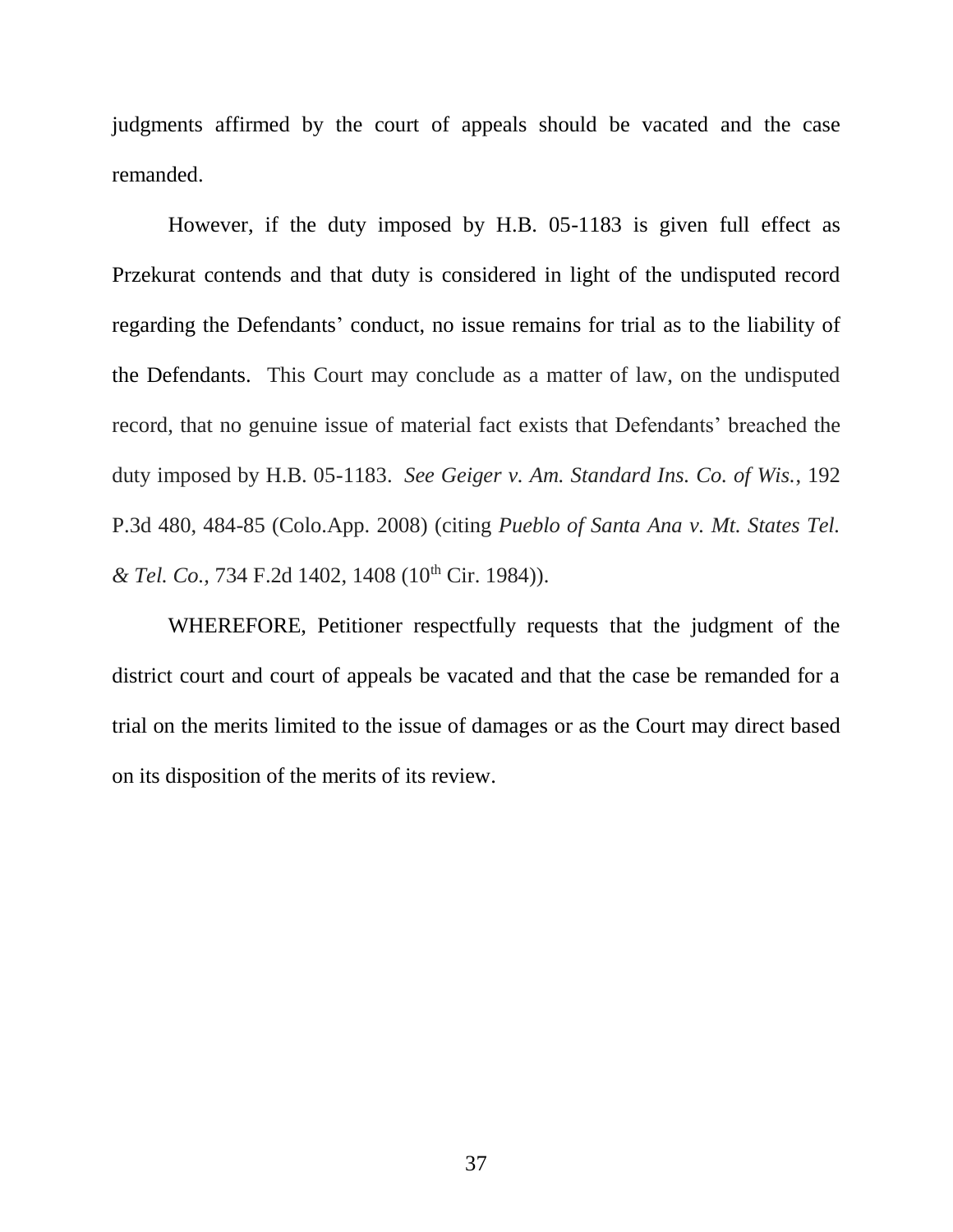# RESPECTFULLY SUBMITTED this 24th day of October 2017.

# THE FOWLER LAW FIRM, LLC

By: /s/ *Timms R. Fowler* Timms R. Fowler Attorney for Petitioner

# CICCARELLI & ASSOCIATES, P.C.

By: /s/ *A. Troy Ciccarelli* A. Troy Ciccarelli Attorneys for Petitioner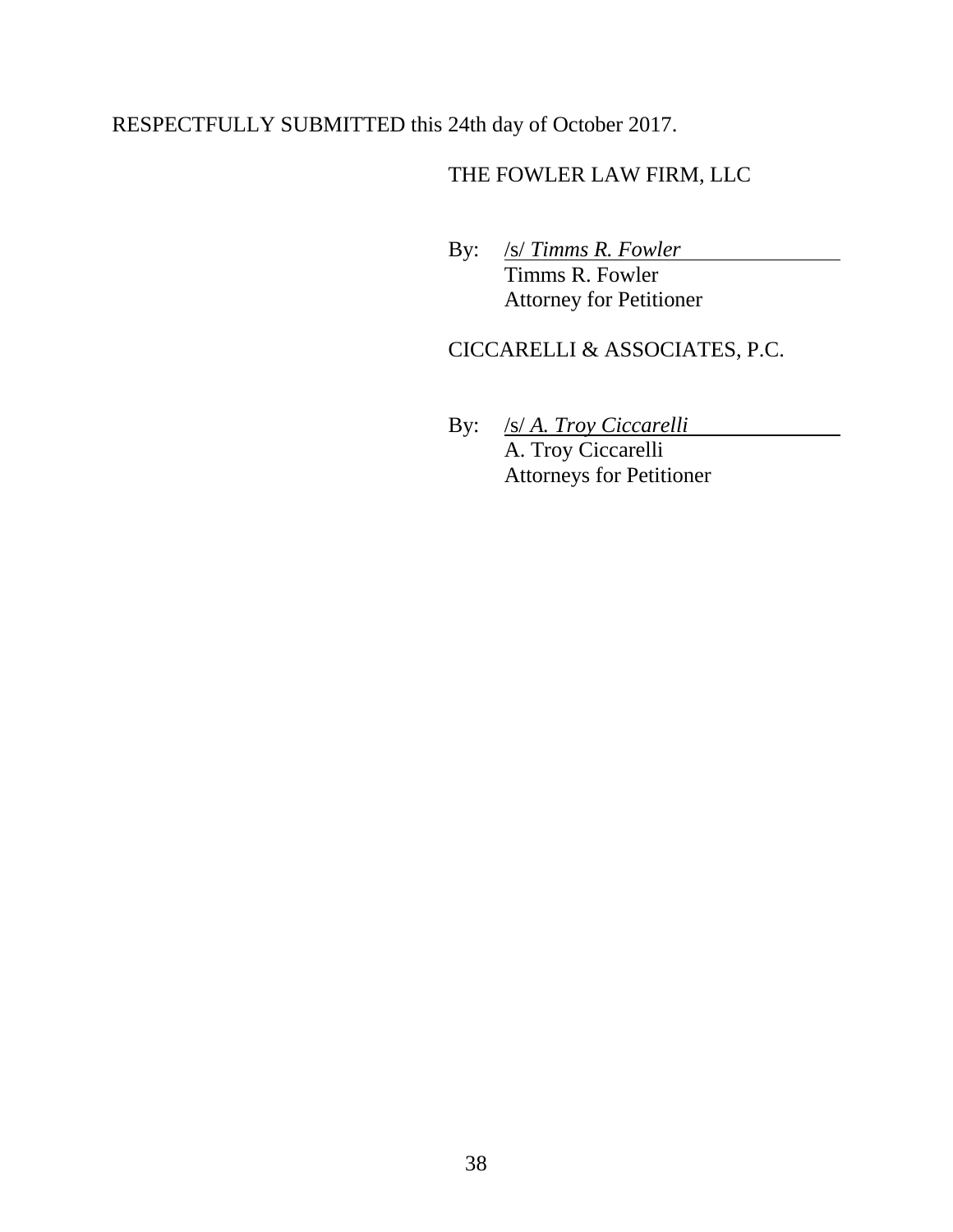### **CERTIFICATE OF SERVICE**

The undersigned hereby certifies on this 27th day of October 2017, a true and correct copy of the foregoing **PETITIONER'S OPENING BRIEF** was filed with this Court and served to the following via ICCES:

Paul Prendergast PRENDERGAST & ASSOCIATES, P.C. 1901 West Littleton Blvd. Suite 200 Littleton, CO 80120 Attorneys for Defendants-Appellees *Samuel Stimson & Peter Stimson*

Alan Epstein HALL & EVANS, L.L.C. 1001 Seventeenth St., Ste. 300 Denver, CO 80202 Attorneys for Defendant-Appellee *Christopher Torres*

Colin C. Campbell CAMPBELL, LATIOLAIS & AVERBACH, LLC 825 Logan Street Denver, CO 80203 Attorneys for Defendant-Appellee *Mitchell Davis*

Thomas E. Hames RAY LEGO & ASSOCIATES 6060 S. Willow Dr., Ste. 100 Greenwood Village, CO 80111 Attorneys for Defendant-Appellee *Christopher Torres*

> /s/ *Sheryl Critchfield* Sheryl Critchfield

*Pursuant to C.A.R. 30(f), this document with original signatures will be maintained by the filing party and made available for inspection by other parties or the Court upon request.*